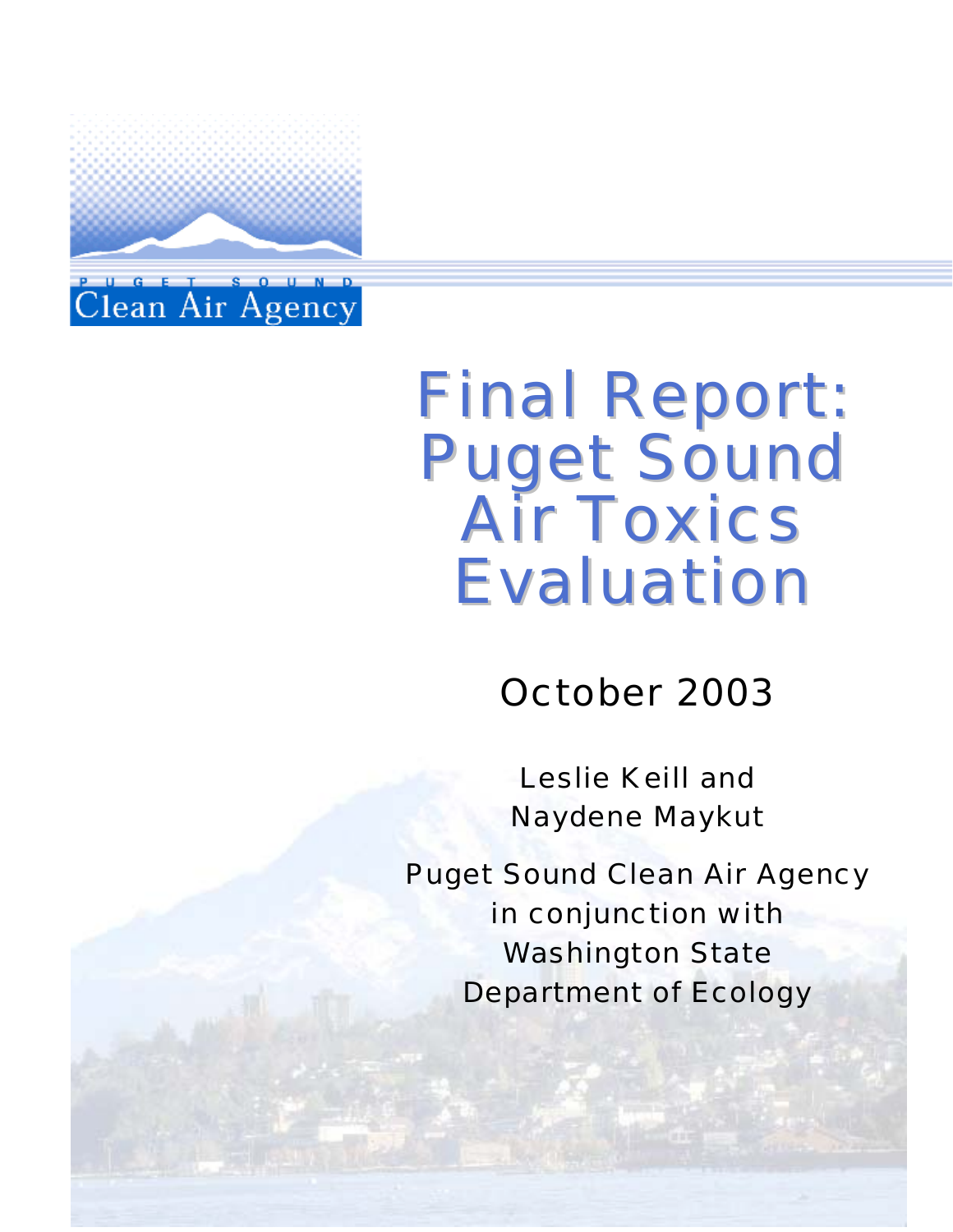For more information about this report, call Leslie Keill at (206) 689-4022

Puget Sound Clean Air Agency 110 Union Street, Suite 500 Seattle, WA 98101-2038 (206) 343-8800 or (800) 552-3565 www.pscleanair.org

Printed on recycled paper, October 2003

This report was released as a draft in 2002 and we received comments on the draft from a variety of reviewers. These reviewers include Dr. Sally Liu from the University of Washington, Dr. Jane Koenig from the University of Washington, Dr. David Solet from the Metro King County Public Health Department, Dr. Matt Kadlec from the Washington Department of Ecology, Dr. Harriet Ammann from the Washington Department of Health, Ms. Julie Wroble from the US Environmental Protection Agency, and Dr. Kay Jones from Zephyr Consulting Company. We also received comments from Dr. Houck of Omni Consulting on behalf of the Hearth Products Association.

The authors addressed many of these comments in this final report. We would like to thank our reviewers, and appreciate the time they took to provide valuable feedback on our draft.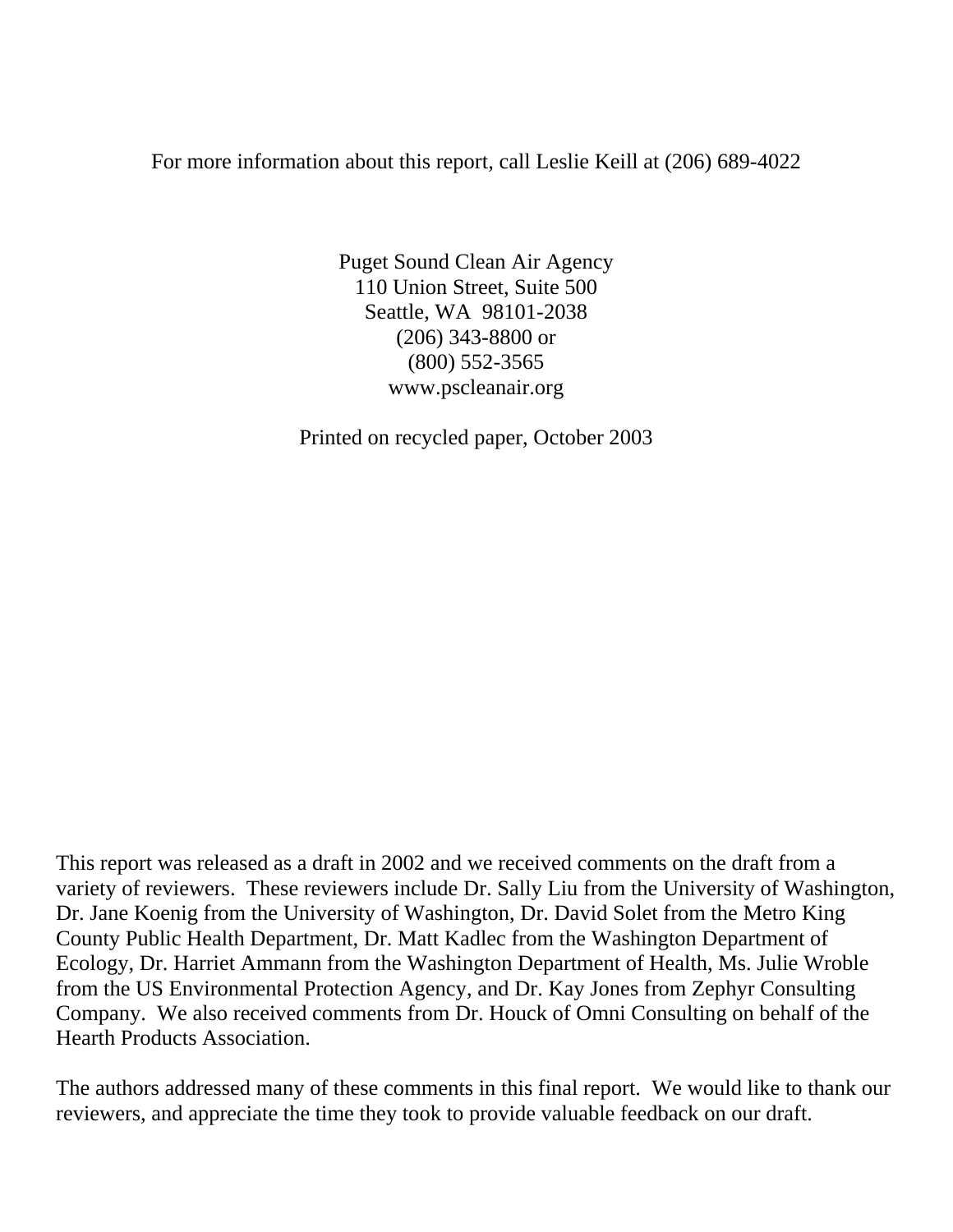# **Table of Contents**

| 2.1 Separating Carcinogenic and Non-carcinogenic Impacts4             |  |
|-----------------------------------------------------------------------|--|
|                                                                       |  |
|                                                                       |  |
| Chapter 3: Health Risks Based on Air Toxics Monitoring Information 15 |  |
|                                                                       |  |
|                                                                       |  |
| 3.3 Estimated Potential Cancer Risks from Six Monitoring Sites22      |  |
| 3.4 Potential Non-cancer Effects from Six Monitoring Sites 31         |  |
|                                                                       |  |
|                                                                       |  |
|                                                                       |  |
|                                                                       |  |
|                                                                       |  |
|                                                                       |  |
|                                                                       |  |
|                                                                       |  |
|                                                                       |  |
|                                                                       |  |
|                                                                       |  |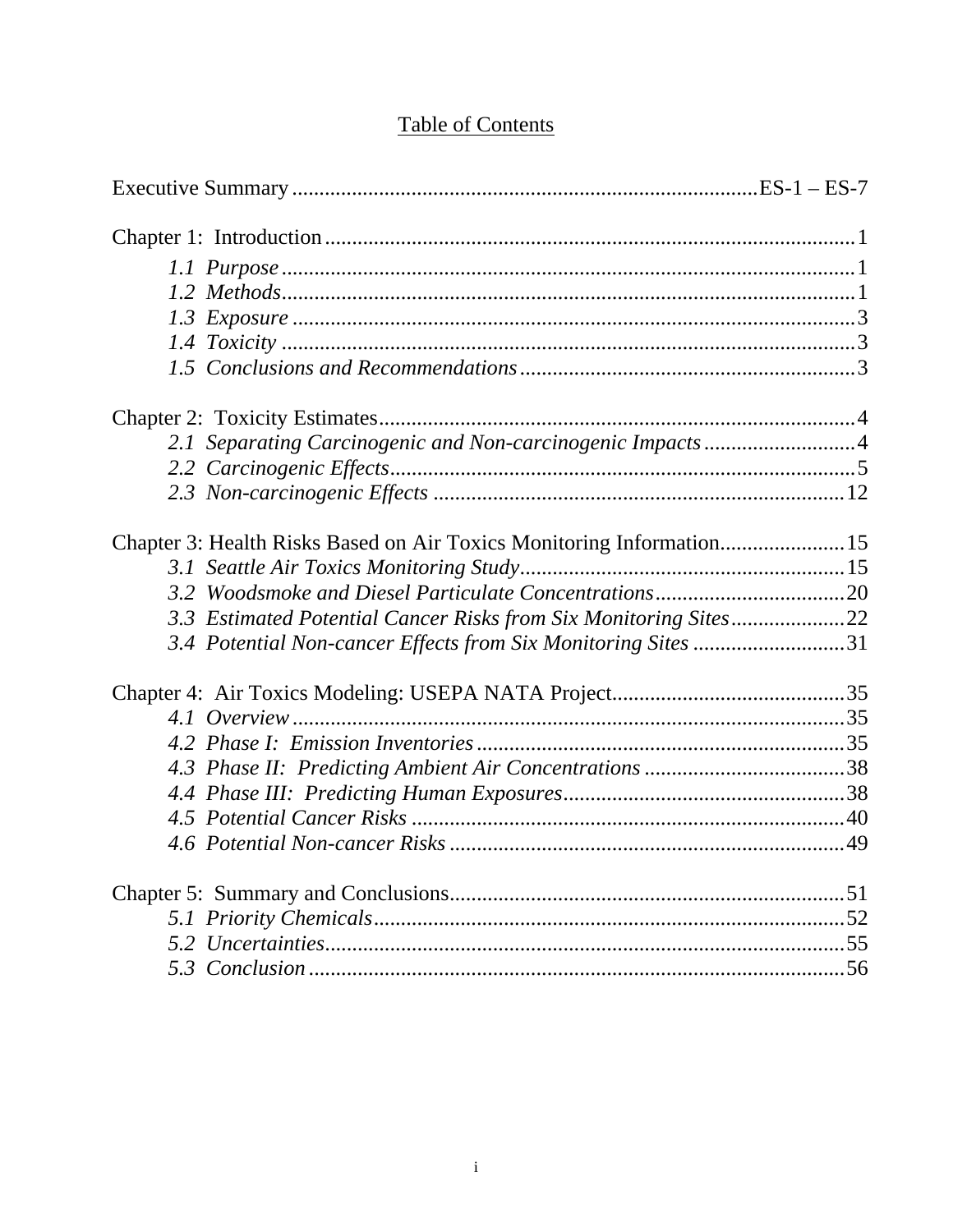## List of Tables

| 3-2: Monitored Ambient Concentrations at 6 Sites in Greater Seattle, 2000 and 2001 17                                                                           |  |
|-----------------------------------------------------------------------------------------------------------------------------------------------------------------|--|
| 3-3: Estimated Cancer Risks Per 1,000,000 Associated with Seattle Air Toxics Monitoring<br>Study Results in 2001 (and 1996-1999 for DPM and Vegetative Burning) |  |
| 3-4: Comparing Potential Cancer Risks at Beacon Hill (monitoring data) and                                                                                      |  |
|                                                                                                                                                                 |  |
|                                                                                                                                                                 |  |
| 4-2: Average Potential Cancer Risks for Puget Sound Region<br>based on ASPEN (ambient air concentration model) NATA (1996) 41                                   |  |
| 4-3: 95 <sup>th</sup> Percentile Upper-bound Potential Cancer Risk Estimates                                                                                    |  |
| 4-4: Human Median Exposure Concentrations (µg/m <sup>3</sup> ) from HAPEM444                                                                                    |  |
| 4-5: Potential Cancer Risks for Puget Sound Clean Air Counties<br>based on HAPEM4 Exposure Estimates (based on median concentrations)45                         |  |
| 4-6: Comparing Risks between ASPEN (ambient air) and HAPEM4 (micro-environments)                                                                                |  |
|                                                                                                                                                                 |  |
|                                                                                                                                                                 |  |

# List of Figures

| ES-1: Potential Cancer Risks at Beacon Hill                                            |
|----------------------------------------------------------------------------------------|
|                                                                                        |
|                                                                                        |
|                                                                                        |
| 3-3: Potential Cancer Risk Estimates per 1,000,000                                     |
| 3-4: Comparing Cancer Risk between Monitored and Modeled Estimates 26                  |
| 3-5: Comparing Beacon Hill (monitored) with NATA (modeled) Cancer Risk Estimates 27    |
| 3-6: Potential Cancer Risks at Beacon Hill                                             |
| 3-7: Non-cancer Evaluation (Hazard Quotients) for 6 Monitoring Sites (2001) 33         |
| 4-1: Comparing Ranges of Potential Cancer Risks for Puget Sound                        |
| 4-2: Potential Cancer Risks in the Puget Sound Region based on HAPEM4 (medians) 199646 |
| 4-3: Comparing ASPEN Median Risks with HAPEM4 Median Risks for King County             |
| 5-1: Potential Cancer Risks based on Monitoring/Modeling at Beacon Hill (2001) 53      |
| 5-2: Potential Cancer Risks based on NATA ASPEN Results for King County (1996) 54      |
| 5-3: Potential Cancer Risks based on NATA HAPEM4 for Kitsap County (1996) 54           |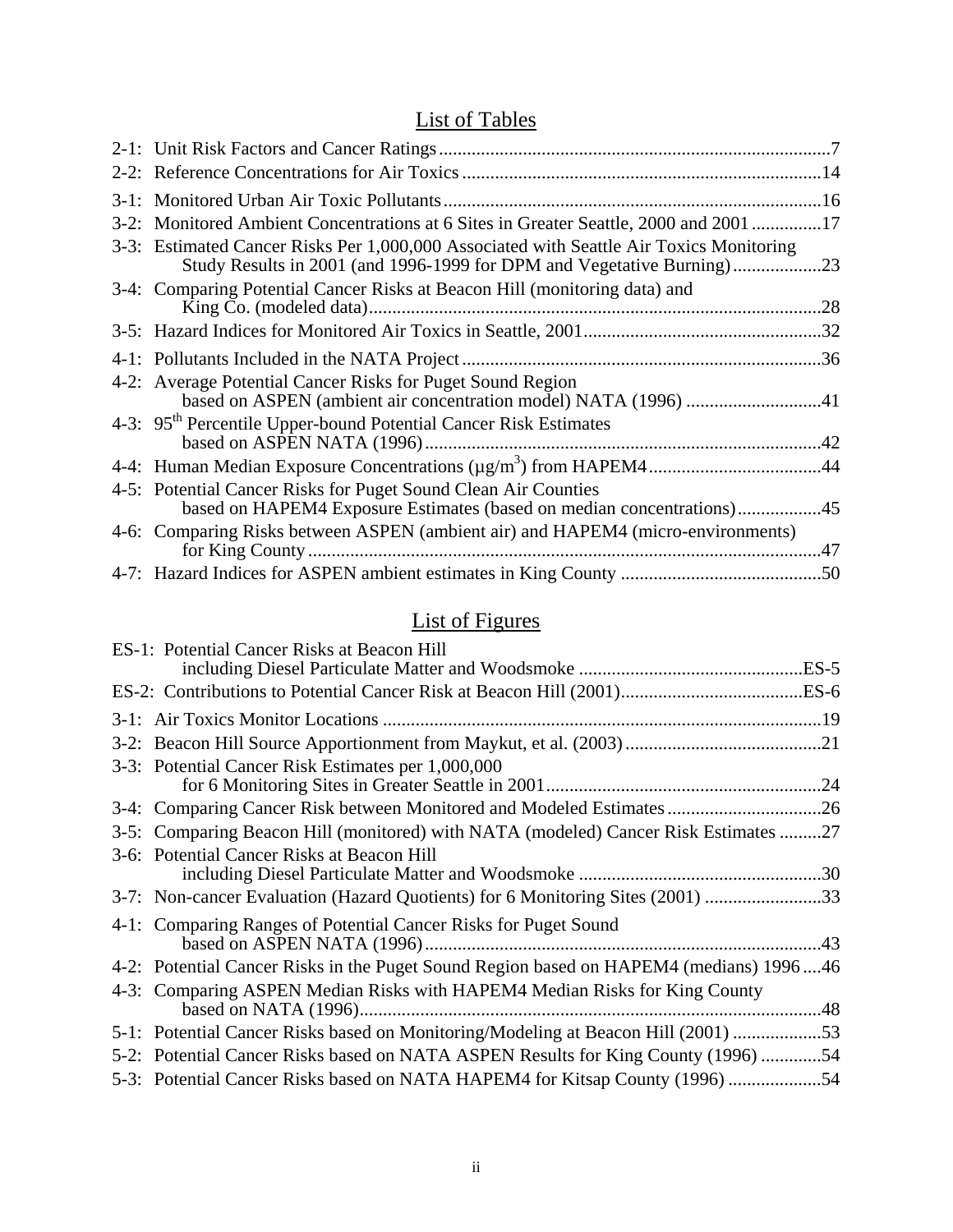#### **Executive Summary**

The Puget Sound Clean Air Agency conducted this screening study to identify chemicals and emission sources that pose the greatest potential health risks to citizens in the Puget Sound region. We also hope to better characterize the potential health risks to our three million residents from a group of air contaminants referred to as air toxics. This study is intended to assist the Agency in focusing resources on those emissions and sources that may pose the highest risks. The results should also help improve air toxics regulations and voluntary programs. The estimates of cancer and non-cancer health effects should not be viewed as actual cancer or noncancer cases resulting from air pollution but as an estimate of relative impact of the evaluated toxic-air pollutants so the Agency can prioritize its efforts to reduce air pollution.

#### *Defining Air Toxics*

Air toxics are different from the 6 traditional air pollutants or "criteria pollutants" that have been regulated by environmental regulatory agencies for a number of years. Our agency defines "air toxics" as a broad category of chemicals that covers over 400 air pollutants along with woodsmoke and diesel particles. Similarly, the United States Environmental Protection Agency (USEPA) commonly refers to "air toxics" as a synonym for the 189 hazardous air pollutants listed in the 1990 amendments to the federal Clean Air Act. Because resources are not available to evaluate every chemical, this study evaluates a short list of 17 to 30 air toxics. We hope to expand the list of toxics when more resources become available.

#### *Persistent, Bioaccumulative Toxics (PBTs)*

Some persistent, bioaccumulative toxics (PBTs) such as mercury, polycyclic aromatic hydrocarbons (PAHs), polychlorinated biphenyls (PCBs), cadmium, and arsenic were included in our study. However, we evaluate potential health risks only from the inhalation pathway, as the ingestion pathway was considered to be beyond the scope of this study.

#### *Methods*

This study uses basic risk assessment concepts and models, such as toxicity and exposure assessment, to provide a general overview of the potential health impacts that could be due to air toxics. Because of limited resources, this report does not perform a comprehensive risk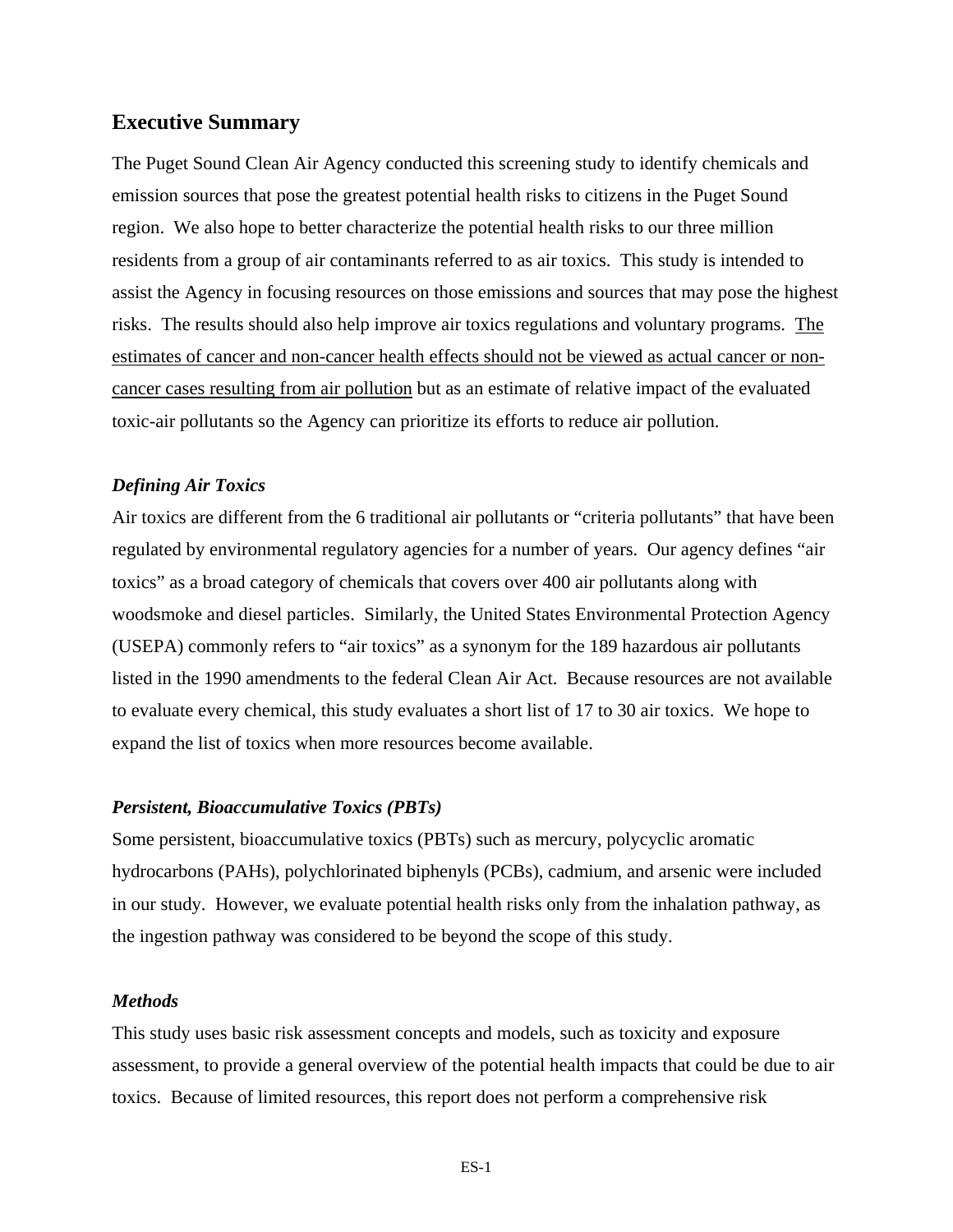assessment, which would include more detailed analyses and discussion of toxicity and exposure parameters, as well as a more in-depth risk characterization section. More comprehensive information on various details of this study can be found in the technical support documents referenced throughout this report.

#### *Toxicity*

The toxicity chapter includes dose-response information on the variety of air toxics evaluated in the Puget Sound region. The majority of this information is based on toxicity analyses performed by USEPA and included in their Integrated Risk Information System (IRIS). For some chemicals and mixtures, such as diesel particulate matter, chromium, and woodsmoke, we depart from recommended USEPA IRIS toxicity values. For example, for diesel particulate matter, we use the California Environmental Protection Agency's toxicity evaluation. Our rationale for this and other departures is described in the toxicity chapter.

#### *Exposure*

The toxicity values described above are combined with exposure assessment information to estimate both cancer and non-cancer potential health risks. We use results from three different exposure assessments to characterize air emissions and to estimate potential exposure concentrations for the residents of the Puget Sound area. These three exposure assessments include a monitoring study conducted in the greater Seattle/King County area, and two modeling assessments conducted as part of USEPA National-scale Air Toxics Assessment (NATA) in the four counties in the Puget Sound Clean Air Agency jurisdiction (King, Kitsap, Pierce, and Snohomish counties).

The monitoring study, which was conducted by the Washington State Department of Ecology in partnership with the Puget Sound Clean Air Agency and USEPA, sampled outdoor air at six different locations throughout the greater Seattle/King County area during 2000 and 2001. These six locations include areas near or in Beacon Hill, Georgetown, Lake Sammamish, Lake Forest Park, the Maple Leaf reservoir in north Seattle, and the city of SeaTac.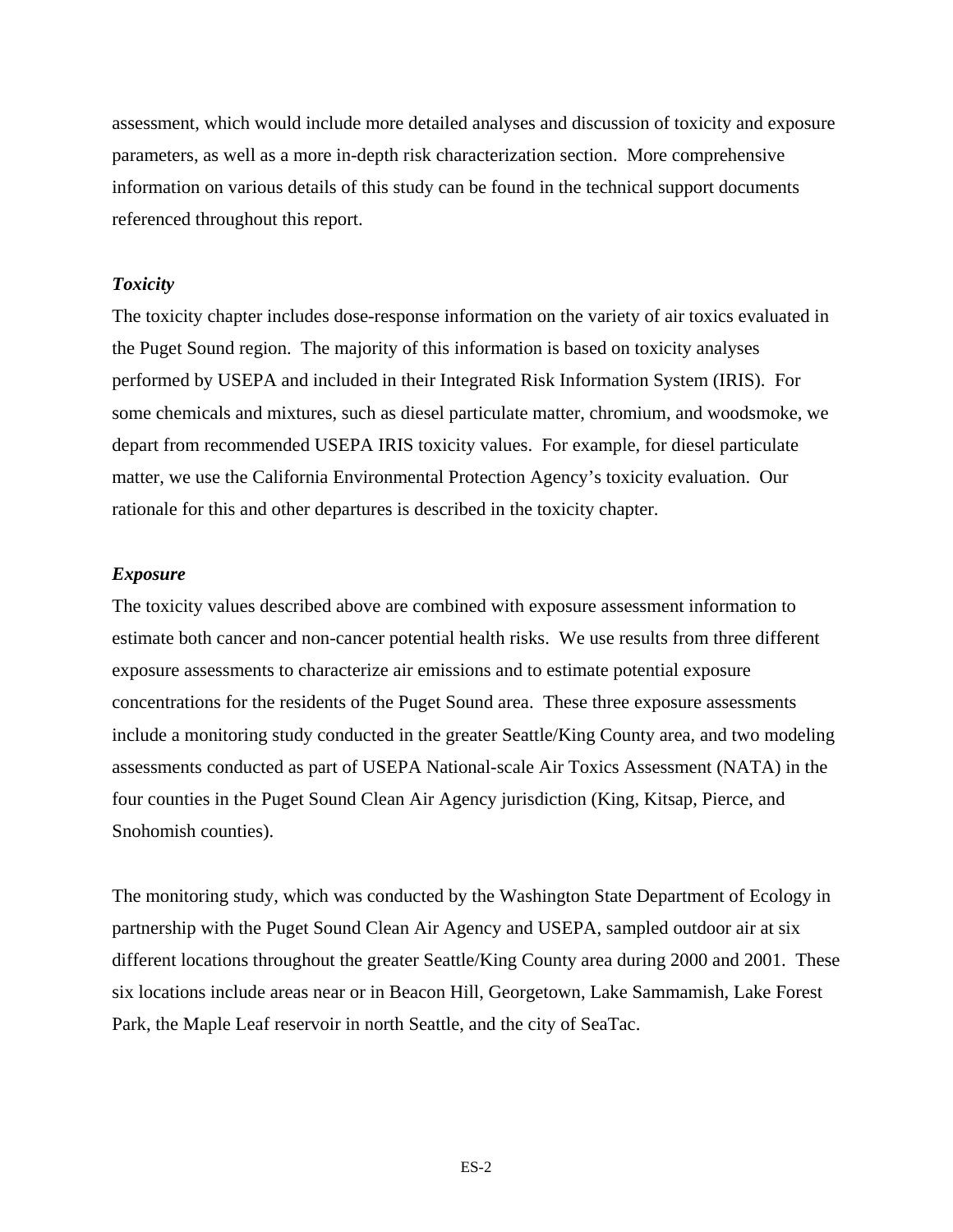In addition to the monitoring study, we used exposure estimates from two models used by USEPA in their nationwide air toxics study entitled the National-scale Air Toxics Assessment (NATA). In this study, USEPA predicts outdoor air concentrations using the ASPEN model for 32 air toxics in counties across the country. We obtained the outdoor air concentrations for the four Puget Sound counties, compared them to monitored concentrations, and calculated potential health risks associated with those concentrations.

The third model used to predict exposure concentrations is also part of the NATA study. This model, entitled the Hazardous Air Pollutant Exposure Model4 (HAPEM4), predicts human exposures to the outdoor air pollutants by considering typical human behaviors and microenvironments where these outdoor pollutants might accumulate or dissipate. For example, this model uses average commute time estimates for a variety of individuals to estimate potential exposures to vehicle exhaust while riding in cars or waiting in traffic. Exposures such as these are combined for multiple activities and locations to estimate an average exposure concentration for each of the 32 air toxics for different population groups.

All exposure concentrations are based on annual averages or medians (the  $50<sup>th</sup>$  percentile), and residents are assumed to be exposed for 70 years, an average lifetime for an individual. We also assumed that these residents are healthy adults. Because of limited resources, we did not include exposure or toxicity adjustments specific to children, such as changes to body weight. Some health-protective assumptions (e.g., assuming a 70-year exposure period) are included in the toxicity estimates to protect sensitive people such as the elderly or diseased individuals. The health risk estimates are based on a combination of average and reasonably conservative or health-protective assumptions. *This is expected to lead to risk estimates that are reasonably high for the chemicals included in the analysis, but not worst case*.

#### *Results*

The primary health effect of concern from the chemicals evaluated in this study is cancer. More specifically, lung cancer is associated with both diesel soot and woodsmoke, although it is also associated with 1,3-butadiene, a mobile source-related contaminant. In addition to lung cancer, leukemia, nasal, and liver cancers are associated with chemicals that ranked high (e.g., benzene,

ES-3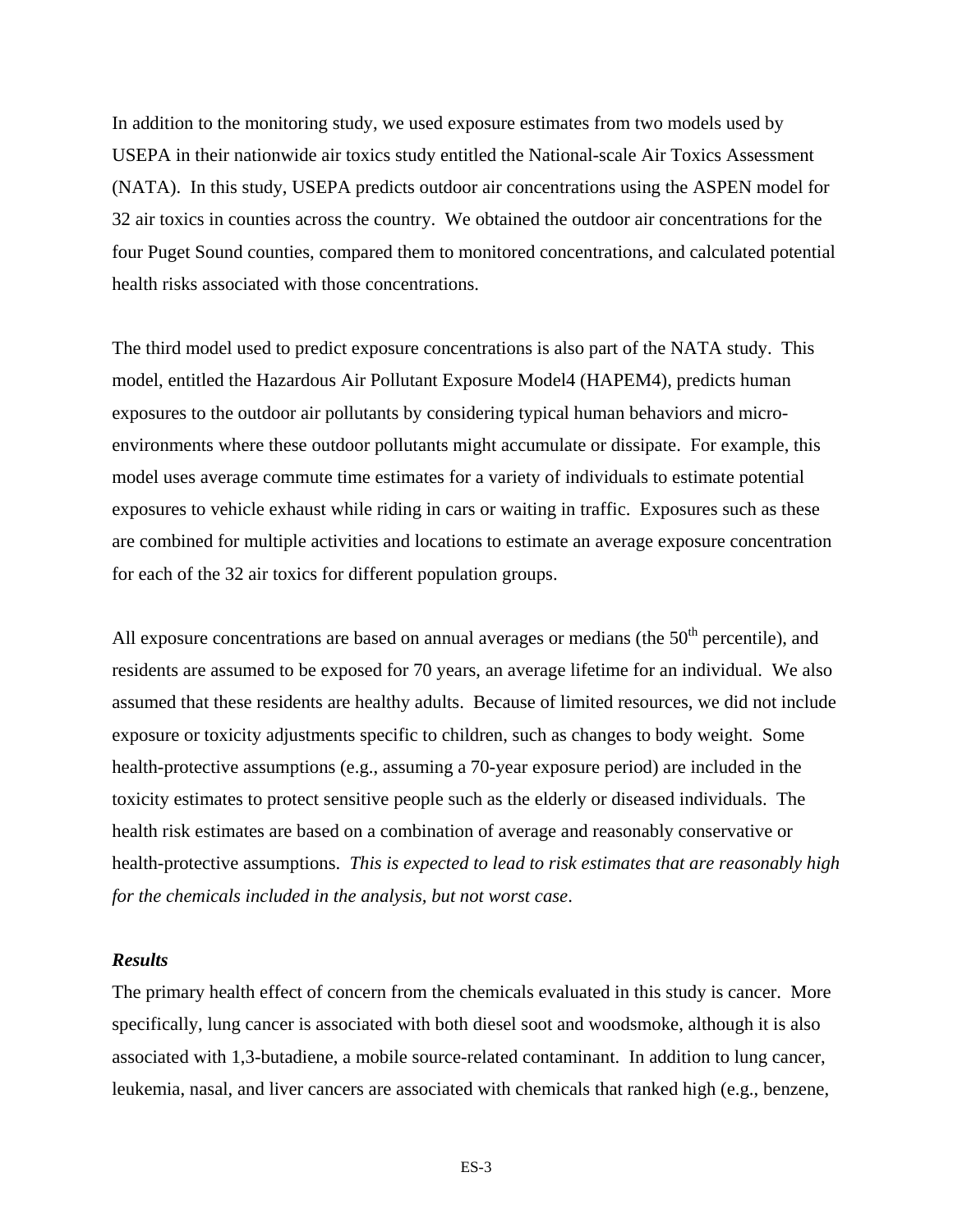formaldehyde) in our study. The majority of the cancer risk estimated in our study is due to diesel soot. On average, diesel soot accounts for somewhere between 70% to 85% of the total cancer risk from air toxics in our area. Of the PBTs, arsenic is the only single compound to appear among the top ranking toxics, however, DPM and woodsmoke include numerous PAHs, so we conclude that these mixtures also contribute PBTs to the air in the Puget Sound region.

Our study found that the significant non-cancer health effects from air toxics in our area are primarily due to acrolein. This chemical is associated with upper respiratory irritation.

It is important to note, however, that our study does *not* include the serious non-cancer health effects associated with the particle fraction of 2 air toxics: diesel soot and woodsmoke. Noncancer health effects associated with these particles have been extensively studied and documented in the scientific literature, and a full analysis is beyond the scope of this study.

#### *Potential Cancer Risks*

The average cancer risk estimates, even when human and pollutant movement/penetration are considered, are similar among the different methods of calculating exposure concentrations, and across different areas of the Puget Sound region. For example, average cancer risk estimates for King County alone range from approximately 400 to 700 in a million, based on 32 air toxics from the human exposure model and outdoor model data, respectively.

The average cancer risk estimates for the monitored data are approximately 550 in a million for the Beacon Hill area (see Figure ES-1). As described above, the monitoring study only looked at a total of 17 air toxics. The total cancer risks associated with the King County modeled estimates are higher because they include more chemicals, not because the estimates of each chemical are higher.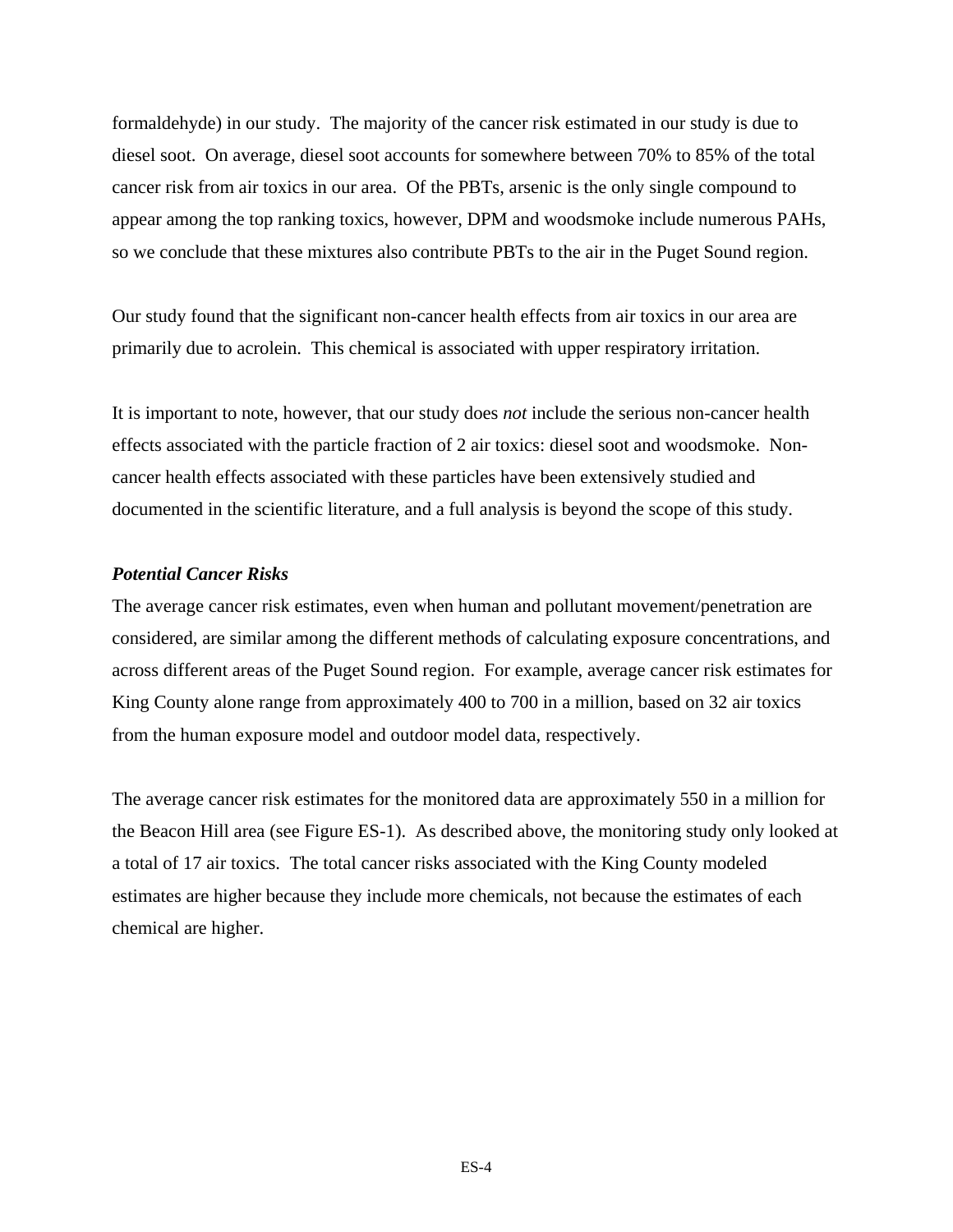

**Figure ES-1: Potential Cancer Risks at Beacon Hill including Diesel Particulate Matter and Woodsmoke**

The average cancer risk estimates are also similar in the remaining three counties in the Puget Sound jurisdiction (Kitsap, Pierce, and Snohomish counties), although we do not have monitored information to confirm our findings. The estimated cancer risks range from 400 in a million for all air toxics included in the HAPEM4 model in Snohomish County, including diesel soot, to a high of 600 in a million as an average for 32 ASPEN-modeled ambient concentrations in King County, including diesel soot. All risk estimates reflect a 70-year exposure period. Upper 95<sup>th</sup> percentile risk estimates based on the modeled ambient concentrations are approximately 980 in a million for King County.

The air toxics that contribute most to the cancer risks are also consistent across the different methods of analysis. **The top toxics for all 3 methods include diesel soot, benzene, formaldehyde, and carbon tetrachloride***.* **Woodsmoke** also contributes to the risk estimates based on the monitored data.

In addition, the percent contribution of the top air toxics is also very similar across the different methods of analysis. For example, at Beacon Hill, diesel soot accounts for over 75% of the potential cancer risks (see Figure ES-2) with another 10% or so coming from volatile organic compounds (VOCs) associated with mobile sources. The King County results from the outdoor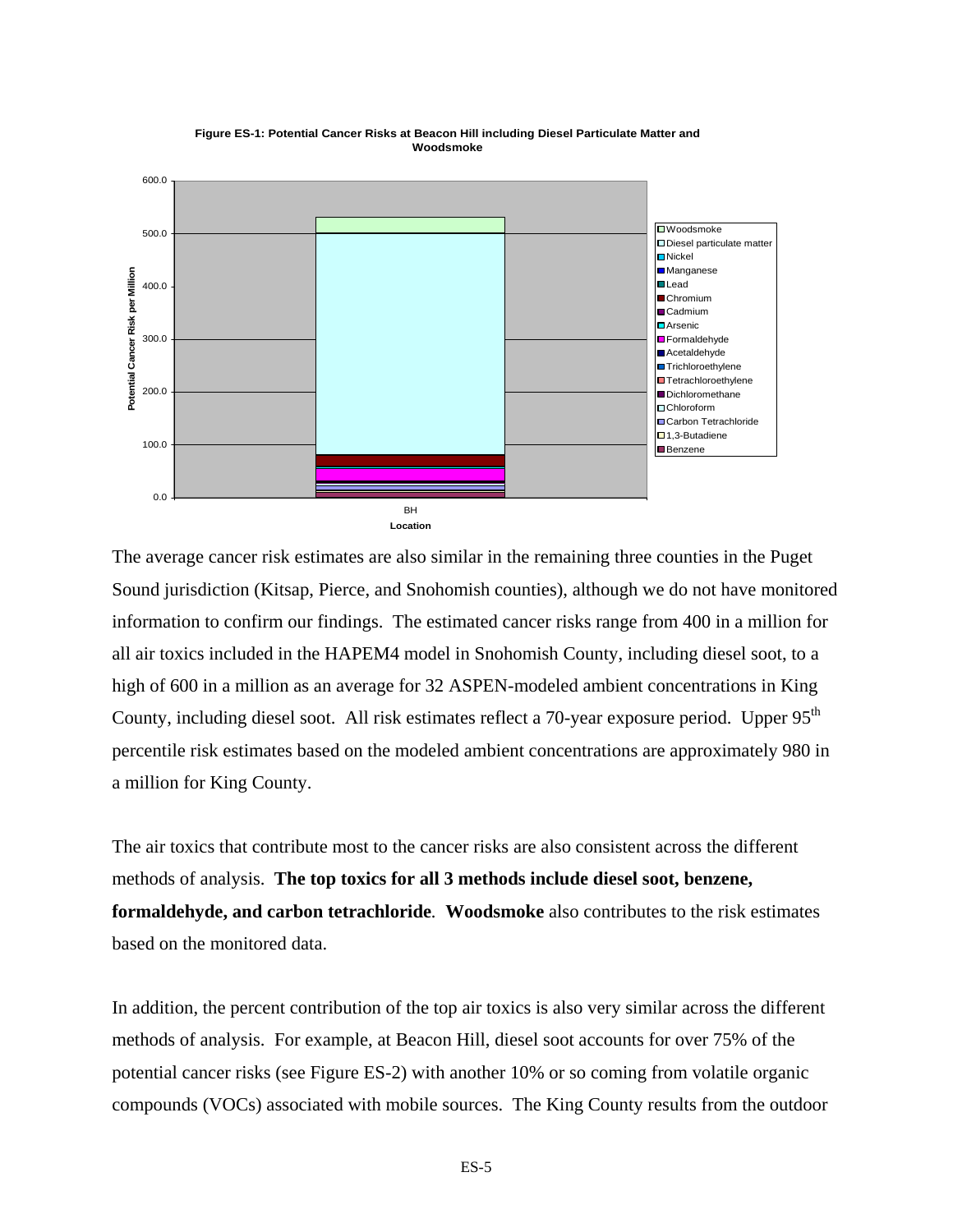NATA model estimate diesel particulate matter at 86%, with other mobile-source-related chemicals at about 8%, and stationary-source-related chemicals at about 6%. Similarly, the NATA human exposure results indicate a diesel soot contribution of 86%, with other mobilesource-related chemicals at 7%, and stationary sources at about 4%. *This indicates that mobile sources are likely to account for approximately 85% to 95% of the potential cancer risks among outdoor air toxics.*



The only emission source that ranks high in the monitoring data but not in the modeled data is woodsmoke. This is because woodsmoke emissions are estimated differently. The modeled concentrations associated with woodsmoke reflect very few chemicals in the woodsmoke mixture, while the concentrations based on monitored data reflect a greater number of chemicals present in woodsmoke.

#### *Uncertainties*

The large number of assumptions necessary in our study reflects the amount of uncertainty and variability associated with the health risk estimates. It is possible that risk is underestimated because (1) not all air toxics are considered in this analysis, and (2) many chemicals have been shown to accumulate in indoor micro-environments, which could increase exposure. In addition,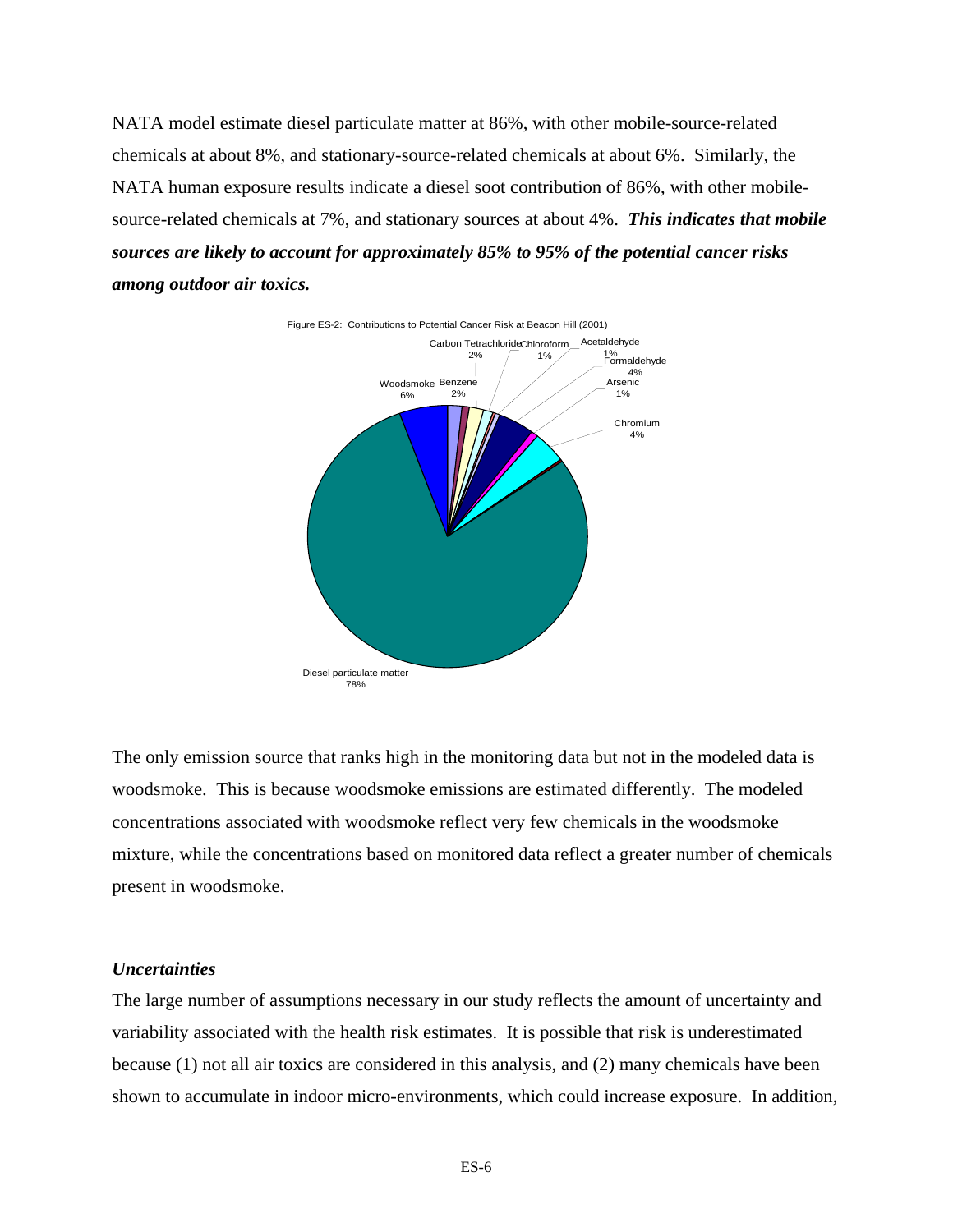potential cancer estimates will underestimate risk for those individuals living near large point sources or "hot spots". Alternatively, risk may be underestimated or overestimated by assuming that the concentration at the monitor accurately reflects lifetime exposure to ambient pollutants. Obviously, chemical concentrations could increase or decrease throughout the lifetime exposure period.

It is important to note that this analysis does not evaluate indoor sources of air pollution (i.e., from paints, home furnishings, cleaning products, building materials, and other indoor sources). Uncertainties in the toxicity information could also serve to over- or underestimate potential risk estimates. These are only a few of the uncertainties associated with this study. A more detailed discussion can be found in Chapter 5.

In summary, we use screening risk estimates as a tool to focus Clean Air Agency attention on those compounds and mixtures that are likely to present the greatest risk of cancer and some noncancer effects. Concentrations, and corresponding risks, were relatively consistent among areas measured and modeled throughout the Puget Sound region. Although some differences were apparent, overall it is clear that the sites and the region as a whole have similar emission sources of concern (e.g., diesel particulate matter, mobile-source-related VOCs, and probably woodsmoke).

Diesel soot ranks high in potential contributions to cancer risk, higher than other air toxics measured in this study. However, volatile organics associated with mobile sources, such as benzene and formaldehyde, contribute significantly to the potential cancer risks from air toxics. Diesel soot, benzene, 1,3-butadiene, and formaldehyde are classified as class A or B carcinogens under the USEPA cancer rating system. This indicates that USEPA is relatively confident that these chemicals probably cause cancer in humans. These chemicals should have high priority during development of an air toxics reduction program for the Puget Sound area. Finally, acrolein appears to present a potential non-cancer risk as well. As stated earlier, the non-cancer health effects associated with the particulate-matter-related combustion mixtures (e.g., woodsmoke and diesel soot) are not evaluated here, but present serious non-cancer health risks.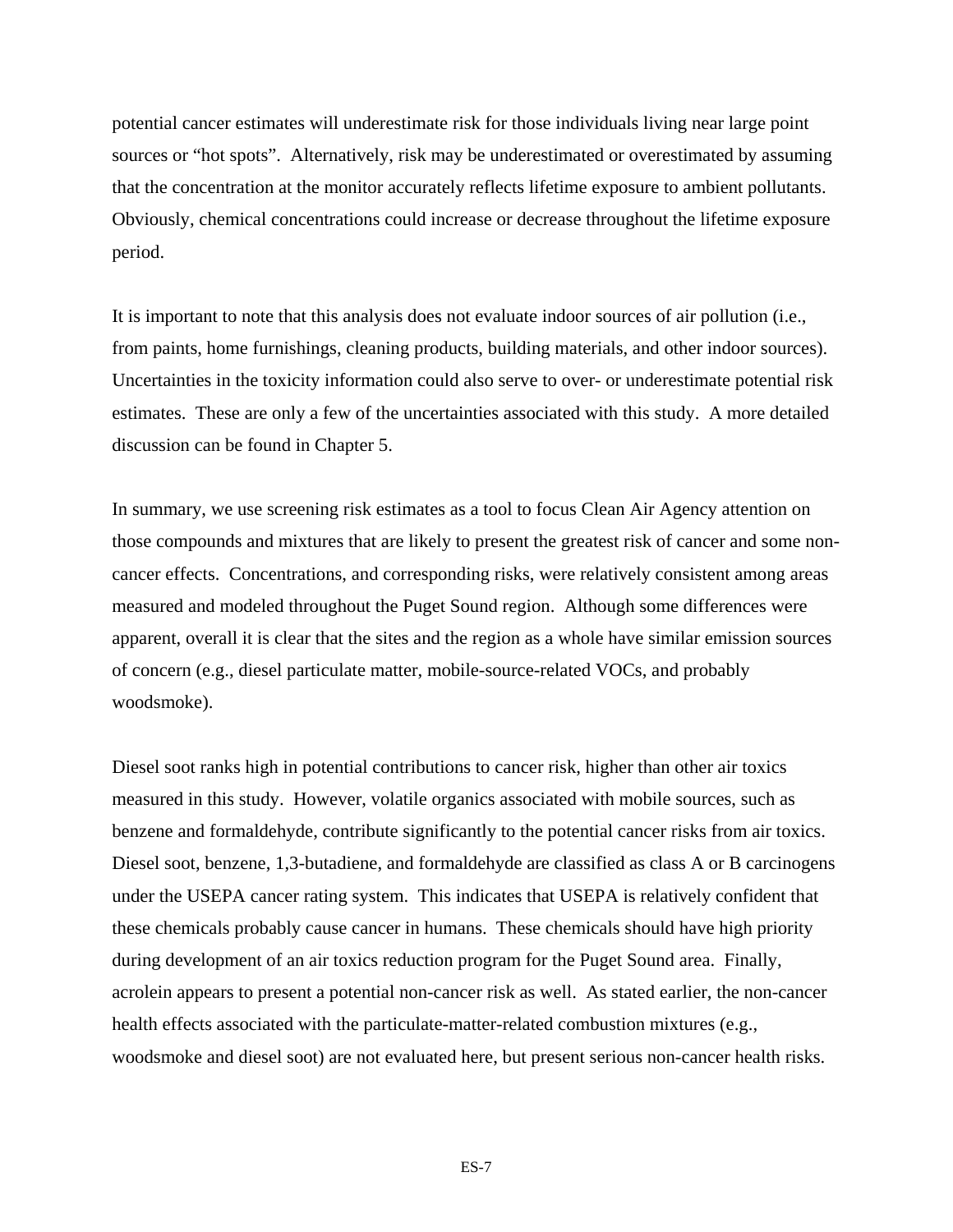#### **Chapter 1: Introduction**

#### *1.1 Purpose*

The purpose of this study is to characterize air emissions and to identify those air toxics and sources that may pose the greatest risks to residents of the Puget Sound area. This analysis uses results from a monitoring study conducted in the greater Seattle/King County area and modeling studies conducted in the four counties in the Puget Sound Clean Air Agency jurisdiction (King, Kitsap, Pierce, and Snohomish counties). The United States Environmental Protection Agency (USEPA) performed the modeling in its National-scale Air Toxics Assessment (NATA) project to estimate potential cancer and non-cancer risks associated with the ambient air concentrations of those toxics. In addition, results from a human exposure study provide a general view of the potential exposures and health risks when average or typical human behaviors are considered.

The Puget Sound Clean Air Agency will use the results from this study to evaluate existing air toxics regulations, to focus on compounds of greatest concern, and to identify areas of potential improvement in its air toxics program. These results are intended to provide general direction to planners and managers. These results are *not* intended to provide exact estimates of potential health risk.

The estimates of cancer and non-cancer health effects should not be viewed as actual cancer or non-cancer cases resulting from air pollution, but as an estimate of relative impact of the toxic air pollutants evaluated in order to prioritize Agency efforts at reducing exposures. The estimates are based on a combination of average and reasonably conservative or health-protective assumptions. This is expected to lead to risk estimates that are reasonably high for the chemicals included in the analysis, but not the worst case scenario.

#### *1.2 Methods*

Regulatory agencies typically employ risk-based approaches to evaluate potential health impacts from exposures to toxic chemicals. This study uses basic risk assessment concepts and models to provide a general overview of the potential air toxics problems that could be due to air toxics. However, we have not performed a comprehensive risk assessment, which would include more detailed discussions of toxicity and exposure parameters used to calculate risk estimates.

1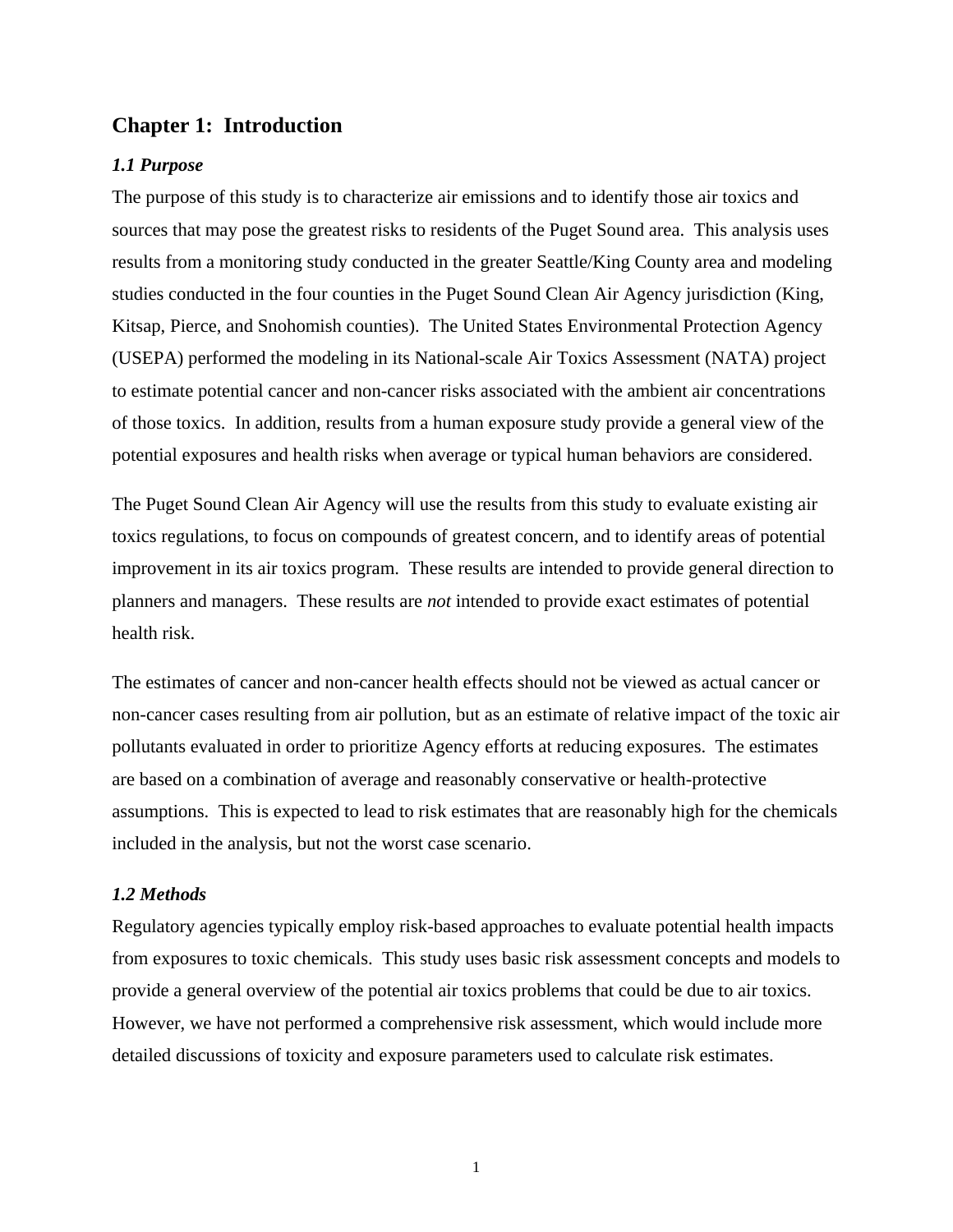For the purposes of conducting the screening analysis, potential cancer risks are calculated using the following equation:

Cancer Risk = Exposure concentration x Toxicity

where: Exposure concentration = annual average  $(\mu g/m^3)$ Toxicity = unit risk for carcinogens (cancer risk/1  $\mu$ g/m<sup>3</sup>)

Similarly, non-cancer risks are estimated by calculating a hazard index, using the following equation:

Hazard Index  $(HI)$  = Exposure concentration/Toxicity

where: Exposure concentration = annual average  $(\mu g/m^3)$ Toxicity = reference concentration ( $\mu$ g/m<sup>3</sup>)

Exposure concentrations used to calculate potential cancer and non-cancer health risks were obtained through three different methods. These methods are discussed generally below, and in more detail in Chapters 3 and 4 of this report.

Because resources were not available, a complete risk assessment was not conducted. However, the report includes the primary risk assessment components such as a toxicity or dose-response section, an exposure assessment section, and a risk characterization section. It includes a general discussion of the two major types of exposure models (ASPEN and HAPEM4, discussed later) used to calculate exposure concentrations. More comprehensive descriptions of these models were not included for two reasons. First, adequate resources were not available to the Agency, and second, these models are described and discussed extensively in technical support documents that accompany the NATA project.<sup>1</sup> However, general descriptions of the model

<sup>&</sup>lt;sup>1</sup> USEPA. *National-Scale Air Toxics Assessment for 1996*. Office of Air Quality Planning and Standards. EPA-453/R-01-003. January 2001.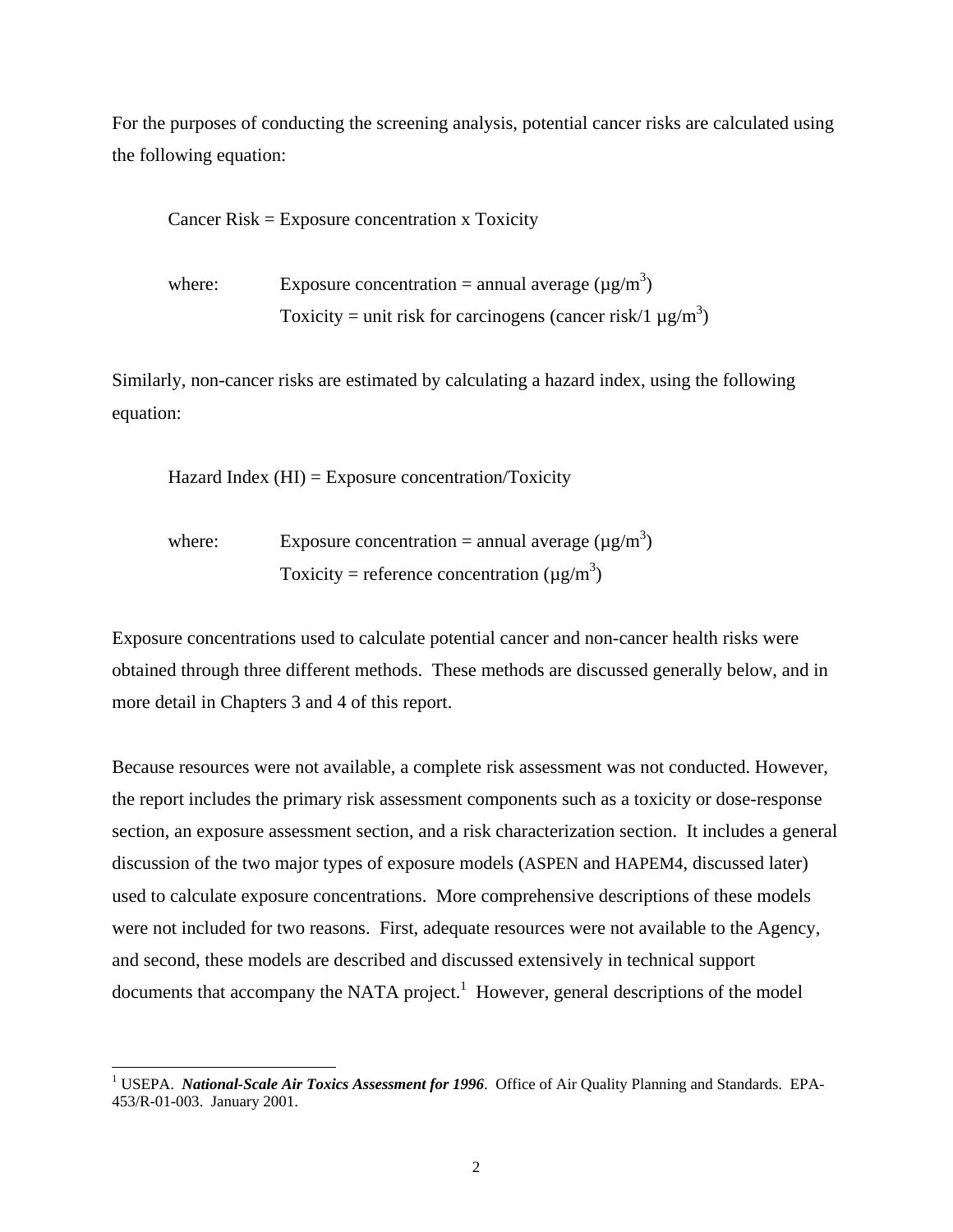assumptions are included when appropriate, and the supporting documentation is referenced accordingly throughout this document.

#### *1.3 Exposure*

In this evaluation, three separate methods are used to provide exposure estimates. These include:

- 1. Monitored ambient concentrations
- 2. Modeled ambient concentrations
- 3. Modeled "human exposure concentrations" (where human activities and locations are considered in estimating exposures to air pollutants)

Results from each method of predicting exposure are presented and compared with toxicity values and evaluated for potential or relative risk.

#### *1.4 Toxicity*

Although several different methods are used to estimate exposures, essentially one method is used to evaluate toxicity associated with airborne toxics. In most cases, USEPA-recommended toxicity factors are used as the basis for quantitative dose-response information. These values are usually obtained from the USEPA Integrated Risk Information System (IRIS) database. However, in some cases neither IRIS values nor USEPA values in the NATA project were available. In these instances, the alternative values were usually chosen from other sources. The basis for each toxicity factor and rationale for any adjustments are included in Chapter 2.

#### *1.5 Conclusions and Recommendations*

In the last chapter, the results from the different methods used in the evaluation are compared. Discrepancies and similarities are discussed. In addition, the uncertainties and limitations of the evaluation and the impact on the results are described. Finally, recommendations for Agency priorities are presented.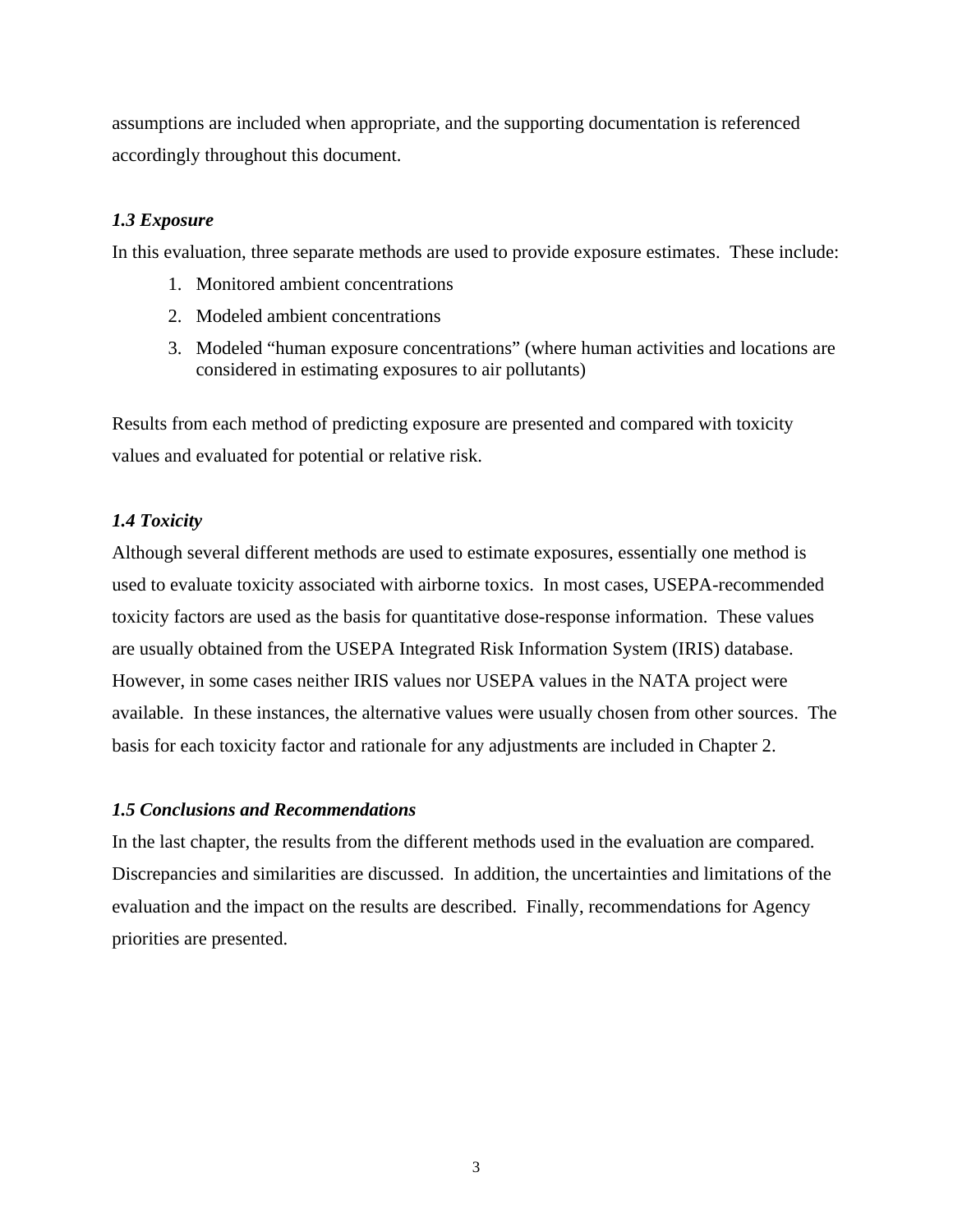#### **Chapter 2: Toxicity Estimates**

Although several different methods are used to evaluate potential exposures, the same toxicity values are used for each of the analyses. Rather than describe toxicity in each section, toxicity estimates and the details associated with them are described in this section.

#### *2.1 Separating Carcinogenic and Non-carcinogenic Impacts*

Toxicity estimates for carcinogens and non-carcinogens are derived through different processes and reflect fundamentally different concepts in toxicity. Toxicity values for non-cancer effects are based on the idea that a threshold exists for these health effects. USEPA believes that carcinogenic effects may not have thresholds, and that any exposure is associated with some corresponding (although very low) risk of disease. Physiological changes leading to cancer may occur over many years or decades.

Carcinogenic health effects are presented as a probability or risk of developing cancer. This can be viewed in two ways. First, the risk concept can be viewed as an additional cancer risk for each exposed individual. For example, a risk of one in a million could be added to the existing lifetime cancer risk of one in two to one in three (this excludes consideration of genetic or other susceptibilities) for most individuals.<sup>2</sup> USEPA also interprets risk estimates as potential cancer cases over the population of potentially exposed individuals. For example, a one in a million risk can also be viewed as one additional cancer case for every million people exposed to that concentration.3,4

<sup>&</sup>lt;sup>2</sup> Ries LAG, Eisner MP, Kosary CL, Hankey BF, Miller BA, Clegg L, Mariotto A, Fay MP, Feuer EJ, Edwards BK (eds). *SEER Cancer Statistics Review, 1975-2000*, National Cancer Institute. Bethesda, MD, http://seer.cancer.gov/csr/1975\_2000, 2003.

http://seer.cancer.gov/csr/1975\_2000/results\_merged/topic\_lifetime\_risk.pdf

<sup>3</sup> USEPA IRIS Glossary defines the unit risk value as **Unit Risk:** The upper-bound excess lifetime cancer risk estimated to result from continuous exposure to an agent at a concentration of 1  $\mu$ g/L in water, or 1  $\mu$ g/m<sup>3</sup> in air. The interpretation of unit risk would be as follows: if unit risk =  $1.5 \times 10^{-6}$  µg/L, 1.5 excess tumors are expected to develop per 1,000,000 people if exposed daily for a lifetime to 1 µg of the chemical in 1 liter of drinking water.

<sup>&</sup>lt;sup>4</sup> USEPA also defines "one in a million risk" in the NATA glossary (http://www.epa.gov/ttn/atw/nata/gloss1.html) as follows: **1 in a Million Cancer Risk:** A risk level of 1 in a million implies a likelihood that up to one person, out of one million equally exposed people would contract cancer if exposed continuously (24 hours per day) to the specific concentration over 70 years (an assumed lifetime). This would be in addition to those cancer cases that would normally occur in an unexposed population of one million people. Note that this assessment looks at **lifetime** cancer risks, which should not be confused with or compared to **annual** cancer risk estimates. To compare an annual cancer risk estimate with the results in this assessment, multiply that annual estimate by a factor of 70 or alternatively divide the lifetime risk by a factor of 70. A 1 in a million lifetime risk to the U.S. public in 1996 was 250 cancer cases over a 70-year period.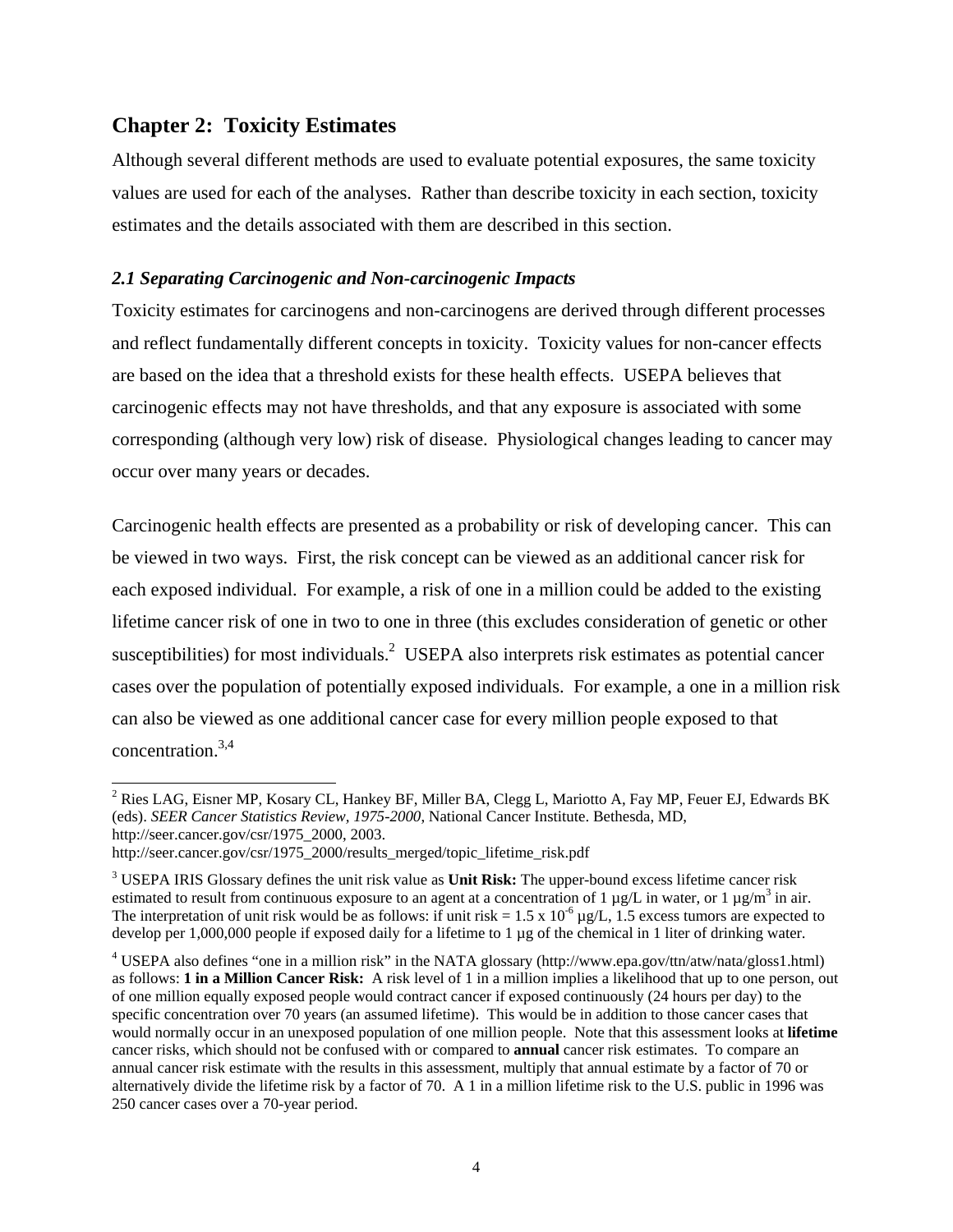In contrast to carcinogenic health effect evaluation, non-carcinogenic effects are presented as exceeding (or not exceeding) a particular guideline, referred to as a hazard index. The hazard index is a ratio of the estimated exposure concentration, divided by a concentration deemed to have no adverse effect from a lifetime exposure to that level. This non-carcinogen evaluation does not calculate a probability but instead determines whether a particular exposure is above or below a threshold above which there will be an adverse effect. Levels below the hazard index are deemed to be of no risk. Because of these differences, carcinogenic effects are evaluated separately from non-carcinogenic effects.

#### *2.2 Carcinogenic Effects*

Potential carcinogenic effects are measured using unit risk factors. USEPA defines the unit risk factor (URF) as "a measure of the potential cancer risk of exposure to 1 microgram chemical per cubic meter of air over a 70-year period."<sup>5</sup> URFs are typically derived from animal laboratory studies, although human data from epidemiological or clinical studies can sometimes provide appropriate dose-response information. In addition, the URF is considered to be highly conservative or protective of health (it is based on the upper  $95<sup>th</sup>$  percentile of the potency slope). In other words, if we use URFs, it is unlikely that the potential cancer-risk values underestimate the true cancer risk associated with the specified exposure concentrations, and very likely overestimate the true risk.

In addition to the quantitative evaluation, USEPA also assigns each carcinogen a confidence rating based on the certainty associated with the supporting toxicological and health data. The values in this rating are A through E, with Group A being associated with the greatest certainty of evidence for causing cancer in humans and Group E having evidence that the chemical does not cause cancer in humans.

<sup>&</sup>lt;sup>5</sup> See USEPA IRIS definition in footnote #2 above.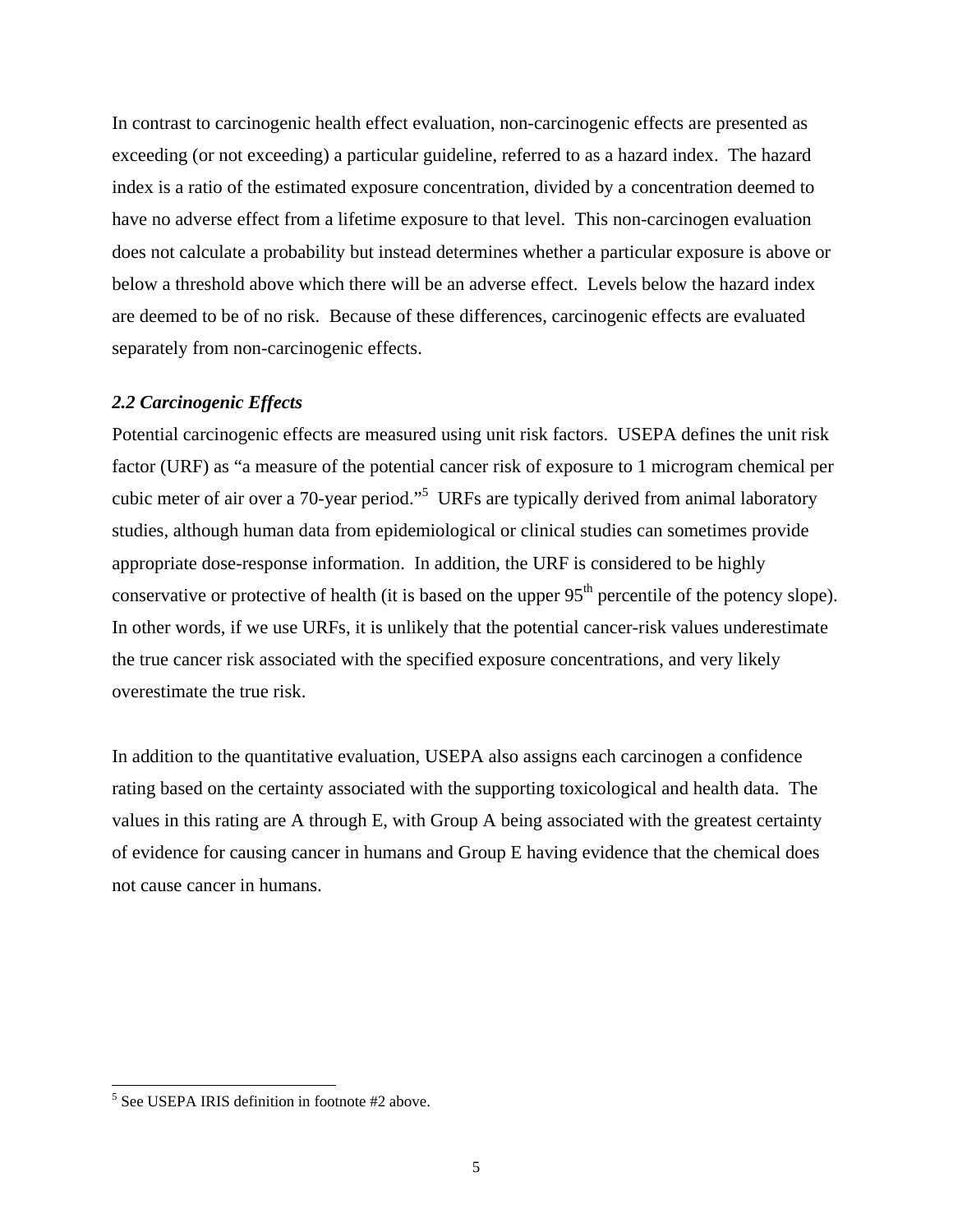URFs used in this report are listed in Table 2-1 below. We used the same values as those in the NATA project. Most of the unit risk factors were obtained from the USEPA IRIS database, however if alternative sources are used, they are noted.<sup>6</sup>

It is important to note that most chemicals lack sufficient information to develop URFs. For example, adequate health information on which to base risk estimates is not available for the majority of chemicals used in commerce.<sup>7</sup> In addition, synergistic and/or antagonistic effects among the chemicals are not considered in these potency estimates. In other words, we do not know how the toxicity of these chemicals changes when administered in a mixture with other chemicals (except for woodsmoke and DPM which are discussed below). Finally, USEPA typically notes that the cancer risks associated with carcinogens could be as low as zero. Uncertainties associated with the risk estimates are discussed more fully in the last chapter of this document.

Specific URFs are available for two complex chemical mixtures, woodsmoke and diesel particulate matter, although they are not endorsed by USEPA. These two mixtures account for 46% of the total PM2.5 measured in Seattle, and could present potential cancer risk.<sup>8</sup> These values and the supporting documentation for each are also discussed below.

<sup>&</sup>lt;sup>6</sup> USEPA. *National-Scale Air Toxics Assessment for 1996*. Office of Air Quality Planning and Standards. EPA-453/R-01-003. January 2001.

<sup>7</sup> National Research Council. *Toxicity Testing: Strategies to Determine Needs and Priorities*. Steering Committee on Identification of Toxic and Potentially Toxic Chemicals for Consideration by the National Toxicology Program. National Academy Press. Washington DC. 1984.

<sup>8</sup> Maykut N, J Lewtas, E Kim, T Larson. *Source Apportionment of PM2.5 at an urban IMPROVE site in Seattle, WA.* Manuscript accepted to Environmental Science and Technology, August 2003.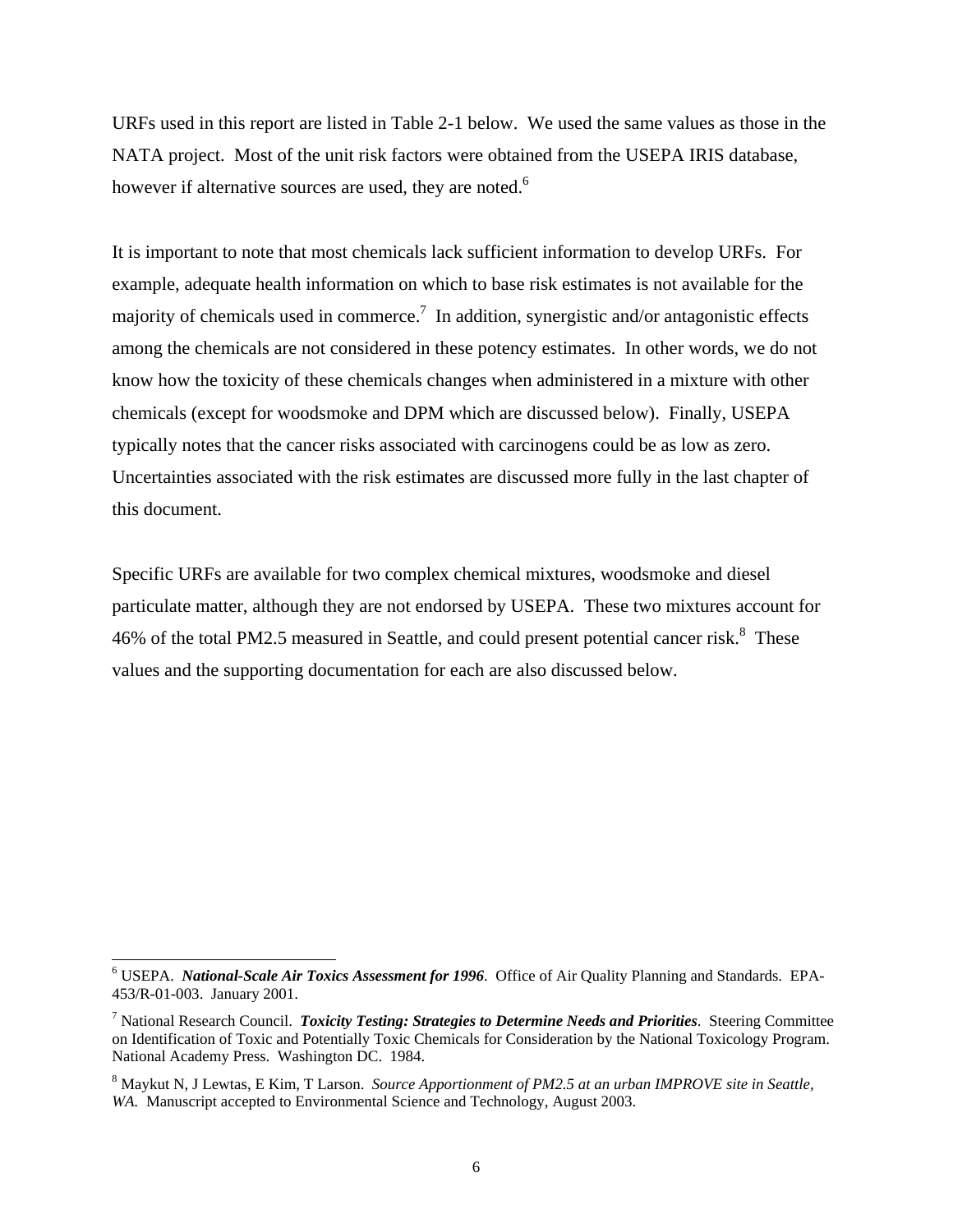|                                       | <b>Unit Risk</b>   | <b>USEPA</b>    |                                                  |
|---------------------------------------|--------------------|-----------------|--------------------------------------------------|
| <b>Chemical</b>                       | <b>Factor</b>      | <b>Cancer</b>   | Reference                                        |
|                                       | $(risk/\mu g/m^3)$ | Rating          |                                                  |
| 1) Acrylonitrile                      | 6.8E-05            | B1              | <b>IRIS</b>                                      |
| 2) Benzene                            | 7.80E-06           | $\overline{A}$  | USEPA IRIS file, downloaded 10/22/01             |
| 3) 1,3-Butadiene                      | 3.0E-05            | $\overline{A}$  | USEPA NATA <sup>9</sup> : EPA NCEA <sup>10</sup> |
| 4) Carbon tetrachloride               | 1.50E-05           | B2              | USEPA IRIS file, downloaded 10/22/01             |
| 5) Chloroform                         | 2.30E-05           | B2              | USEPA IRIS file, downloaded 10/22/01             |
| 6) Dichloromethane                    | 4.70E-07           | B <sub>2</sub>  | USEPA IRIS file, downloaded 10/22/01             |
| 7) 1,3-Dichloropropene                | 4.0E-06            | B2              | <b>USEPA NATA: IRIS</b>                          |
| 8) Diesel particulate matter<br>(DPM) | 3.0E-04            | B2              | CALEPA/OEHHA                                     |
| 9) Ethylene dibromide                 | 2.2E-04            | B <sub>2</sub>  | <b>USEPA NATA: IRIS</b>                          |
| 10) Ethylene dichloride               | 2.6E-05            | B <sub>2</sub>  | <b>USEPA NATA: IRIS</b>                          |
| 11) Ethylene oxide                    | 8.8E-05            | B1              | CalEPA                                           |
| 12) Hexachlorobenzene                 | 4.6E-04            | B <sub>2</sub>  | <b>USEPA NATA: IRIS</b>                          |
| 13) Hydrazine                         | 4.9E-03            | B2              | <b>USEPA NATA: IRIS</b>                          |
| 14) 7-PAHs                            | 2.0E-04            | B2              | <b>USEPA NATA: OAQPS</b>                         |
| 15) PCBs                              | 1.0E-04            | B2              | <b>USEPA NATA: IRIS</b>                          |
| 16) POM                               | 5.5E-04            | NA              | <b>USEPA NATA: OAQPS</b>                         |
| 17) Propylene dichloride              | 1.9E-05            | $\overline{C}$  | <b>USEPA NATA: HEAST</b>                         |
| 18) Quinoline                         | 3.4E-03            | $\overline{C}$  | <b>USEPA NATA: HEAST</b>                         |
| 19) 1,1,2,2-Tetrachloroethane         | 5.8E-05            | $\overline{C}$  | <b>IRIS</b>                                      |
| 20) Tetrachloroethylene               | 5.6E-06            | B2              | <b>USEPA NATA: CalEPA</b>                        |
| 21) Trichloroethylene                 | 2.00E-06           | B <sub>2</sub>  | <b>USEPA NATA: CalEPA</b>                        |
| 22) Acetaldehyde                      | 2.20E-06           | B <sub>2</sub>  | <b>USEPA NATA: IRIS</b>                          |
| 23) Formaldehyde                      | 1.30E-05           | B1              | <b>IRIS</b>                                      |
| Arsenic<br>24)                        | 4.30E-03           | B1              | <b>IRIS</b>                                      |
| 25) Beryllium compounds               | 2.4E-03            | B1              | <b>IRIS</b>                                      |
| 26) Cadmium                           | 1.80E-03           | B1              | <b>IRIS</b>                                      |
| $\overline{27}$ ) Chromium (VI)       | 1.2E-02            | $\mathbf{A}$    | <b>USEPA NATA: IRIS</b>                          |
| 28) Lead                              | 1.20E-05           | B2              | <b>USEPA NATA: CalEPA</b>                        |
| 29) Nickel                            | 4.8E-04            | $\mathbf{A}$    | <b>USEPA NATA: IRIS</b>                          |
| 30) Woodsmoke                         | 1.0E-05            | $\overline{NA}$ | Lewtas, 1988                                     |

#### **Table 2-1: Unit Risk Factors and Cancer Ratings**

 9 USEPA. NATA Appendix G: *Health Effects Information Used In Cancer and Noncancer Risk Characterization for the NATA 1996 National-scale Assessment*. http://www.epa.gov/ttn/atw/nata/nettables.pdf

<sup>&</sup>lt;sup>10</sup> EPA National Center for Environmental Assessment.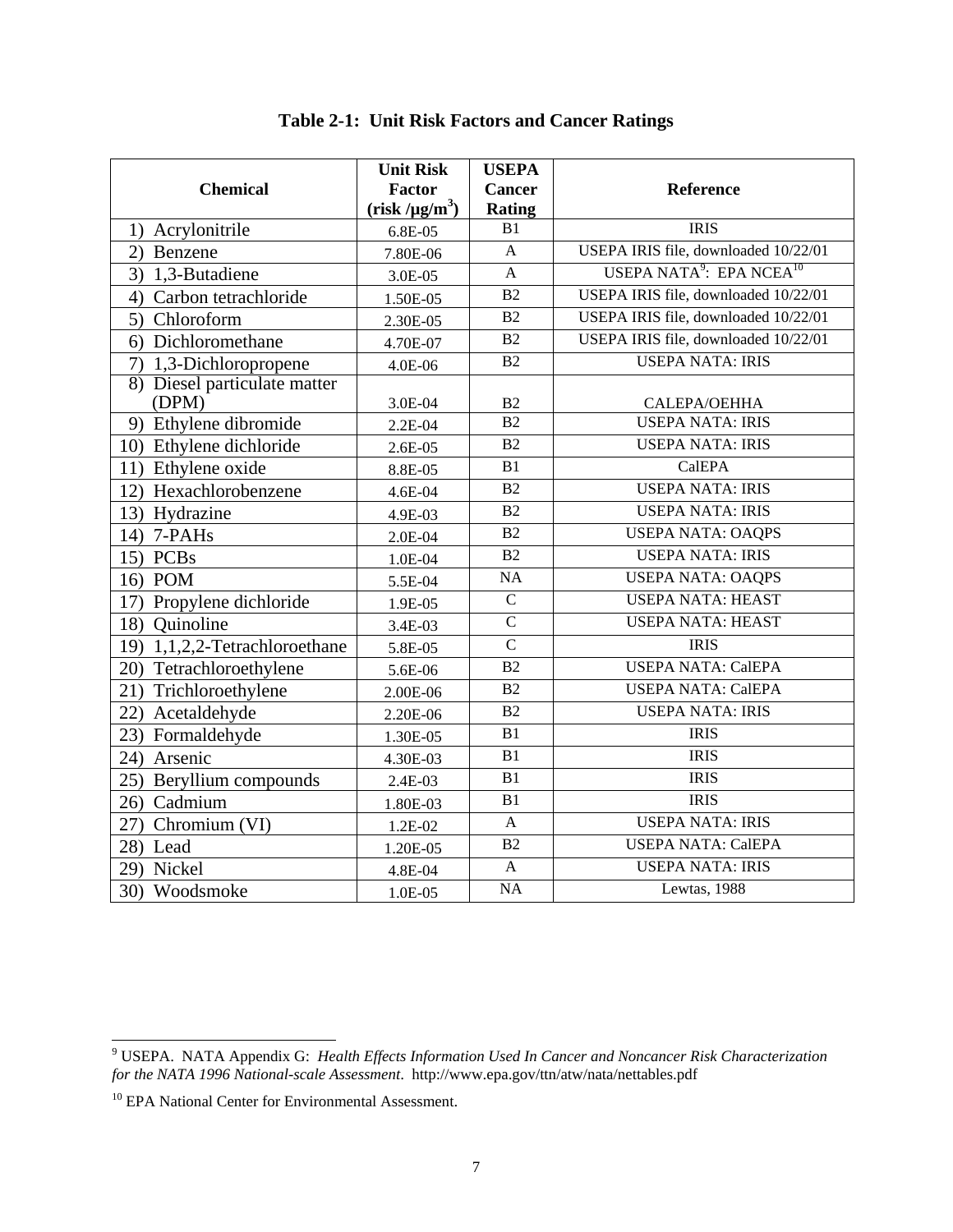#### *2.2.1 Woodsmoke Unit Risk Factor*

 $\overline{a}$ 

Woodsmoke is comprised of a variety of chemicals, including but not limited to: particulate matter, nitrogen oxides, carbon monoxide, sulfur oxides, volatile organic compounds, and polycyclic aromatic hydrocarbons  $(PAHs)$ .<sup>11</sup> Many of the chemicals listed as constituents in woodsmoke have been identified as probable or likely human carcinogens. However, woodsmoke as a mixture has not been thoroughly evaluated for its carcinogenicity by USEPA or other health agencies. Evaluations by the World Health Organization suggest that vegetative burning, primarily woodsmoke, is likely to be carcinogenic, although sufficient data is not yet available.<sup>12,13,14</sup>

The unit risk factor for woodsmoke was developed through a comparative potency method where the mutagenicity and tumor initiating potency from particles emitted from several sources (e.g., diesels, woodsmoke and gasoline-powered automobiles) are systematically evaluated (Lewtas 1988). Lewtas uses bioassay-directed fractionation, a combination of several chemical separation and bioassay techniques, to identify the more toxic elements of several complex mixtures. In the Lewtas study, mutagenicity tests are conducted on different segments of the total mixtures. Segments showing higher mutagenic potencies are further divided into groups and tested until the components or segments with the highest potencies are identified.<sup>15</sup> The unit risk factor calculated for woodsmoke is listed in Table 2-1.

We recognize the Lewtas woodsmoke URF has not undergone the same rigorous evaluation as the other URFs used in our analysis. Although USEPA or CalEPA have not reviewed the

<sup>11</sup> USEPA. *Emission Inventory Improvement Program, Vol. III, Chapter 2: Residential Wood Combustion*. Revised final. January 2001.

<sup>&</sup>lt;sup>12</sup> World Health Organization (WHO). *Health Guidelines for Vegetation Fire Events*. Edited by DH Schwela, JG Goldammer, LH Morawska, O Simpson (Findings of the WHO-UNEP-WMO expert task force, Lima, Peru) 1999.

<sup>&</sup>lt;sup>13</sup> WHO. The *Health Effects of Indoor Air Pollution Exposure in Developing Countries*. N Bruce, R Perez-Padilla, R Albalak. WHO/SDE/OEH/02/05. 2002.

<sup>&</sup>lt;sup>14</sup> WHO. *Health Impacts of Biomass Air Pollution*. M. Brauer. Health Guidelines for Vegetation Fire Events, Lima Peru. Background papers. 1999.

<sup>15</sup> Lewtas J. *Genotoxicity of Complex Mixtures: Strategies for the Identification and Comparative Assessment of Airborne Mutagens and Carcinogens from Combustion Sources*. Funda and Appl Tox 10, 571-589. 1988.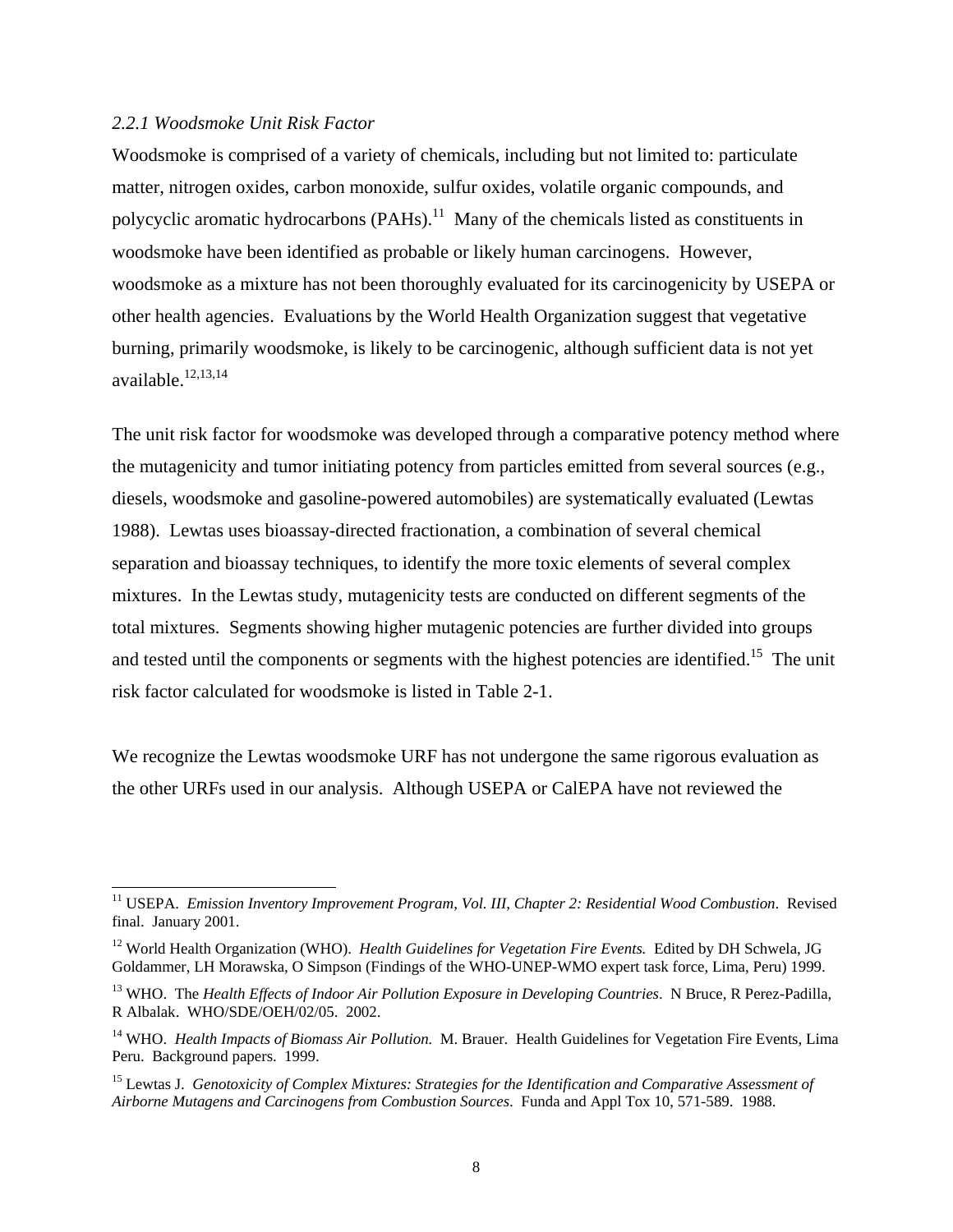woodsmoke URF, it is developed through a method recommended by the National Academy of Sciences and is published in a respected peer-reviewed journal.<sup>16</sup>

Also, as one reviewer of the draft of this report noted, vegetative burning could include other materials in addition to wood. Therefore, the woodsmoke unit risk factor may not appropriately estimate cancer risk from vegetative burning. As a result of these uncertainties, we use the woodsmoke unit risk as a general indicator of potency and potential risk.

#### *2.2.2 Diesel Particulate Matter (DPM) Unit Risk Factor*

Combustion of diesel fuel results in hundreds and probably thousands of organic and inorganic compounds in the diesel exhaust mixture. This mixture includes gaseous compounds such as carbon dioxide, carbon monoxide, aldehydes, benzene, and a wide range of PAHs. Dioxins have also been found in trace quantities in diesel exhaust.<sup>17</sup>

DPM is a component of diesel exhaust. DPM contains elemental carbon, organic carbon, and small amounts of nitrate, metals, and unidentified compounds. We focus on the particulate component of diesel exhaust because it is thought to contain the majority of the toxicity associated with the mixture. These particles and their adsorbed toxics penetrate deep into the lung during inhalation.

While specific knowledge of the role of the adsorbed chemicals is not known, it is hypothesized that the presence of such substances may influence particle toxicity. However, relatively little is known about the cumulative toxicity of the multiple toxics present in certain combustion mixtures. For example, it is possible that antagonism or synergism occurs among the chemicals and/or particles. In addition, there may be a variety of carcinogenic or toxic chemicals present in the mixture that have not yet been identified.<sup>18</sup> Therefore, we use unit risk factors for the whole

<sup>&</sup>lt;sup>16</sup> National Academy of Sciences. *Complex Mixtures: Methods for In Vivo Toxicity Testing*. National Academy Press. Washington DC, 1988.

<sup>&</sup>lt;sup>17</sup> USEPA. *Health Assessment Document for Diesel Engine Exhaust*. Office of Research and Development. EPA/600/8-90/057F. Washington DC, May 2002.

<sup>&</sup>lt;sup>18</sup> National Academy of Sciences, 1988.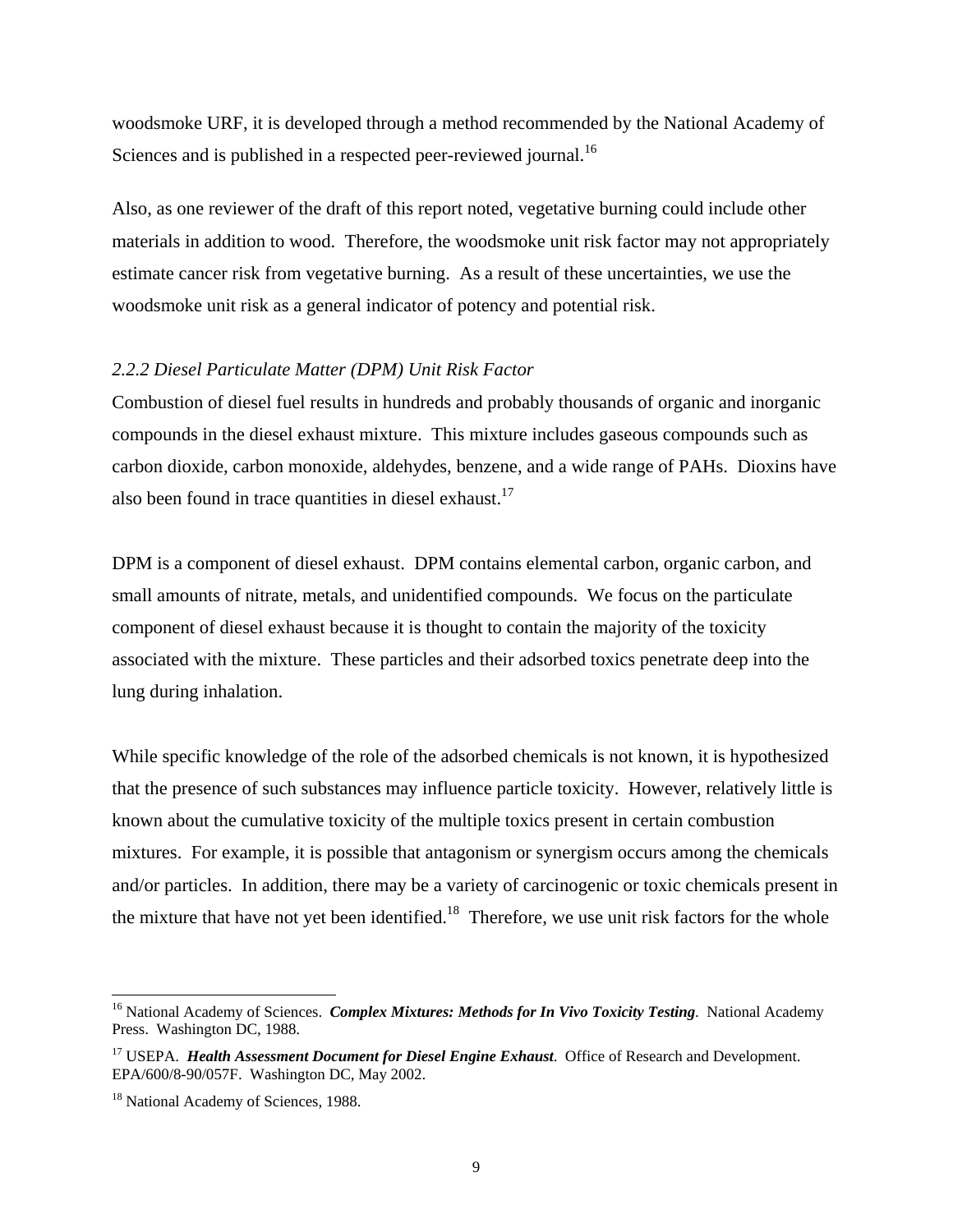mixture to estimate potential risk for diesel particulate and woodsmoke, rather than unit risk factors for individual carcinogens and summing the individual risks.

The carcinogenicity of diesel particulate matter is widely recognized by a number of health agencies including the USEPA, $^{19}$  CalEPA, $^{20}$  the US Department of Health and Human Services,<sup>21</sup> and the International Agency for Research on Cancer (IARC).<sup>22</sup> Because USEPA has not yet developed a unit risk factor for diesel particulate matter, the CalEPA value is used in this analysis.23 CalEPA conducted an extensive literature review and analysis to develop the unit risk factor for DPM.<sup>24</sup> This value is listed in Table 2-1.

We recognize that USEPA has not identified a final unit risk factor for diesel particulate matter. However, USEPA states firmly that diesel particulate matter is a B1 or probable human carcinogen. In the absence of a confirmed URF, USEPA provides a range of potential cancer risks associated with environmental exposures (i.e., exposure levels typically experienced by the general population) in Section 8.4, entitled "Perspectives on Cancer Risk" of their Health Assessment Document. USEPA estimates this risk range to be approximately 6E-05 to 8E-04. This range assumes average environmental exposures of 0.8 - 4.0  $\mu$ g/m<sup>3</sup> over a lifetime.<sup>25</sup> The annual estimate for Beacon Hill is  $1.4 \mu g/m^3$ , within the range identified by USEPA. Therefore, we believe it is important to characterize potential risks associated with DPM in relation to other air pollutants.

The risk range used by EPA is also comparable to the unit risk estimate calculated by CalEPA. For example, assuming an environmental exposure of 1  $\mu$ g/m<sup>3</sup>, the range recommended by

<sup>&</sup>lt;sup>19</sup> USEPA. May 2002.

<sup>20</sup> CalEPA/OEHHA*. For the Proposed Identification of Diesel Exhaust as a Toxic Air Contaminant. Part B: Health Risk Assessment for Diesel Exhaust*. May 1998.

<sup>21</sup> National Toxicology Program. Public Health Service, US Department of Health and Human Services**.** *9th Report on Carcinogens***.** Revised January 2001.

<sup>22</sup> International Agency for Research on Cancer (IARC*). IARC Monograph on the Evaluation of Carcinogenic Risks to Humans. Vol. 46: Diesel and Gasoline Engine Exhausts*. 1989.

<sup>&</sup>lt;sup>23</sup> CalEPA, 1998.

<sup>&</sup>lt;sup>24</sup> CalEPA, 1998.

<sup>25</sup> USEPA 2002.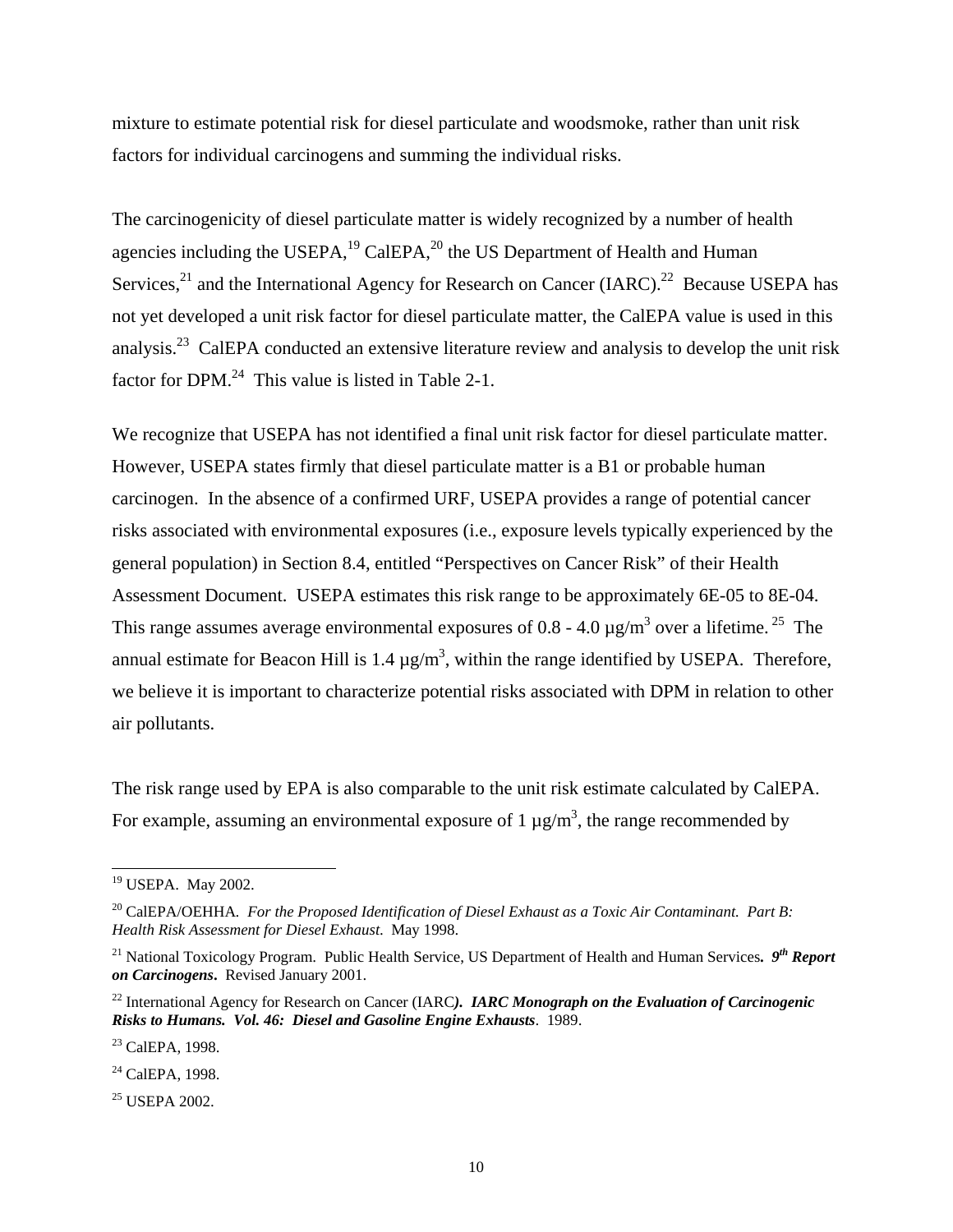USEPA could be approximately 8E-05 to  $2E-02<sup>26</sup>$  The unit risk factor recommended by CalEPA, 3E-04, is also within USEPA's range if one assumes an exposure of 1  $\mu$ g/m<sup>3</sup>. This suggests that the CalEPA unit risk factor is not as highly conservative as USEPA's high-end estimates. The potential risk could also be zero.

One reviewer suggested that the cancer risks from DPM could be adequately evaluated by using the unit risk factors for individual carcinogenic PAHs and 6 metals. Unfortunately, this approach would only account for a small percentage of the potentially toxic chemicals found in DPM. USEPA and CalEPA state that the mechanism of action for DPM carcinogenesis has not yet been established.<sup>27</sup> In fact, both USEPA and CalEPA suggest that Diesel Particulate Matter (DPM) toxicity is related to a complex combination of factors such as:

- The physical characteristics of fine particles. USEPA states "The carcinogenicity of diesel particles…appears to be related, as least to some extent, to their small size and convoluted shape, which results in a large specific particle surface area."<sup>28</sup> It is possible that this large surface area may act as a carrier for many chemicals.
- Diesel particles may enhance PAH toxicity, suggesting a possible synergistic relationship between PAHs and particles.<sup>29</sup> If so, carcinogenic potency would be underestimated by using PAHs alone to evaluate cancer risk.
- Exposure to both DPM-related organics and carbon particles (i.e., DPM without organics such as PAHs) may produce reactive oxygen species that could result in a cascade of events leading to DNA damage.

In summary, it is simply not clear how DPM causes cancer or what the causative agents might be. Therefore, reliance on the toxicity of a limited number of PAHs to estimate potential cancer risk for a complex mixture such as DPM could dramatically underestimate potential risk.

l

<sup>&</sup>lt;sup>26</sup> Assuming an environmental exposure of 1  $\mu$ g/m<sup>3</sup>, an EM ratio of 1 to 252 can be calculated using the "broad concentration range" for occupational exposures described in Section 8.4 of the USEPA 2002 report. Multiplying these values by the 2% excess risk due to diesel particulate matter exposures, results in 8E-05 to 2E-02.

<sup>27</sup> USEPA, 2002.

<sup>28</sup> USEPA, 2002.

<sup>29</sup> USEPA, 2002.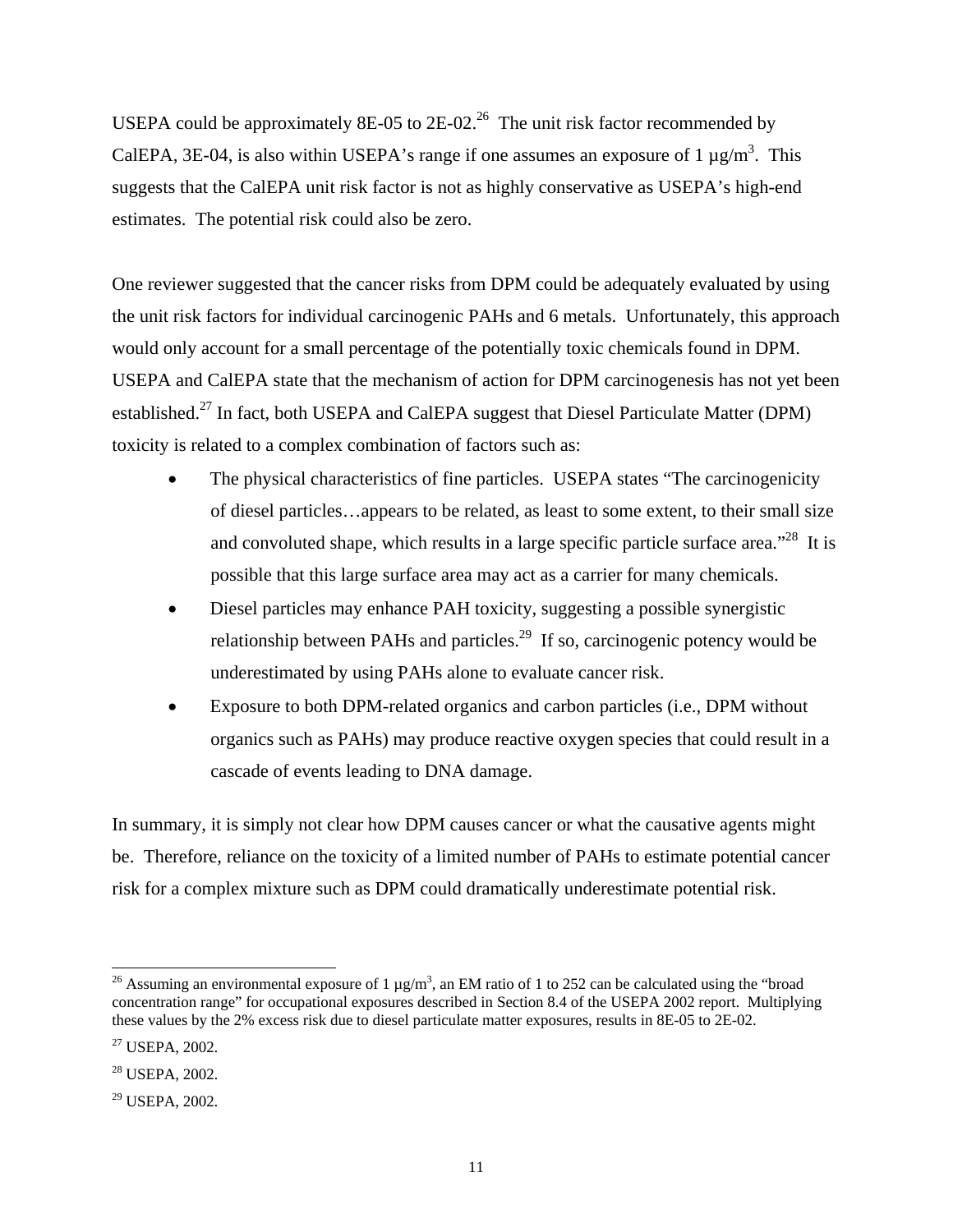The Clean Air Agency uses a more appropriate approach based on accepted California risk numbers that have been widely cited and are the basis for a diesel retrofit program in place for several years in California. This approach evaluates 100% of the highly toxic diesel particulates as a complete and complex mixture. This method is more likely to account for potential interactions (i.e., synergism and antagonism) among the hundreds and/or thousands of chemicals in DPM.

#### *2.3 Non-carcinogenic Effects*

Many chemicals also have non-cancer health effects. Non-carcinogenic effects are presumed to have a threshold of exposure below which no effect occurs, although this is not always the case (e.g., fine particulate matter). Non-carcinogenic effects from air exposures are evaluated using reference concentrations. Reference concentrations (RfCs), like unit risk factors, are based on animal or human studies. RfCs are derived by examining the literature to find a critical study, which is defined as a well-designed chronic exposure study that has identified the noncarcinogenic adverse effect that occurs at the lowest level of inhalation exposure. The noobservable-effect-level (NOEL) or a lowest-observable-adverse-effect-level (LOAEL) from animal or human studies is determined. Adjustments for exposure times are made to extrapolate exposures to 24 hours, 7 days per week, and conversion to units of mg/m<sup>3</sup> are made. A human equivalent concentration is calculated by considering the nature of the contaminant and its behavior in inhaled air; the region of the respiratory system impacted; and the surface area and respiratory rate of the test organism, relative to the same parameters in humans. This concentration is then divided by factors of 10 to account for uncertainties such as extrapolating from animals to humans, from healthy adult individuals to sensitive individuals, or from subchronic to chronic exposures. The RfCs also include confidence statements that speak to the extent and quality of the database, and the certainty of the RfC, based on supporting literature aside from the critical study.

As a result of these types of derivations, the RfC is also considered to be highly conservative or protective of human health. Similar to the unit risk factors used for carcinogens, USEPA considers the RfC to be unlikely to underestimate potential risks to humans. It is important to recognize that many chemicals can have a variety of effects that occur at different levels of

12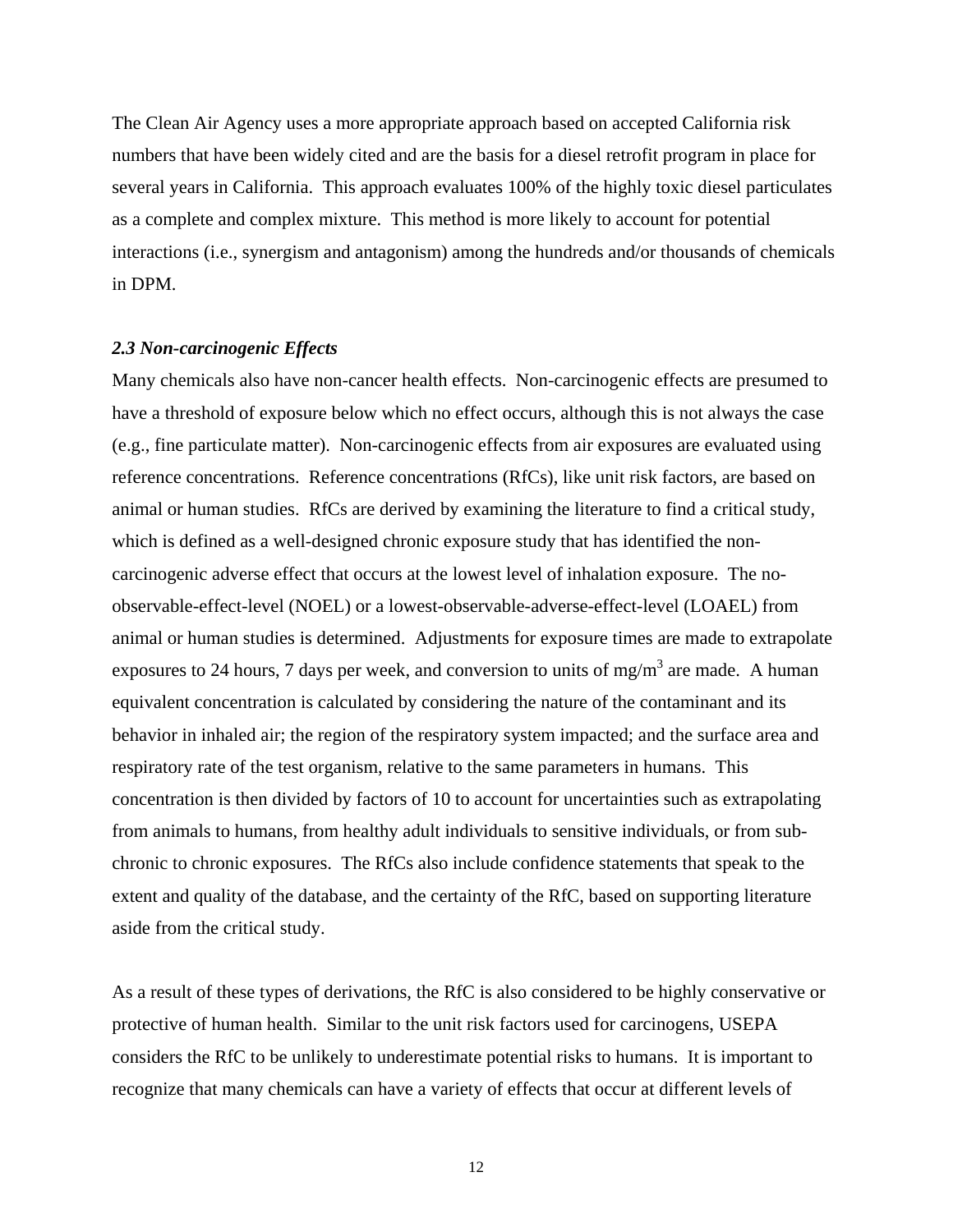exposure. The RfC only looks at the effect that occurs at the lowest level of exposure. The assumption is made that protection at this level also provides protection at the higher doses as well.

To determine a hazard index for these chemicals, the RfC is compared to the annual average or median concentration for each of the three exposure data sets (e.g., the monitoring results, the ambient modeling results, and the human exposure modeling results). We compare the RfC to the median concentration for the human exposure modeling estimates because they are the only estimate of central tendency available. For the Seattle monitoring data and the ambient exposure modeling exercise, we compare the RfC to the annual average. We also compare the RfC to an upper-bound concentration for the ambient modeling exercise as it was available. However, this value may overestimate exposures over the lifetime of the exposed individual. RfCs used in this evaluation are listed in Table 2-2 below. The name of the chemical is listed with the RfC value, the uncertainty factors and modifying factors used in calculating the RfC, the critical effect, and the source for the information. The information used in the analysis and listed in the table was taken from the USEPA NATA report.

The non-cancer health effects associated with diesel particulate matter and woodsmoke, and the fine particulate fraction of these mixtures specifically are not included in this evaluation. Noncancer health effects associated with fine particles, such as morbidity related effects such as increased asthma attacks, upper respiratory irritation, and increased mortality are analyzed elsewhere.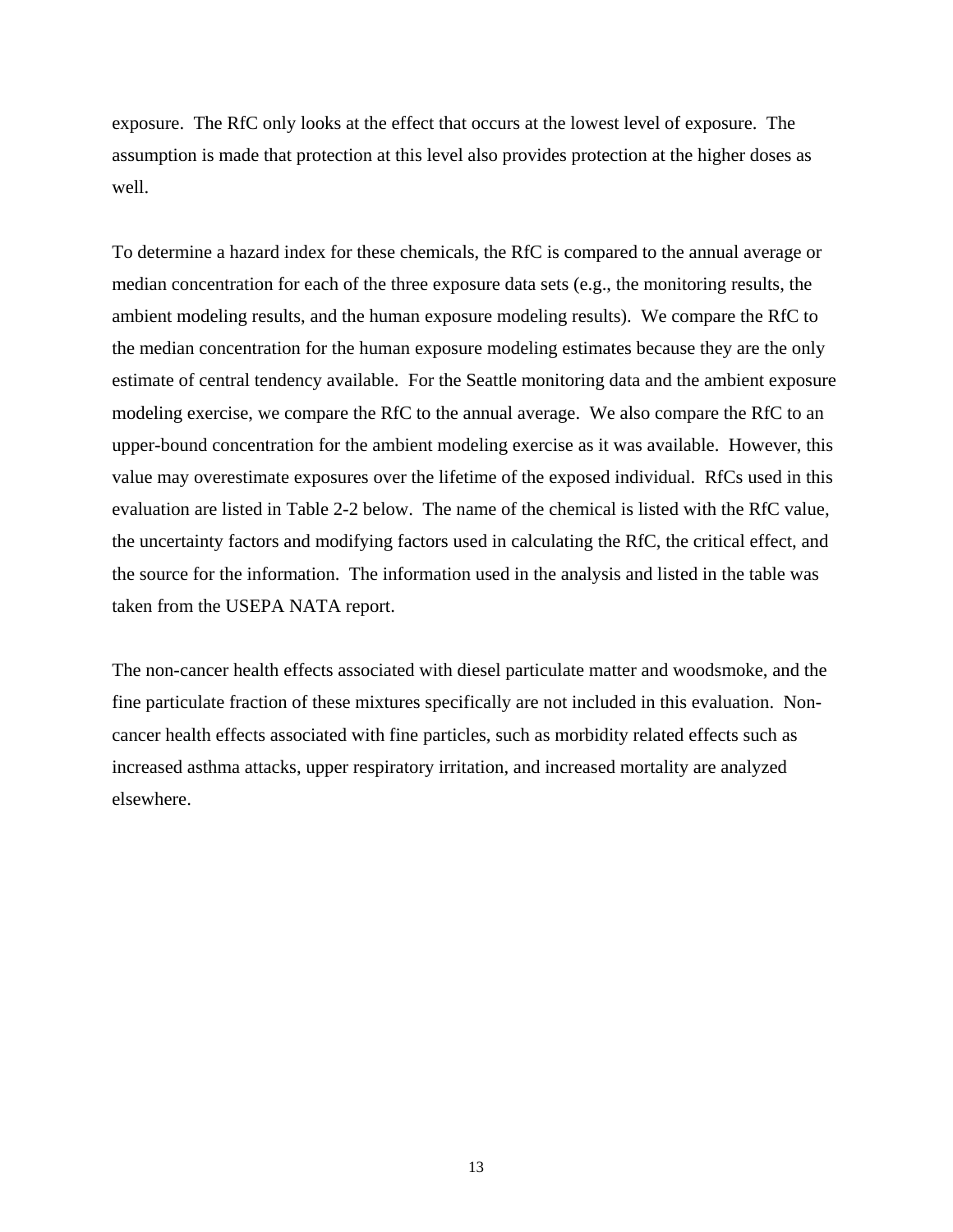| <b>Chemical</b>                | <b>RfC</b><br>$\left(\frac{mg}{m^3}\right)$ | UF X<br>MF   | <b>Target Organ for</b><br><b>Critical Effect</b> | <b>Source</b> |
|--------------------------------|---------------------------------------------|--------------|---------------------------------------------------|---------------|
| 1) Acetaldehyde                | 9.0E-03                                     | 1000         | Nasal epithelium                                  | <b>IRIS</b>   |
| 2) Acrolein                    | 2.0E-05                                     | 1000         | Nasal epithelium                                  | <b>IRIS</b>   |
| Acrylonitrile<br>3)            | 2.0E-03                                     | 100          | Nasal epithelium                                  | <b>IRIS</b>   |
| Arsenic and compounds<br>4)    | 3.0E-05                                     | 1000         | Teratogenic effects                               | Cal EPA       |
| 5) Benzene                     | 8.0E-02                                     | 100          | Blood, bone marrow                                | <b>IRIS</b>   |
| Beryllium compounds<br>6)      | 2.0E-05                                     | 10           | Lung                                              | <b>IRIS</b>   |
| 1,3-Butadiene<br>7)            | 2.0E-03                                     | 300          | Reproductive system                               | <b>IRIS</b>   |
| 8) Cadmium compounds           | $2.0E-05$                                   | 30           | Kidney                                            | Cal EPA       |
| 9) Carbon tetrachloride        | 4.0E-02                                     | 300          | Liver                                             | Cal EPA       |
| 10) Chloroform                 | 9.8E-02                                     | 100          | Liver, kidney                                     | <b>ATSDR</b>  |
| 11) Chromium compounds         | 1.0E-04                                     | 90           | Respiratory tract                                 | <b>IRIS</b>   |
| 12) 1,3-Dichloropropene        | 2.0E-02                                     | 30           | Nasal epithelium                                  | <b>IRIS</b>   |
| 13) Ethylene dibromide         | 8.0E-04                                     | 100          | Reproductive system                               | Cal EPA       |
| 14) Ethylene dichloride        | 2.4E-00                                     | 90           | Kidney                                            | <b>ATSDR</b>  |
| 15) Ethylene oxide             | 3.0E-02                                     | 100          | <b>Blood</b>                                      | Cal EPA       |
| 16) Formaldehyde               | 9.8E-03                                     | 30           | Respiratory tract                                 | <b>ATSDR</b>  |
| 17) Hexachlorobenzene          | 3.0E-03                                     | 100          | Teratogenic effects                               | Cal EPA       |
| 18) Hydrazine                  | 2.0E-04                                     | 300          | Liver, thyroid                                    | Cal EPA       |
| 19) Lead compounds             | 1.5E-03                                     | $\mathbf{1}$ | Central nervous system                            | <b>NAAQS</b>  |
| 20) Manganese compounds        | 5.0E-05                                     | 1000         | Central nervous system                            | <b>IRIS</b>   |
| 21) Mercury compounds          | 3.0E-04                                     | 30           | Central nervous system                            | <b>IRIS</b>   |
| 22) Methylene chloride         | $1.0E + 00$                                 | 30           | Liver                                             | <b>ATSDR</b>  |
| 23) Nickel compounds           | 2.0E-04                                     | 30           | Respiratory tract                                 | <b>ATSDR</b>  |
| 24) Propylene dichloride       | 4.0E-03                                     | 300          | Nasal epithelium                                  | <b>IRIS</b>   |
| 25) Tetrachloroethylene (perc) | 2.7E-01                                     | 100          | Central nervous system                            | <b>ATSDR</b>  |
| 26) Trichloroethylene          | 6.0E-01                                     | 100          | Central nervous system                            | Cal EPA       |

Table 2-2: Reference Concentrations for Air Toxics<sup>30</sup>

30 USEPA. *Health Effects Information Used in Cancer and Noncancer risk Characterization for the NATA 1996 National Scale Assessment*. http://www.epa.gov/ttn/atw/nata/nettables.pdf.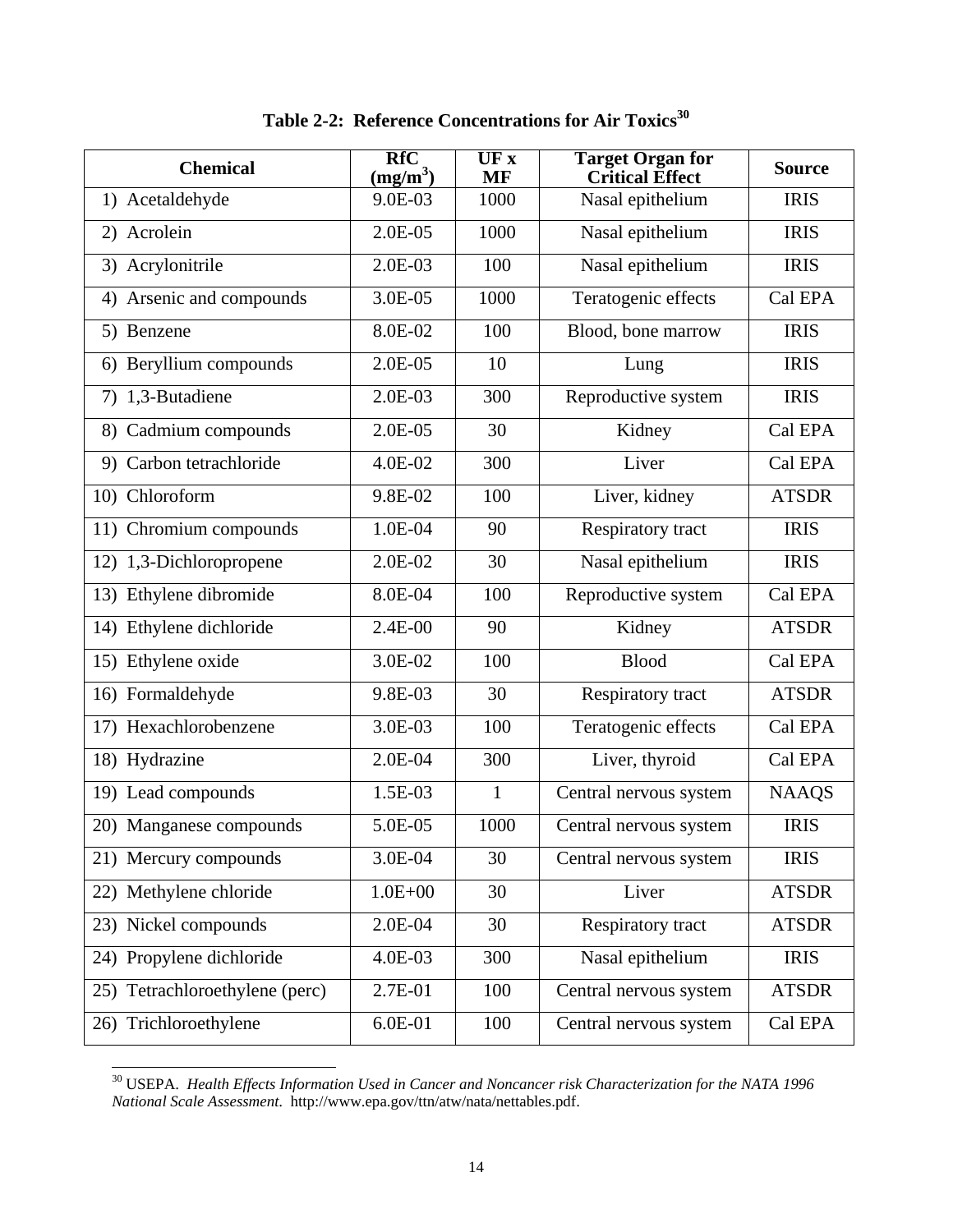#### **Chapter 3: Health Risks Based on Air Toxics Monitoring Information**

After we identified the toxicity values, we obtained exposure concentrations from three separate studies. The first study provides air monitoring concentrations in the Seattle area for 15 air toxics (Seattle Air Toxics Monitoring Study). The second study models ambient concentrations of woodsmoke and DPM from PM2.5 monitored concentrations (Source Apportionment at an Urban IMPROVE Site). The third study provides modeled concentrations for 32 air toxics and DPM in the four counties in our jurisdiction (USEPA NATA study). The first two studies are discussed below, while the third study is discussed in Chapter 4.

#### *3.1 Seattle Air Toxics Monitoring Study*

l

The *Seattle Air Toxics Monitoring Study* was conducted during 2000 and 2001 as a collaborative effort by three agencies: USEPA, the Washington State Department of Ecology, and the Puget Sound Clean Air Agency. The purposes of this study were to provide information on the spatial and temporal variability of ambient air toxics, to evaluate modeling results obtained from the NATA project, and compare results to other urban areas in the United States. The objective of this study was to quantify the urban air toxics such as VOCs, carbonyl, and metal species on a regular basis at several surface sites in Seattle.

USEPA originally selected Seattle for this monitoring study as one of four cities nationwide to take part in the air toxics monitoring component of its overall National-scale Air Toxics Program (NATA).<sup>31</sup> The federal Clean Air Act mandates USEPA to determine a subset of the 189 urban hazardous air pollutants (HAPs) that potentially pose the greatest risks in urban areas. USEPA identified a total of 33 urban HAPs in their 1995 ranking analysis, $32$  and developed concurrent monitoring and modeling programs (e.g., NATA) to evaluate potential exposures to these topranked 33 HAPs.<sup>33</sup> These 33 are discussed more fully in Chapter 4. Of the 33 HAPs identified

<sup>31</sup> USEPA. Peer Review Draft for the Science Advisory Committee: *Air Toxics Monitoring Concept Paper*. Office of Air Quality Planning and Standards. February 2000.

<sup>32</sup> USEPA. *Ranking and Selection of Hazardous Air Pollutants for Listing Under Section 112(j) of the Clean Air Act Amendments of 1990, Technical Support Document*, July 28, 1999.

<sup>33</sup> USEPA. *National Air Toxics Program: The Integrated Urban Strategy Report to Congress*. Office of Air Quality Planning and Standards. EPA-453/R-99-007. July 2000.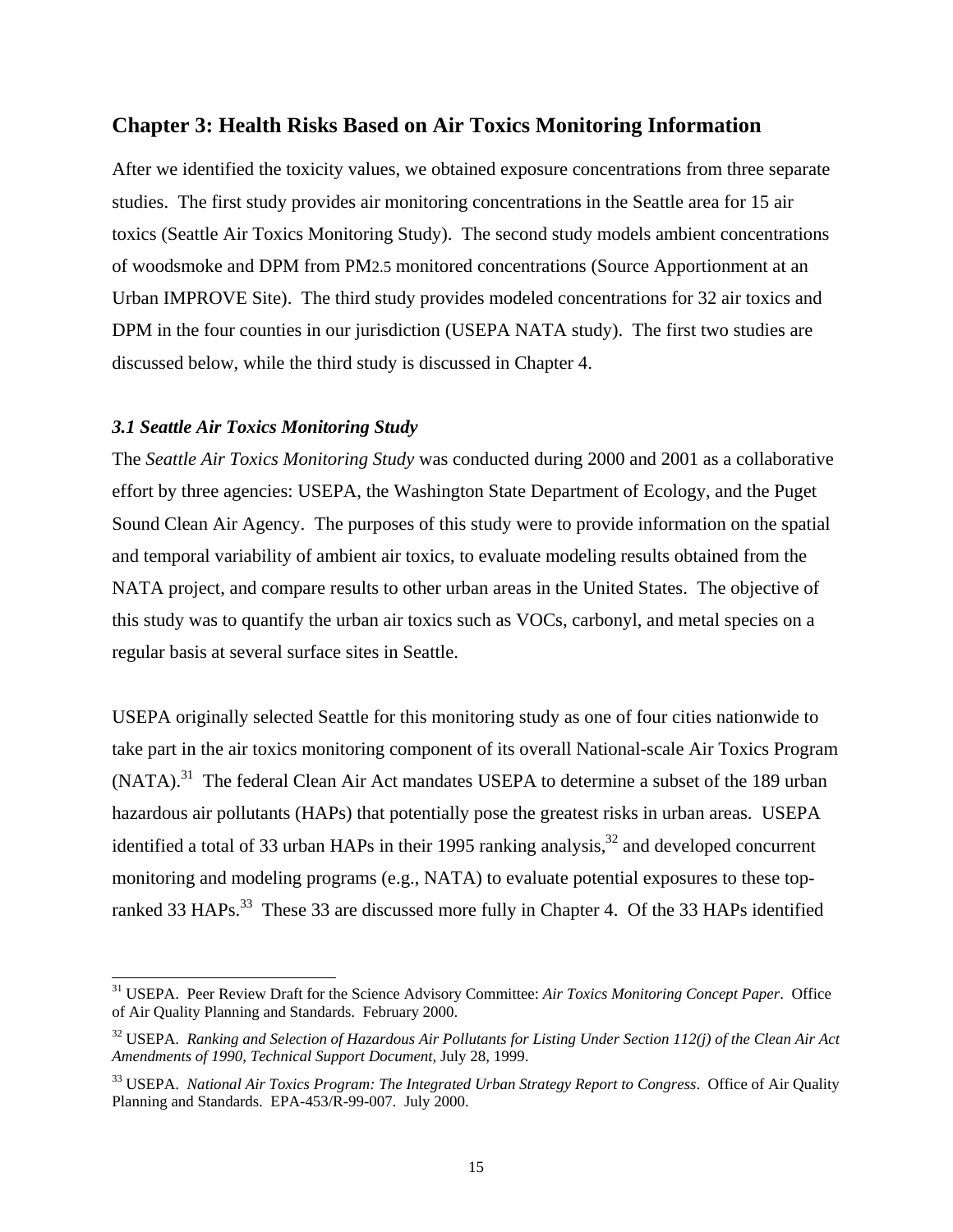by USEPA, a total of 17 HAPs (see Table 3-1) were monitored at two sites in the Seattle area during calendar year 2000 and at six sites during 2001.

| CAS No.             | <b>VOCs</b>          |
|---------------------|----------------------|
| 1) 71432            | Benzene              |
| 2) 7440439          | 1,3-Butadiene        |
| 3) 56235            | Carbon tetrachloride |
| 4) 67663            | Chloroform           |
| 5) 75092            | Dichloromethane      |
| 6) 78875            | 1,2-Dichloropropane  |
| 7) 127184           | Tetrachloroethene    |
| 8) 79016            | Trichloroethene      |
| 9) 7440382          | Arsenic              |
| 10) Total compounds | Beryllium            |
| 11) Total compounds | Cadmium              |
| 12) Total compounds | Chromium             |
| 13) 7439921         | Lead                 |
| 14) Total compounds | Manganese            |
| 15) 7440020         | Nickel               |
| 16) 75070           | Acetaldehyde         |
| 17) 50000           | Formaldehyde         |

#### **Table 3-1: Monitored Urban Air Toxic Pollutants (17 total)**

The remaining 16 HAPs were not monitored because they were considered less stable or lacked approved collection and/or analytical techniques. Every six days at each site, 24-hour integrated air samples were collected.<sup>34</sup> Such collection schedules ensure that every day of the week is sampled over the year. Average concentrations for each monitored chemical were provided by the Washington State Department of Ecology, and are presented in Table 3-2. Because no data were provided for 1,2-dichloropropane and beryllium, these chemicals were removed from further consideration in this analysis.

l

<sup>34</sup> Washington Department of Ecology. *Urban Air Toxic Measurements in Seattle*. Conducted by the Laboratory for Atmospheric Research, Washington State University, Pullman, WA. Contract #C0000060. Project Officer: John Williamson, Bellevue, WA., May 2001.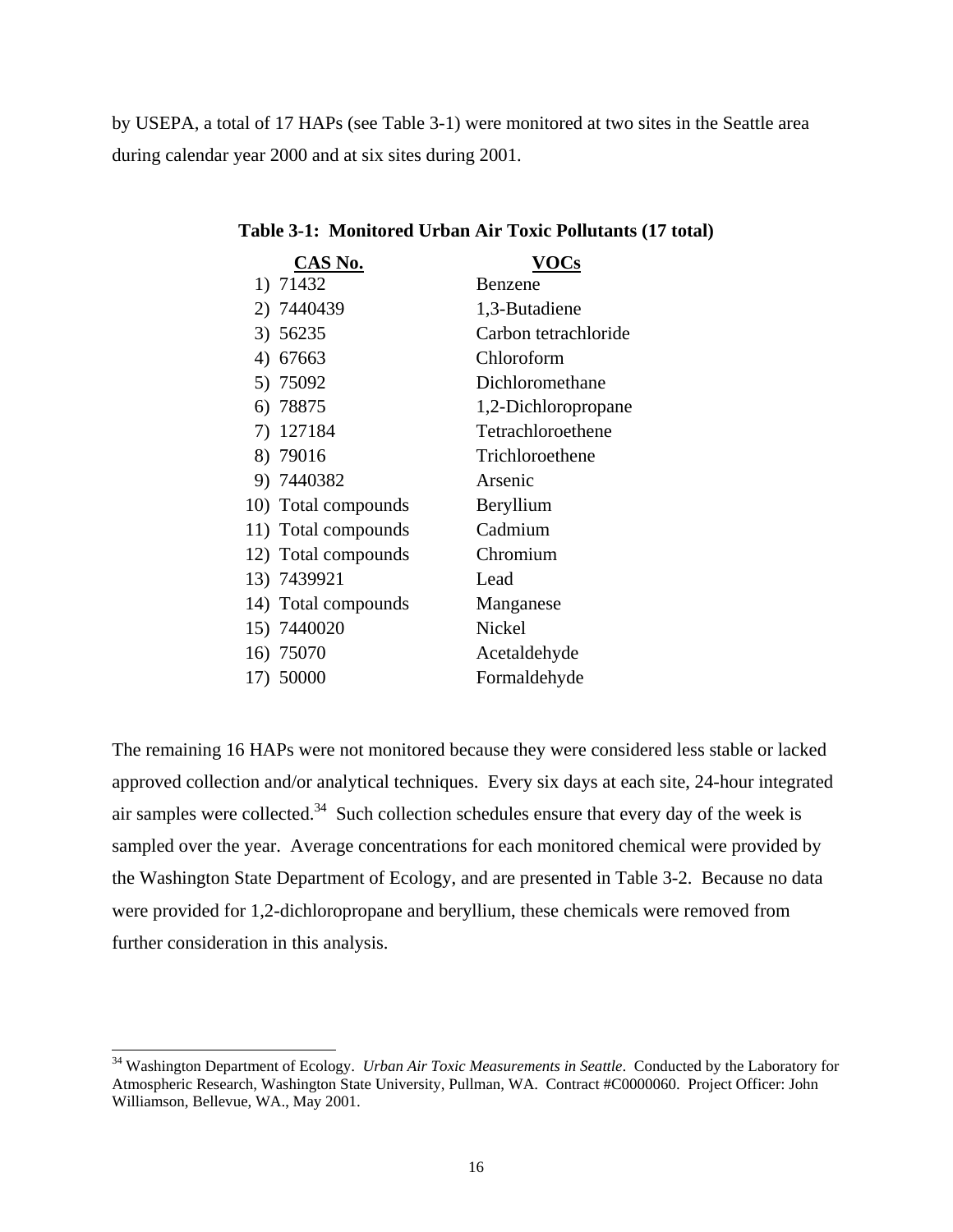| <b>Chemical</b>             | <b>Beacon</b><br><b>Hill</b><br>$(\mu g/m^3)$ | George-<br>town<br>$(\mu g/m^3)$ | Lake<br><b>Forest</b><br>Park<br>$(\mu g/m^3)$ | Lake<br>Sam-<br>mamish<br>$(\mu g/m^3)$ | <b>Maple Leaf</b><br><b>Reservoir</b><br>$(\mu g/m^3)$ | <b>SeaTac</b><br>$(\mu g/m^3)$ | 6-Site<br>Average<br>$(\mu g/m^3)$ |
|-----------------------------|-----------------------------------------------|----------------------------------|------------------------------------------------|-----------------------------------------|--------------------------------------------------------|--------------------------------|------------------------------------|
| Benzene                     | $1.18E + 00$                                  | $1.80E + 00$                     | $1.64E + 00$                                   | $1.15E + 00$                            | $1.13E + 00$                                           | $1.02E + 00$                   | $1.32E + 00$                       |
| 1,3-Butadiene               | 1.37E-01                                      | 1.35E-01                         | 1.24E-01                                       | 1.06E-01                                | 8.39E-02                                               | 9.94E-02                       | 1.14E-01                           |
| <b>Carbon tetrachloride</b> | 6.10E-01                                      | 6.54E-01                         | $6.42E-01$                                     | 6.23E-01                                | 6.10E-01                                               | 6.23E-01                       | 6.27E-01                           |
| <b>Chloroform</b>           | 2.30E-01                                      | 1.42E-01                         | 1.47E-01                                       | 1.27E-01                                | 2.30E-01                                               | 1.27E-01                       | 1.67E-01                           |
| <b>Dichloromethane</b>      | 4.55E-01                                      | 9.13E-01                         | 6.53E-01                                       | 6.98E-01                                | 5.49E-01                                               | 4.69E-01                       | 6.23E-01                           |
| <b>Tetrachloroethylene</b>  | 1.56E-01                                      | 3.66E-01                         | 2.44E-01                                       | 1.76E-01                                | 2.10E-01                                               | 1.42E-01                       | 2.16E-01                           |
| <b>Trichloroethylene</b>    | 1.88E-01                                      | 3.82E-01                         | 1.67E-01                                       | 1.40E-01                                | 2.10E-01                                               | 1.72E-01                       | 2.10E-01                           |
| <b>Acetaldehyde</b>         | $1.26E + 00$                                  | $1.26E + 00$                     | $1.26E + 00$                                   | $1.26E + 00$                            | $1.08E + 00$                                           | $1.26E + 00$                   | $1.23E + 00$                       |
| Formaldehyde                | $1.72E + 00$                                  | $1.47E + 00$                     | $1.10E + 00$                                   | 9.82E-01                                | $1.23E + 00$                                           | $1.35E + 00$                   | $1.31E + 00$                       |
| Arsenic                     | 9.70E-04                                      | 1.40E-03                         | 1.63E-03                                       | 8.63E-04                                | 8.67E-04                                               | 9.69E-04                       | 1.12E-03                           |
| Cadmium                     | 5.90E-04                                      | 9.00E-04                         | 1.69E-04                                       | 1.20E-04                                | 1.10E-04                                               | 8.10E-05                       | 3.28E-04                           |
| <b>Chromium</b>             | 1.67E-03                                      | 3.20E-03                         | 1.09E-03                                       | 9.07E-04                                | 9.27E-04                                               | 1.47E-03                       | 1.54E-03                           |
| Lead                        | 3.49E-03                                      | 9.30E-03                         | 5.27E-03                                       | 3.26E-03                                | 4.28E-03                                               | 3.24E-03                       | 4.81E-03                           |
| <b>Manganese</b>            | 3.61E-03                                      | 1.08E-02                         | 5.15E-03                                       | 6.99E-03                                | 5.57E-03                                               | 6.54E-03                       | 6.44E-03                           |
| Nickel                      | 2.39E-03                                      | 3.40E-03                         | 1.16E-03                                       | 9.21E-04                                | 3.60E-04                                               | 1.42E-03                       | 1.61E-03                           |
| Diesel particulate          |                                               |                                  |                                                |                                         |                                                        |                                |                                    |
| matter*                     | $1.40E + 00$                                  |                                  |                                                |                                         |                                                        |                                |                                    |
| Vegetative burning*         | $3.00E + 00$                                  |                                  |                                                |                                         |                                                        |                                |                                    |

#### **Table 3-2: Monitored Ambient Concentrations at 6 Sites in Greater Seattle, 2000 and 2001 (averages)**

*\*calculated using monitoring results and PMF source apportionment model. See discussion below.*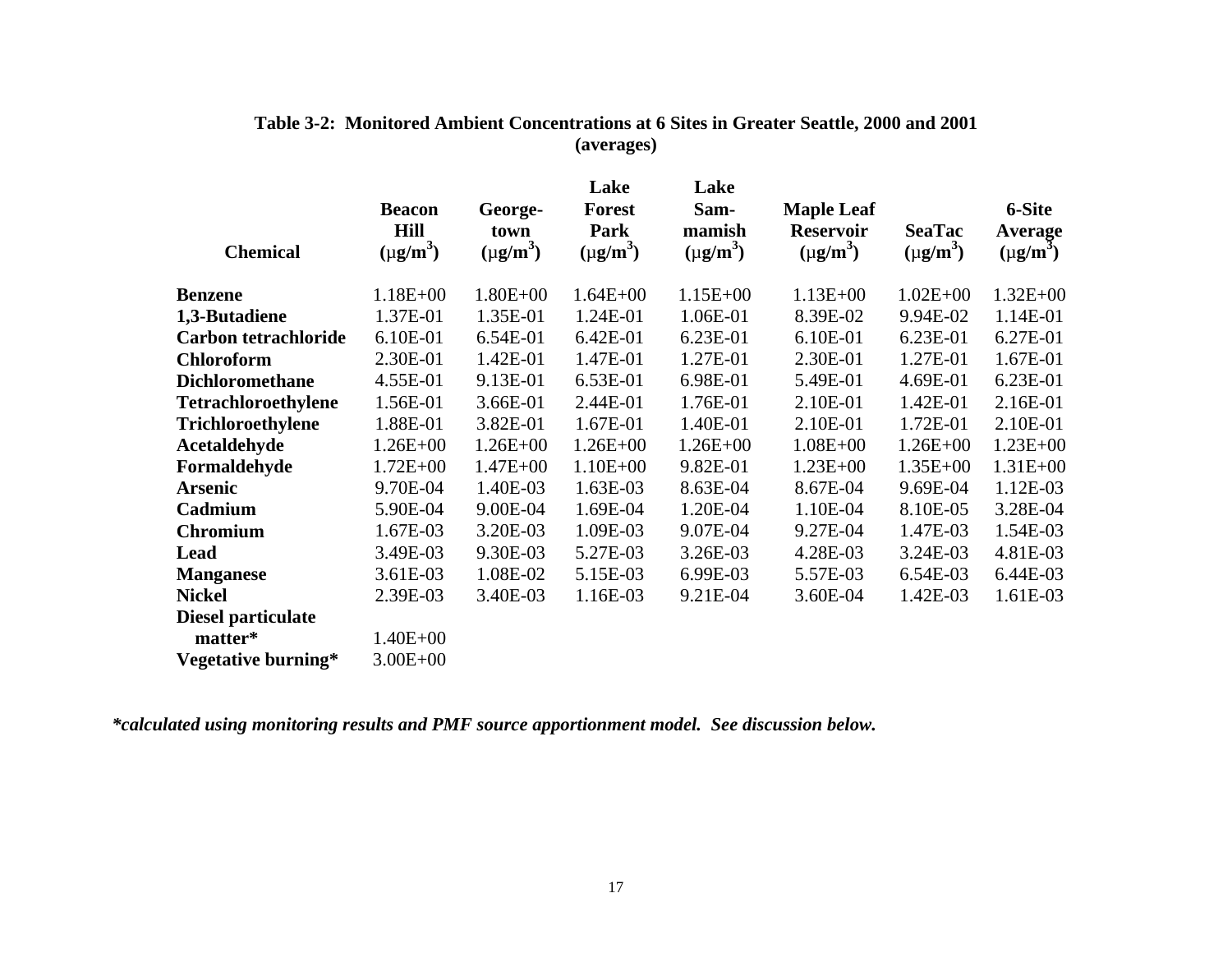#### *Site Locations and Selected Pollutants*

A total of six sites were selected to represent the Seattle urban area based on a comprehensive site selection study.<sup>35</sup> Two sites were monitored during calendar year 2000, and four more sites (for a total of six sites) were monitored during calendar year 2001 (see Figure 3-1).

The two sites monitored during 2000 were Beacon Hill and Georgetown. The first site represents a typical urban residential area. Beacon Hill (Fig.  $3-1$ :  $\Theta$ ) was selected to represent this type of area because it has a relatively high population density and is impacted by a mix of urban source categories. For example, it is located near the Interstate 90 and Interstate 5 interchange, and is also impacted by local sources. However, it is more significantly impacted by urban residential sources such as mobile exhaust and woodsmoke. A spatial variation study conducted by UW also verified that Beacon Hill is representative of population exposure.<sup>36</sup>

The second area was selected to represent potentially maximum concentrations near an industrial area. This site is located in the Georgetown neighborhood (Fig.  $3-1: \bigodot$ ). It is impacted by several large industrial sources, as well as an airport. Mobile sources from Highway 99, nearby roadways, and residential wood combustion are also expected to impact this site. This neighborhood is located in the Duwamish industrial valley.

Four more sites were added for the 2001 calendar year. These sites include: Lake Sammamish (Fig. 3-1:  $\bullet$ ) for an urban background site, Maple Leaf (Fig. 3-1:  $\bullet$ ) for a typical urban residential site, SeaTac (Fig. 3-1:  $\bullet$ ) for a site that is highly impacted by mobile sources, and Lake Forest Park (Fig. 3-1:  $\bullet$ ) for an area affected by woodsmoke and mobile sources.

Two of the six sites are located near airports. The SeaTac monitor is located north of the Seattle-Tacoma International Airport, a major airport that serves the Puget Sound area. The Georgetown site is also located near an airport that serves a number of commercial industries including

<sup>35</sup> Goswami E, T Larson, T Lumley, S Liu. *Spatial Characteristics of Fine Particulate Matter. Identifying Representative Monitoring Locations in Seattle, Washington*. Journal of Air and Waste Management Association. Vol. 52, March 2002.

 $36$  Goswami et al., 2002.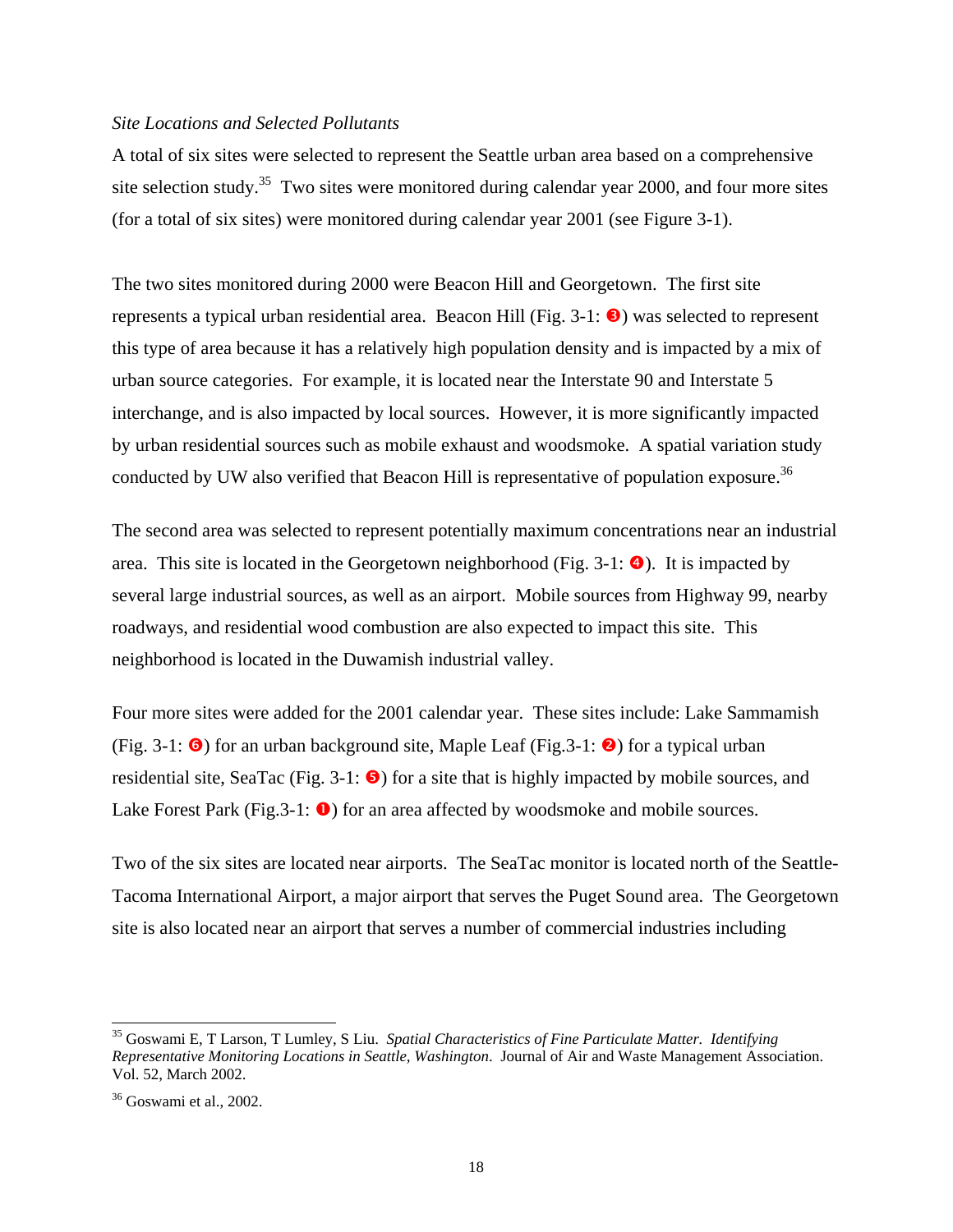

**Figure 3-1: Air Toxics Monitor Locations**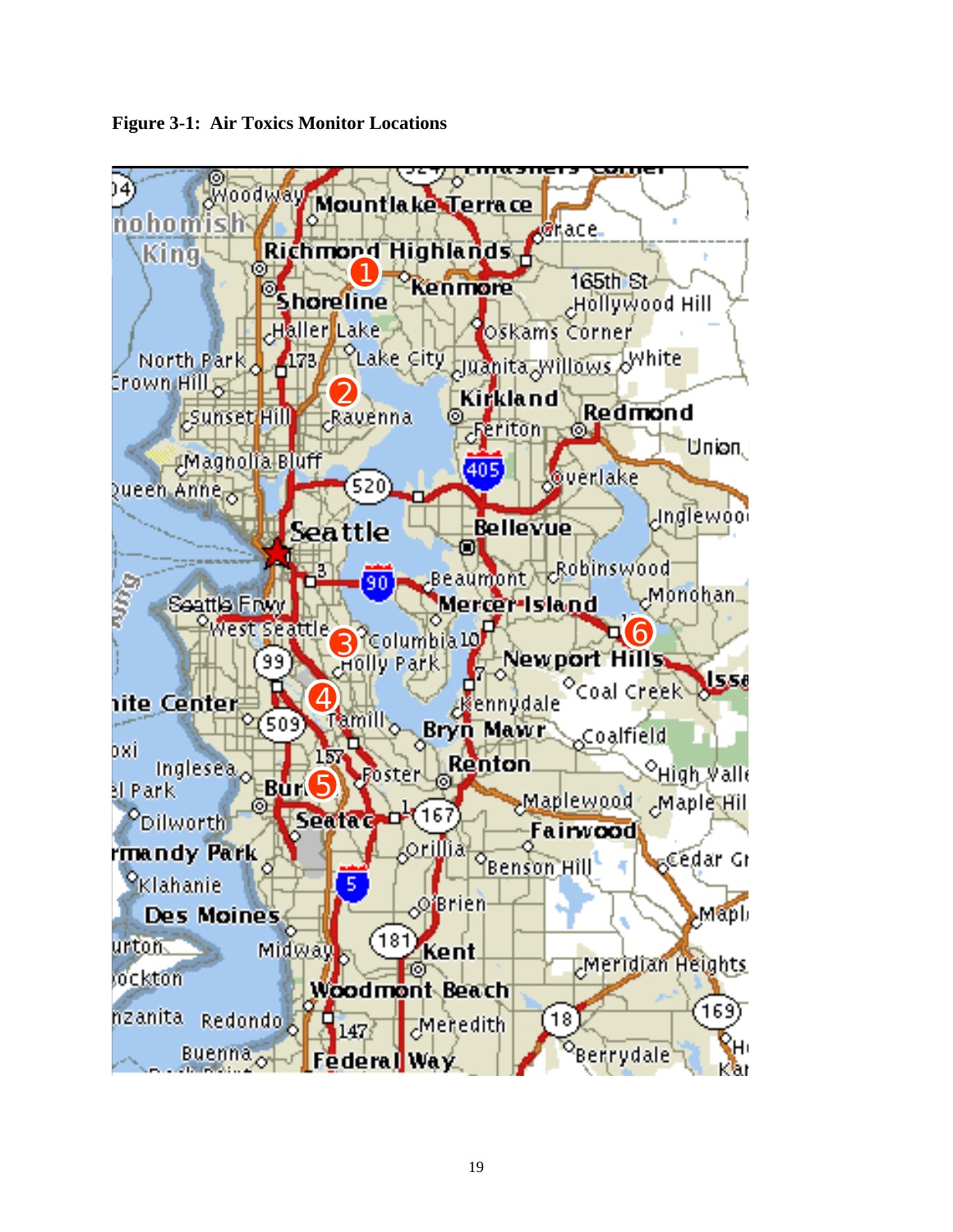The Boeing Company, a major aerospace manufacturing site. The potential impact of these airport emissions on the monitored concentrations are discussed in the latter sections of this chapter.

#### *3.2 Woodsmoke and Diesel Particulate Concentrations*

In addition to risks from ambient air toxics, ambient concentrations of woodsmoke and DPM have long been recognized as potentially carcinogenic and contribute substantially to ambient particulate matter concentrations in the Puget Sound area.<sup>37,38</sup> To quantify potential risks from these mixtures, ambient concentrations are multiplied by a unit risk factor (see methods in Chapters 1 and 2). We use woodsmoke and diesel particulate concentrations for the Beacon Hill monitoring site as estimated in a recent study conducted by Maykut, Larson, Lewtas, and Kim entitled *Source Apportionment of PM2.5 at an urban IMPROVE site in Seattle, WA*. 39

#### *Source Apportionment of PM2.5 at an Urban IMPROVE site in Seattle, WA*

Speciated data from Seattle's Beacon Hill PM2.5 monitoring site were analyzed using two multivariate receptor models, the Positive Matrix Factorization (PMF) and the UNMIX model. EPA's Chemical Mass Balance model was also used to identify the major sources of PM2.5 and organic carbon in Seattle's air. A total of 289 filter samples were obtained with an IMPROVE sampler from 1996 through 1999. These samples were analyzed for 31 particulate "elements" including various fractions of the particulate organic and elemental carbon. All three models predicted the major sources of PM2.5 were wood-burning, mobile sources, and secondary particle formation.

The sources identified by the PMF model are (in descending order of importance): vegetative burning such as wood-burning fireplaces and yard waste (indoor and outdoor), motor vehicles (gasoline and diesel), secondary sulfate, secondary nitrate, soil, and marine sea salt (Fig. 3-2).

<sup>37</sup> Lewtas J. *Genotoxicity of Complex Mixtures: Strategies for the Identification and Comparative Assessment of Airborne Mutagens and Carcinogens from Combustion Sources.* Fundamental and Applied Toxicology 10, 571- 589. 1988.

 $38$  Yuen and Larson, 1993.

<sup>39</sup> Maykut N, et al. 2003.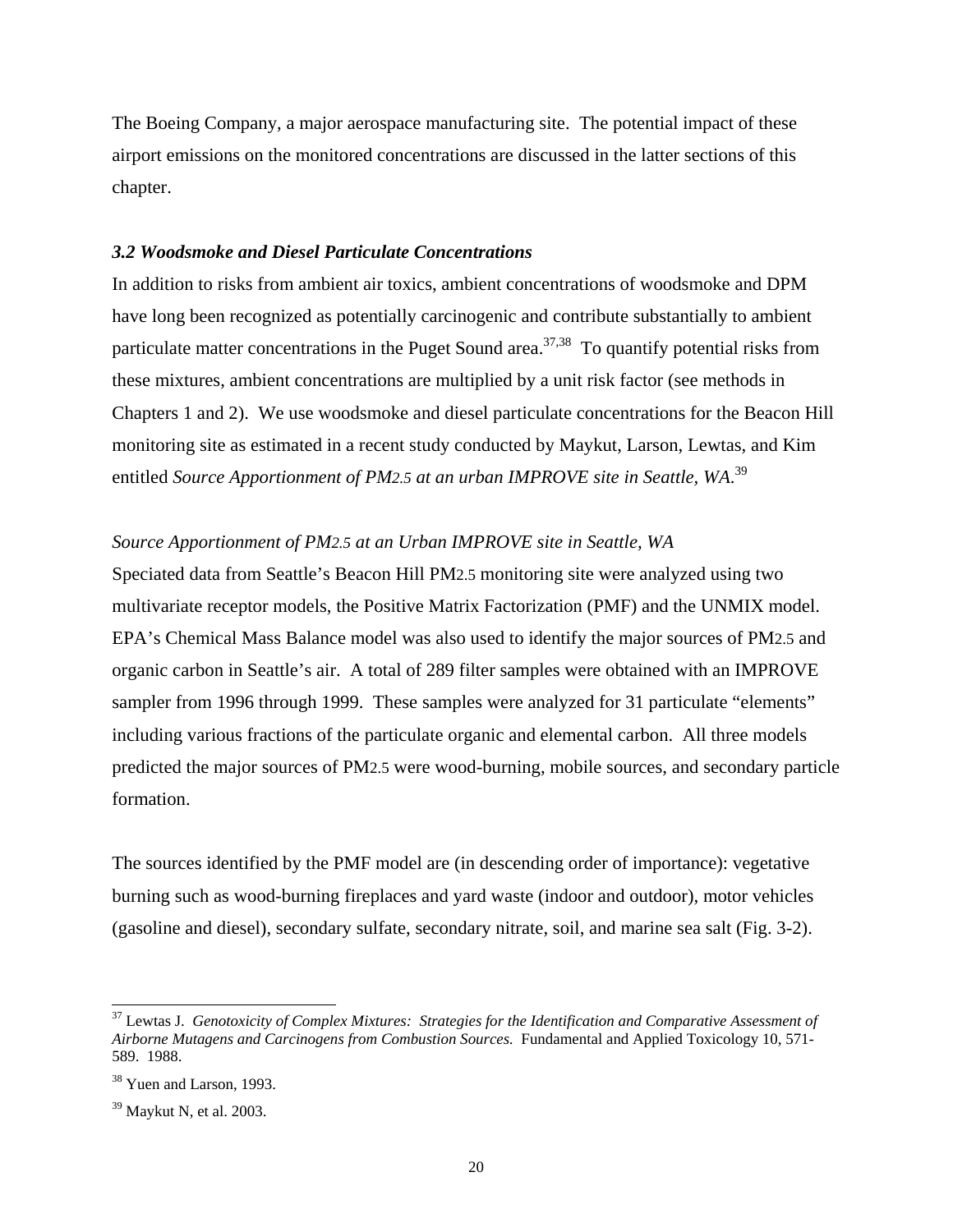

**Figure 3-2: Beacon Hill Source Apportionment from Maykut, et al. (2003)**<sup>40</sup>

The average concentration of PM2.5 at Beacon Hill from April 1996 through February 1999 was 9  $\mu$ g/m<sup>3</sup>. This translates to average annual concentrations of approximately 3  $\mu$ g/m<sup>3</sup> for vegetative burning and 1.4  $\mu$ g/m<sup>3</sup> of diesel particulate. It is important to note that our analysis considers only 46% of the PM2.5 present in ambient air (vegetative burning + diesel), while the remaining 54% could contribute to overall cancer risk from particulate matter.<sup>41</sup> Thus our estimates could significantly underestimate potential cancer risk from fine particles.

Diesel particulate matter was estimated from the PM2.5 monitor located at the Beacon Hill site for three years using the Positive Matrix Factorization (PMF model).<sup>42</sup> The ambient annual concentration of diesel particulate matter at the Beacon Hill site is estimated to be 1.4  $\mu$ g/m<sup>3</sup>. Some reviewers noted that this value could be high due to the proximity of the monitor to Interstate 5 and Interstate 90.

 $40$  Maykut N et al., 2003

<sup>41</sup> Pope CA, RT Burnett, MJ Thun, EE Calle, D Krewski, K Ito, GD Thurston. *Lung Cancer, Cardiopulmonary Mortality, and Long-term Exposure to Fine Particulate Air Pollution*. JAMA, March 6, 2002, vol. 287, No. 9.

 $42$  Maykut N et al., 2003.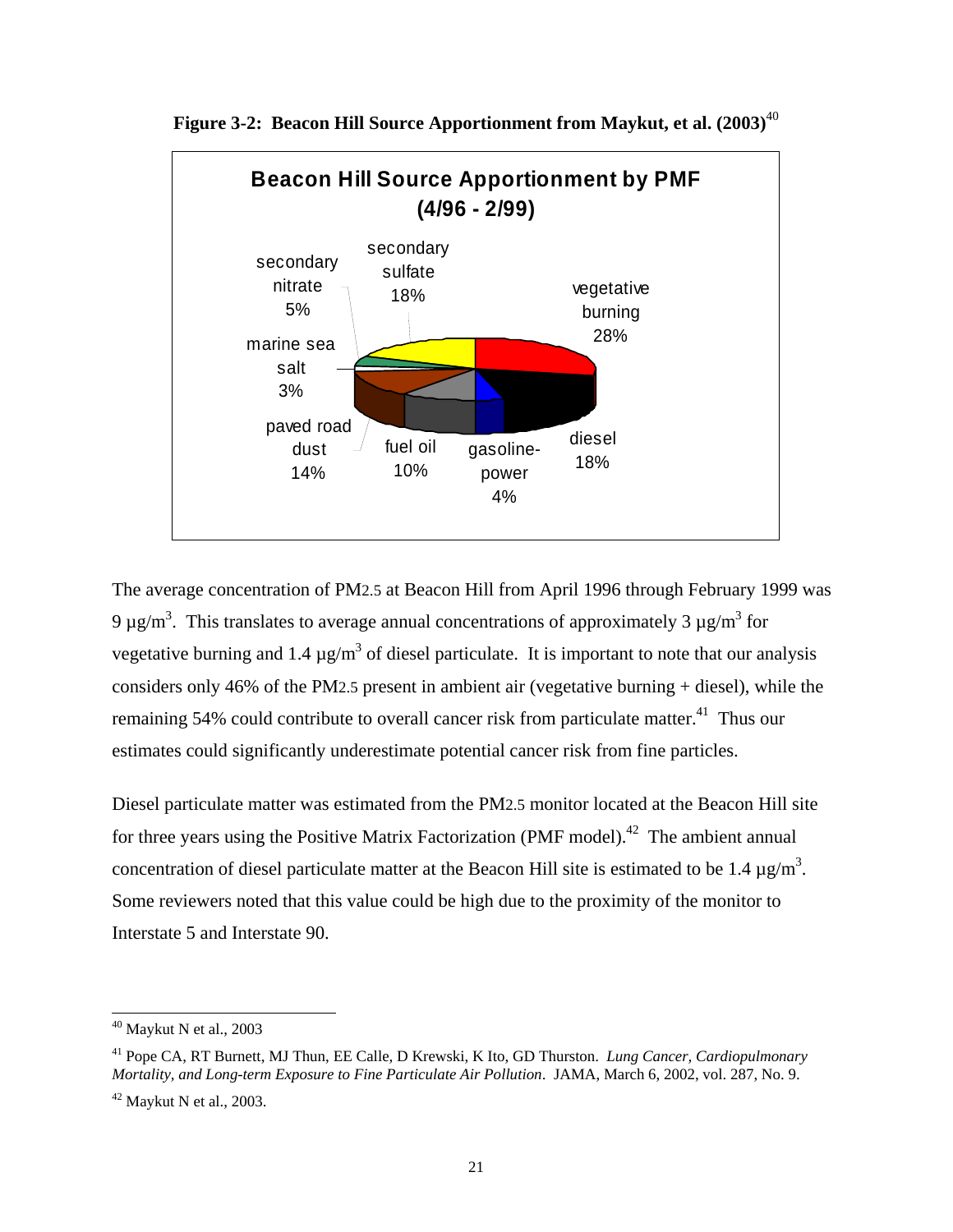#### *3.3 Estimated Potential Cancer Risks from Six Monitoring Sites*

Potential cancer risk estimates for each chemical at each of the six sites of the Seattle Air Toxics Monitoring Study are presented in Table 3-3 and Figure 3-3. Cancer risks for the average concentrations across all 6 sites are also presented. These values are presented as individual cancer risk per million (over a 70-year lifetime) and potential cancer cases per million people exposed over a 70-year exposure period.

It is important to recognize that these cancer risk estimates are based on the assumption that adults (either one or many in an exposed population) are exposed to this average concentration for their entire lifetime or an exposure period of 70 years. The ambient concentrations may or may not represent actual annual average exposures for individuals throughout the Seattle population. For example, it is highly unlikely that an individual would spend an entire 70-year period outside near a particular monitor. Alternatively, both VOCs and semi-volatile compounds can penetrate indoors. Therefore, it is highly likely that people spending time inside homes or other buildings are exposed to ambient air toxics while indoors.

As indicated on the table and figure, the cumulative cancer risks for the 17 chemicals are similar among the six Seattle sites, ranging from a low of approximately 57 in a million in Lake Sammamish to a high of 100 in a million in Georgetown. Preliminary analyses from the University of Washington indicate that the differences in measured concentrations at various sites are statistically significant.<sup>43</sup> However, from a practical standpoint, these differences are still quite small, particularly when compared with potential risks from DPM and woodsmoke later in this section. We also note that the Beacon Hill risk estimates are similar to the 6-site average (again, 80 to 73 in a million), supporting UW findings that this site is a good indicator for the area. $44$ 

Georgetown appears to have the highest monitored concentrations, and therefore a higher risk than the other five monitor locations. This appears to be due to higher concentrations of chromium, possibly due to industrial activities near the monitoring site.

l

<sup>43</sup> Lui LS, C Wu, A Cullen. *Investigation of Spatial and Temporal Variation in Air Toxics in the Seattle area.*  Powerpoint presentation, February 26, 2003.

<sup>&</sup>lt;sup>44</sup> Goswami et al. 2002.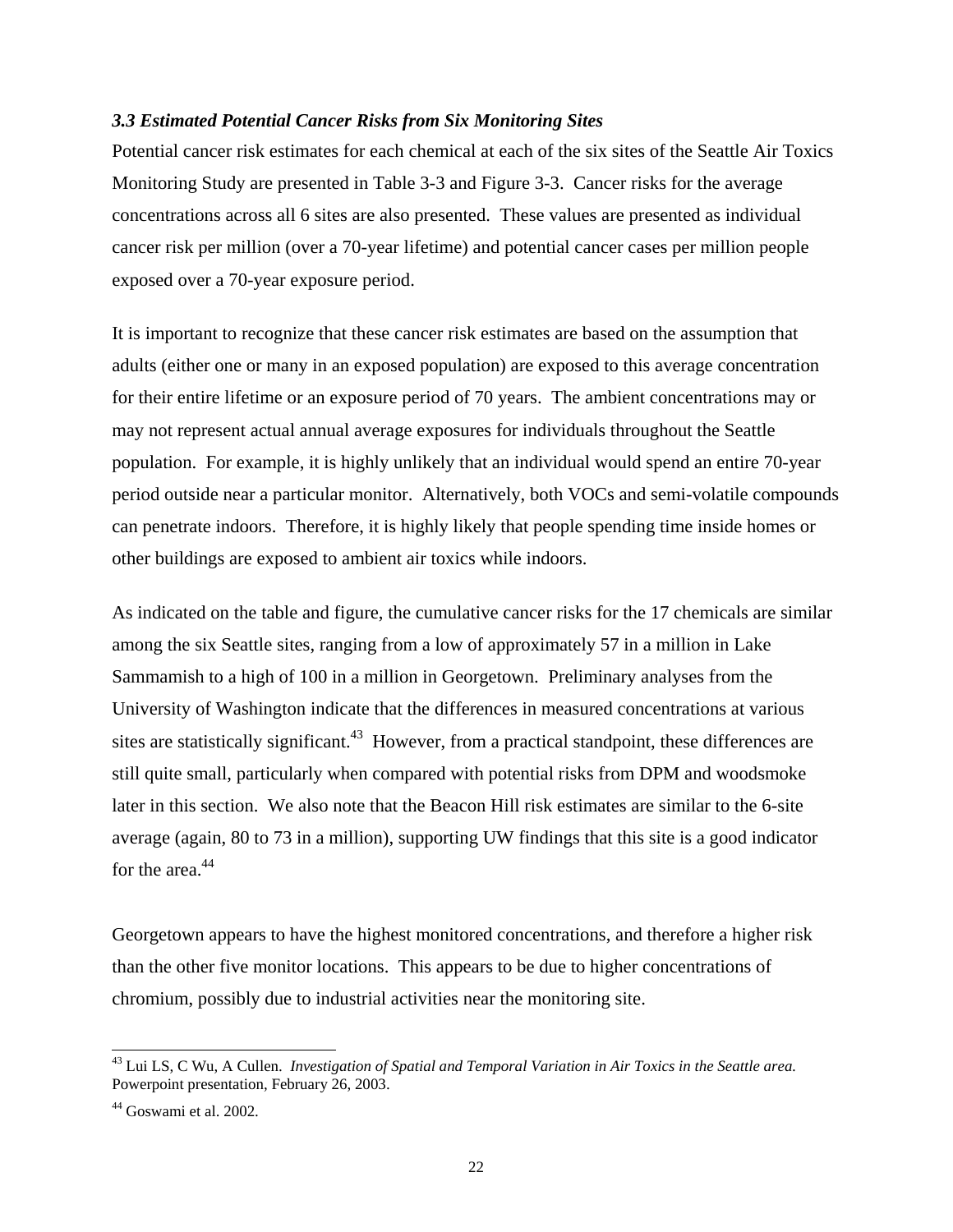| <b>Chemical</b>             | BH    | <b>GT</b> | <b>LFP</b> | LS   | <b>MLR</b> | <b>ST</b> | <b>Greater</b><br><b>Seattle</b><br>(monitored 6-<br>site avg.) 2001 |
|-----------------------------|-------|-----------|------------|------|------------|-----------|----------------------------------------------------------------------|
| <b>Benzene</b>              | 9.2   | 14.1      | 12.8       | 9.0  | 8.8        | 8.0       | 10.3                                                                 |
| 1,3-Butadiene               | 4.1   | 4.0       | 3.7        | 3.2  | 2.5        | 3.0       | 3.4                                                                  |
| <b>Carbon tetrachloride</b> | 9.2   | 9.8       | 9.6        | 9.3  | 9.2        | 9.3       | 9.4                                                                  |
| <b>Chloroform</b>           | 5.3   | 3.3       | 3.4        | 2.9  | 5.3        | 2.9       | 3.8                                                                  |
| <b>Dichloromethane</b>      | 0.2   | 0.4       | 0.3        | 0.3  | 0.3        | 0.2       | 0.3                                                                  |
| <b>Tetrachloroethylene</b>  | 0.9   | 2.1       | 1.4        | 1.0  | 1.2        | 0.8       | 1.2                                                                  |
| <b>Trichloroethylene</b>    | 0.4   | 0.8       | 0.3        | 0.3  | 0.4        | 0.3       | 0.4                                                                  |
| <b>Acetaldehyde</b>         | 2.8   | 2.8       | 2.8        | 2.8  | 2.4        | 2.8       | 2.7                                                                  |
| Formaldehyde                | 22.3  | 19.1      | 14.4       | 12.8 | 16.0       | 17.5      | 17.0                                                                 |
| <b>Arsenic</b>              | 4.2   | 6.0       | 7.0        | 3.7  | 3.7        | 4.2       | 4.8                                                                  |
| Cadmium                     | 1.1   | 1.6       | 0.3        | 0.2  | 0.2        | 0.1       | 0.6                                                                  |
| <b>Chromium</b>             | 20.0  | 38.4      | 13.1       | 10.9 | 11.1       | 17.6      | 18.5                                                                 |
| Lead                        | 0.0   | 0.1       | 0.1        | 0.0  | 0.1        | 0.0       | 0.1                                                                  |
| <b>Manganese</b>            | 0.0   | 0.0       | 0.0        | 0.0  | 0.0        | 0.0       | 0.0                                                                  |
| <b>Nickel</b>               | 1.1   | 1.6       | 0.6        | 0.4  | 0.2        | 0.7       | 0.8                                                                  |
| Diesel particulate matter   | 420.0 | 0.0       | 0.0        | 0.0  | 0.0        | 0.0       | 0.0                                                                  |
| Woodsmoke                   | 30.0  | 0.0       | 0.0        | 0.0  | 0.0        | 0.0       | 0.0                                                                  |
| <b>Total</b>                | 530.8 | 104.1     | 69.7       | 56.9 | 61.2       | 67.5      | 73.4                                                                 |

#### **Table 3-3: Estimated Cancer Risks Per 1,000,000 Associated with Seattle Air Toxics Monitoring Study Results in 2001 (and 1996-1999 for DPM and Vegetative Burning)**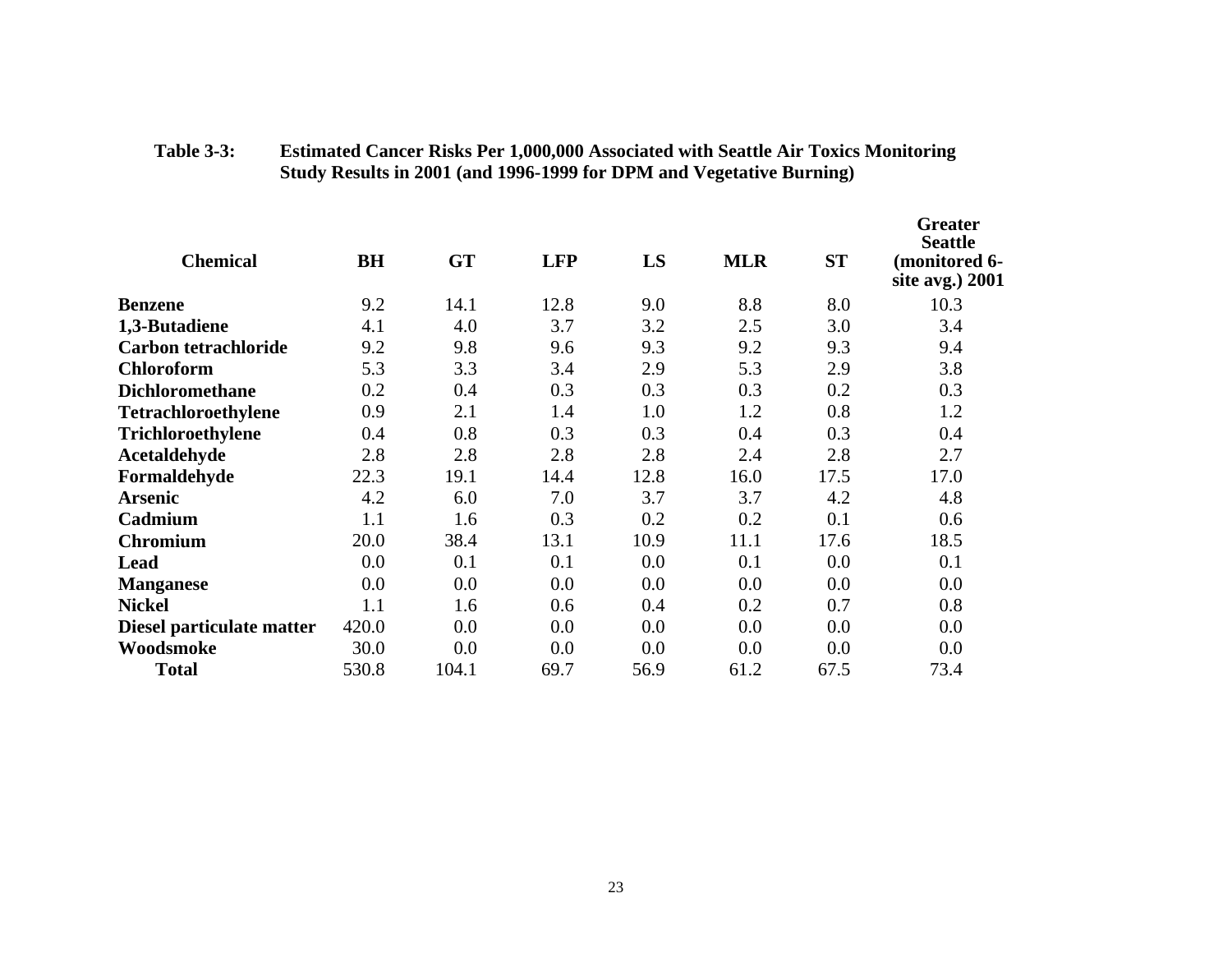

Figure 3-3: Potential Cancer Risk Estimates per 1,000,000 for 6 Monitoring **Figure 3-3: Potential Cancer Risk Estimates per 1,000,000 for 6 Monitoring**  Sites in Greater Seattle in 2001 **Sites in Greater Seattle in 2001**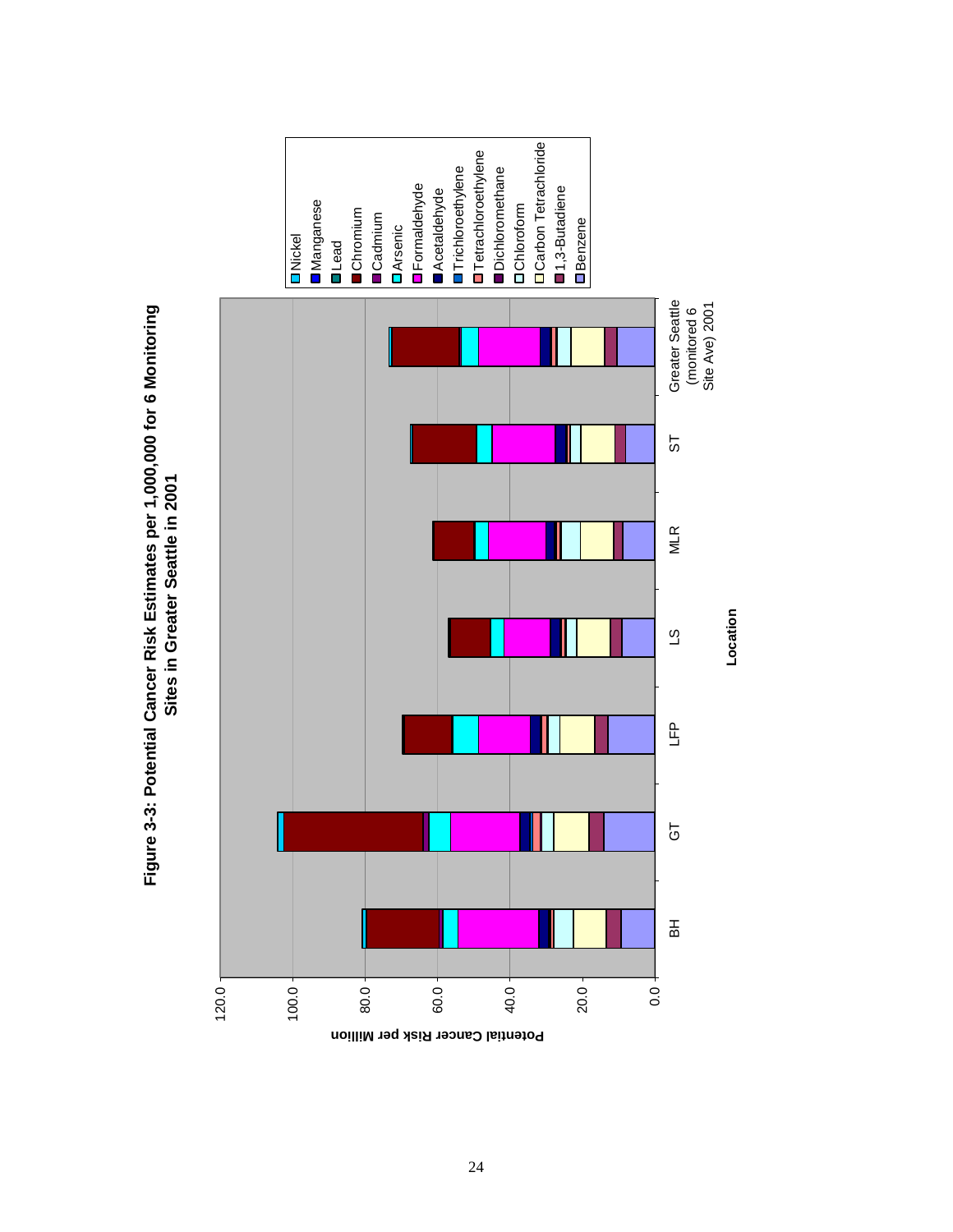Although carbon tetrachloride is a significant contributor to the cancer risk estimates, it is important to note that this chemical has been banned in the Puget Sound area for some time. These monitored concentrations may reflect emissions that are not currently reported or previous contamination that is extremely persistent.

We also compared risk estimates calculated using modeled and monitored air concentrations. In Figure 3-4, the cancer risks from the 6-site average for Greater Seattle from the air monitoring study are compared to the cancer risks using the USEPA NATA results for King County. Even though the NATA estimates are for 1996 and the monitored estimates are 2001, the cancer risks compare surprisingly well, with cumulative cancer risks of 73 and 78 per million, respectively.

Since Beacon Hill is considered to represent the area, we also compared Beacon Hill estimates to the USEPA NATA estimates and included DPM (see Figure 3-5 and Table 3-4). It is interesting to note that even though the time periods are different for the studies, the modeled estimates compare reasonably well to the monitored estimates.

The cumulative cancer risk for only the chemicals monitored in the 2000 and 2001 studies ranges from approximately 57 to 100 per million over a 70-year exposure period for these chemicals. The total risk for the Seattle average is approximately 73 per million over a 70-year exposure period. These risk estimates are based on the assumption that concentrations observed in this monitoring study will be constant for the assumed 70-year exposure period and that exposures to ambient air reflect the types of exposures that are occurring over the duration.

Emissions from the two airports could impact the SeaTac and Georgetown monitors. However, the results do not reflect significantly higher pollutant levels at these locations when compared with other sites. In fact, SeaTac potential risks appear slightly lower than Beacon Hill. It is possible that the airport emissions do not significantly impact the monitors because the emissions are diluted over the area. It is also possible that the pollutants of concern at the airport are not those included in the monitoring study.

25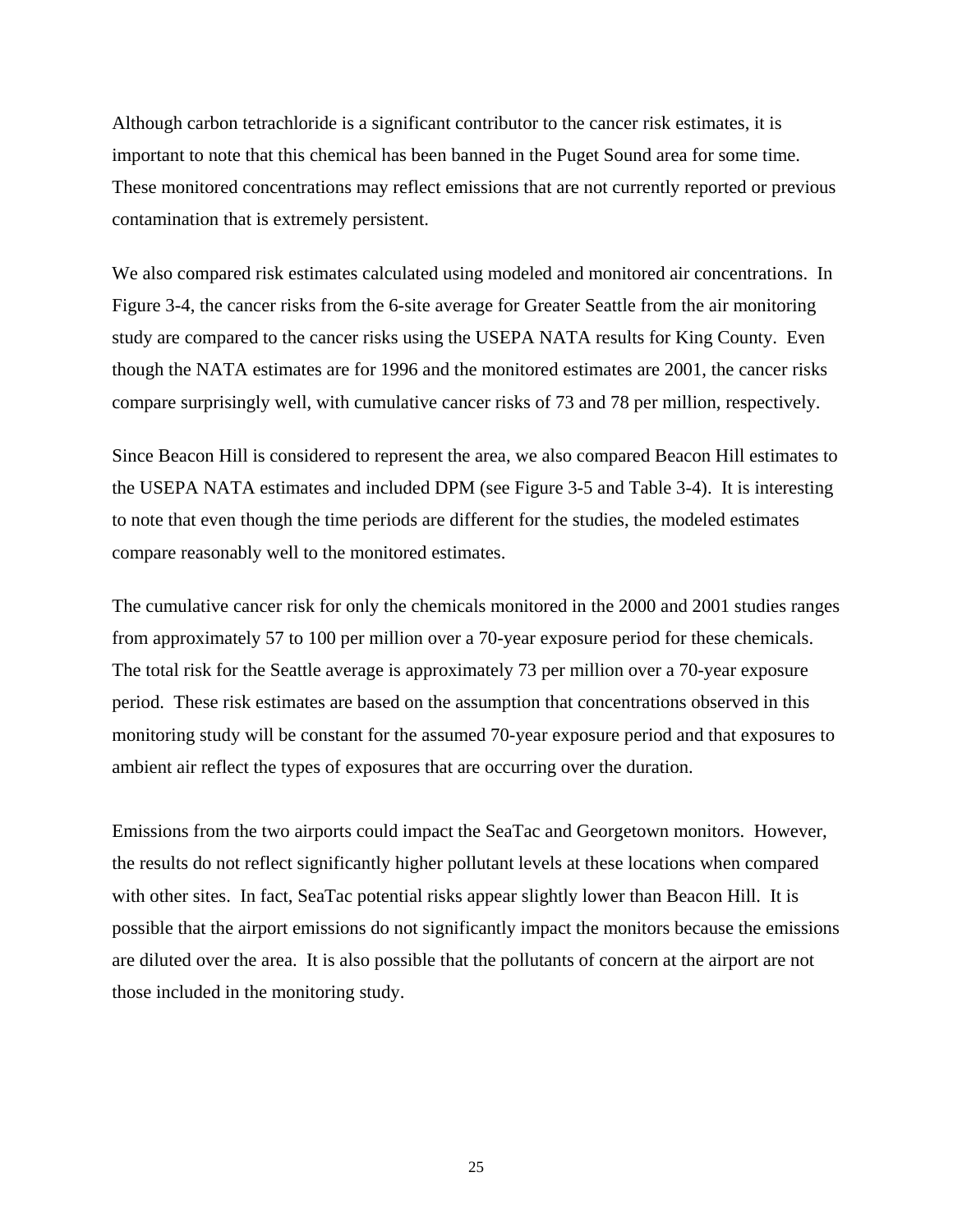Figure 3-4: Comparing Cancer Risk between Monitored and Modeled Estimates **Figure 3-4: Comparing Cancer Risk between Monitored and Modeled Estimates** 

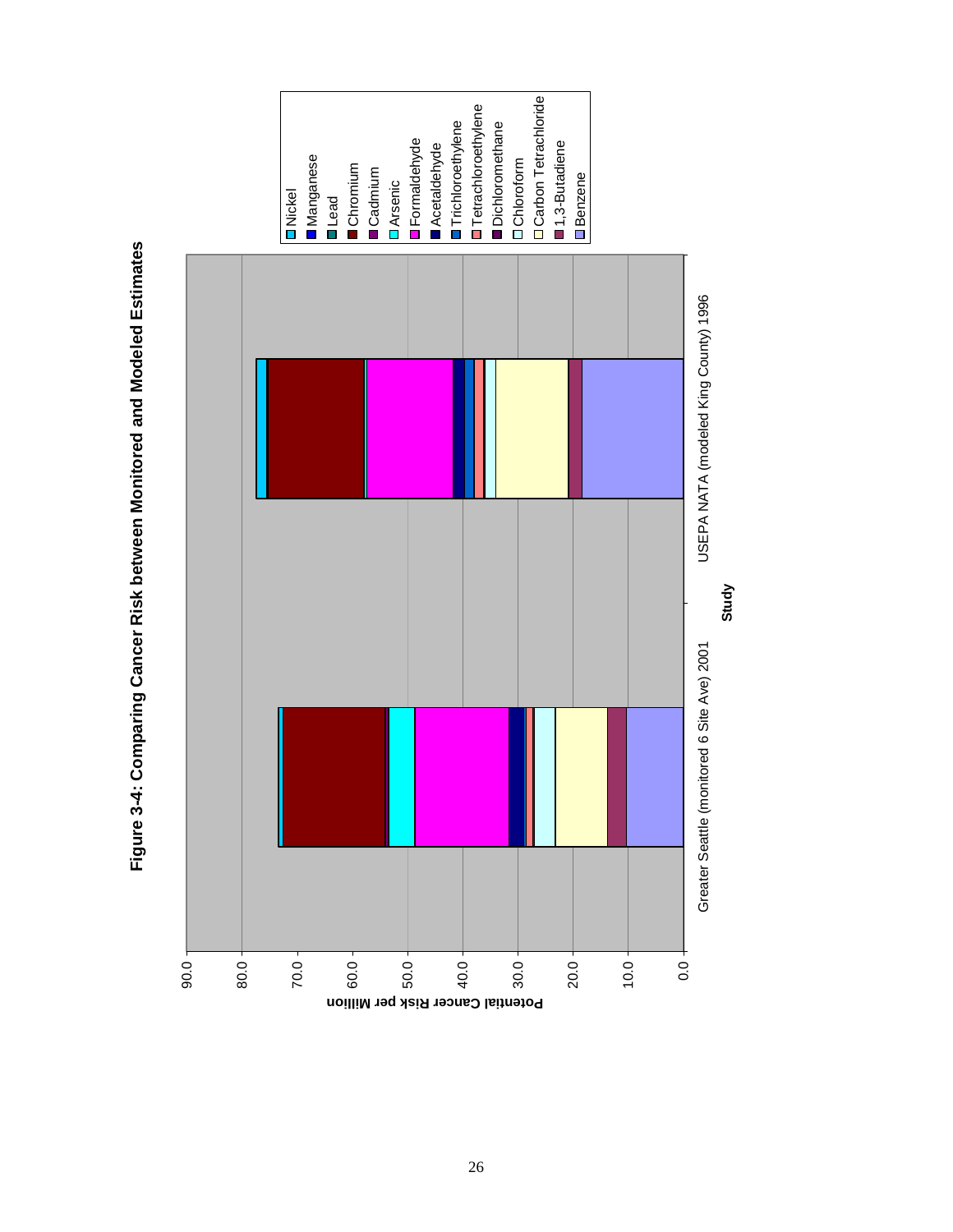

Figure 3-5: Comparing Beacon Hill (monitored) with NATA (modeled) Cancer Risk Estimates **Figure 3-5: Comparing Beacon Hill (monitored) with NATA (modeled) Cancer Risk Estimates**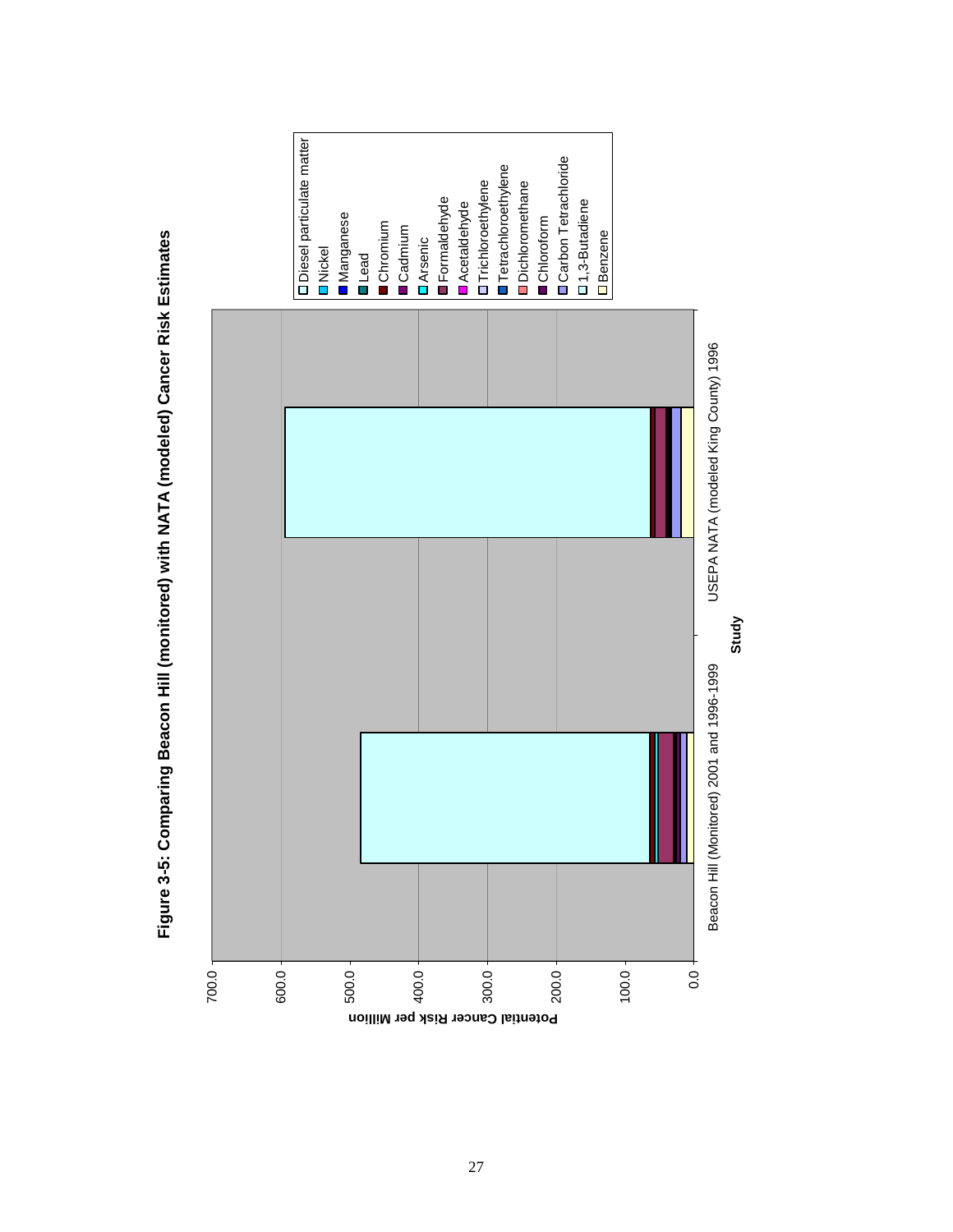| <b>Chemical</b>             | <b>Beacon Hill</b><br>2001<br><b>Potential Risk</b><br>(cancer cases<br>per million) | <b>USEPA NATA</b><br>1996<br><b>Potential Risk</b><br>(cancer cases<br>per million) |
|-----------------------------|--------------------------------------------------------------------------------------|-------------------------------------------------------------------------------------|
| <b>Benzene</b>              | 9.2                                                                                  | 18.3                                                                                |
| 1,3-Butadiene               | 4.1                                                                                  | 2.5                                                                                 |
| <b>Carbon tetrachloride</b> | 9.2                                                                                  | 13.2                                                                                |
| <b>Chloroform</b>           | 5.3                                                                                  | 1.9                                                                                 |
| <b>Dichloromethane</b>      | 0.2                                                                                  | 0.3                                                                                 |
| <b>Tetrachloroethylene</b>  | 0.9                                                                                  | 1.8                                                                                 |
| Trichloroethylene           | 0.4                                                                                  | 1.7                                                                                 |
| Acetaldehyde                | 2.8                                                                                  | 2.0                                                                                 |
| Formaldehyde                | 22.3                                                                                 | 15.7                                                                                |
| <b>Arsenic</b>              | 4.2                                                                                  | 0.5                                                                                 |
| Cadmium                     | 1.1                                                                                  | 0.1                                                                                 |
| <b>Chromium</b>             | 20.0                                                                                 | 17.4                                                                                |
| <b>Lead</b>                 | 0.0                                                                                  | 0.2                                                                                 |
| <b>Manganese</b>            | 0.0                                                                                  | 0.0                                                                                 |
| <b>Nickel</b>               | 1.1                                                                                  | 1.9                                                                                 |
| Diesel particulate matter   | 420.0                                                                                | 531.0                                                                               |
| Woodsmoke                   | 30.0                                                                                 | 0.0                                                                                 |
| <b>Total Cancer Risk</b>    | 530.8                                                                                | 608.4                                                                               |

Table 3-4: Comparing Potential Cancer Risks at Beacon Hill (monitoring data) and King County (modeled data)

Chemicals that pose the greatest risks are primarily associated with mobile sources. Similar to Beacon Hill, the Georgetown risks are dominated by the mobile source chemicals benzene, formaldehyde, and 1,3-butadiene. However, the individual risk estimates from these chemicals are somewhat higher than those estimated at the Beacon Hill site. This may reflect the fact that the Georgetown monitor is located in an industrial area or the Duwamish Valley where contaminants may readily accumulate during winter inversion conditions.

It is important to note that these monitors are placed in areas that are not expected to be heavily impacted by a large industrial source or "hotspot" – except for possibly the Georgetown site, which is located in the Duwamish industrial area. The annual average from the selected monitor locations are expected to reflect general urban settings such as an urban residential area, or an urban industrial area. A few chemicals that are associated with industrial point sources, such as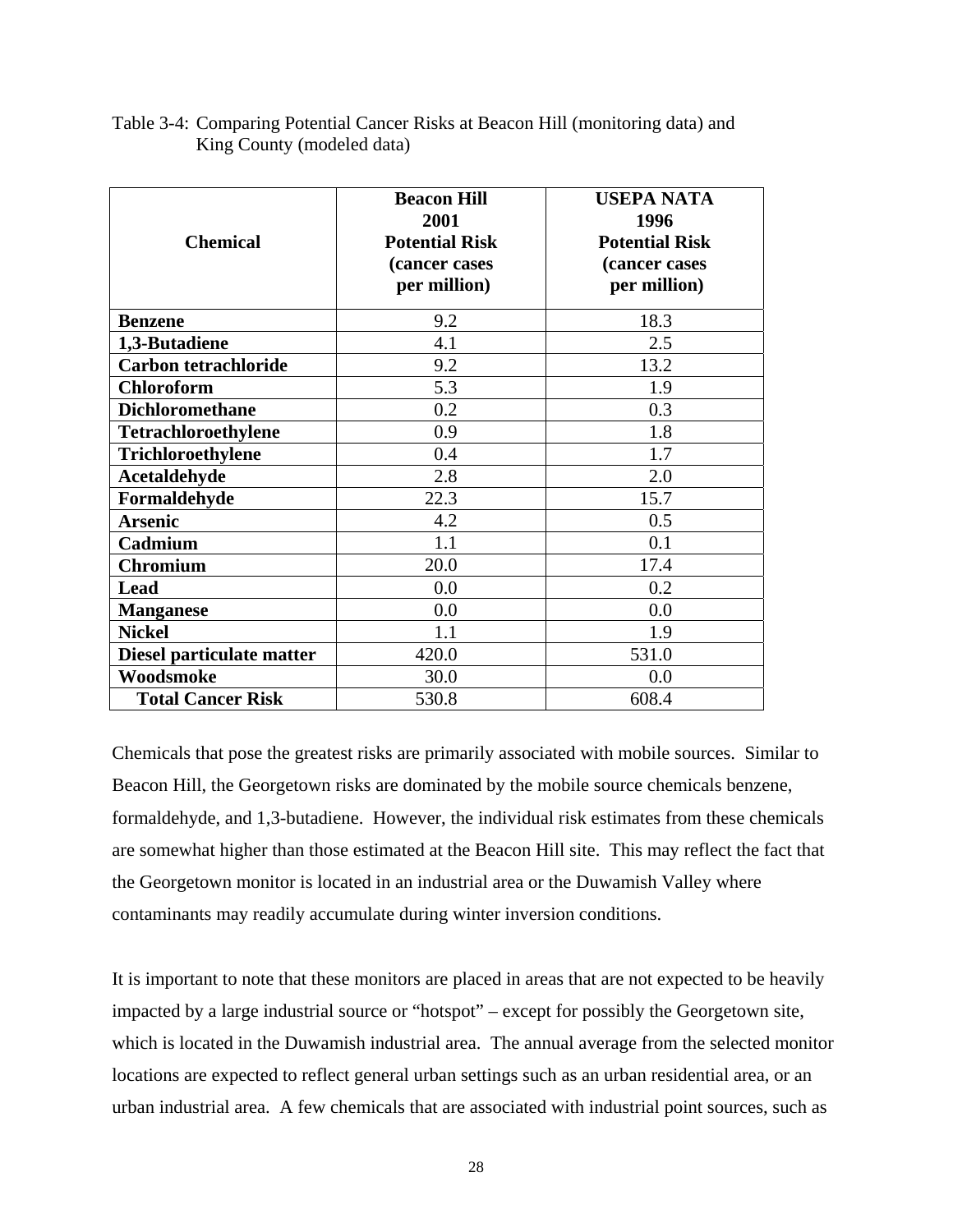chromium and trichloroethylene, are higher in the Georgetown area. These chemicals probably reflect more general industrial uses of paints, solvents, and chrome plating rather than one specific industrial source.

#### *Woodsmoke and DPM*

In addition to the air toxics measured in the 2000 and 2001 studies, toxics concentrations in many Seattle neighborhoods are heavily impacted by vegetative smoke from residential indoor burning and DPM. We used the vegetative burning and DPM estimates from the Beacon Hill PMF modeling exercise performed by Maykut et. al.  $(2003)^{45}$ . The annual average vegetative burning and DPM concentrations for the Beacon Hill site are multiplied by a "residential heating wood" and DPM unit risk factor (see Chapter 2 for more discussion on unit risk estimates), respectively, to estimate the potential cancer risk. These estimates are added to the overall estimated cancer risks from the other monitored air toxics to compare the potential impacts. The cumulative cancer risk from air pollution measured at Beacon Hill is shown in Figure 3-6.

One reviewer noted that because vegetative burning and DPM are complex mixtures that include other chemicals already measured (i.e., metals), our methods overestimate risk from these two sources. We recognize that some portion of ambient metals is due to DPM, and may be "doublecounted". However, we do not know exactly how much of the ambient metals concentrations are due to DPM. We also know DPM is not the only source of metals in our region. Therefore, we elect to combine metals and DPM estimates, recognizing the results will slightly overestimate risk. We expect the potential impact of "double counting" overall to be quite low since metals are not among the primary risk drivers. Even if the potential risks from metals were reduced to account for DPM, the overall findings would not change. DPM would still rank highest among contributors, with other mobile sources and vegetative burning also among the top sources. Cumulative cancer risks would still approach 500 in a million on average, and could be higher (see Chapter 4).

 $45$  Maykut N et al. 2003.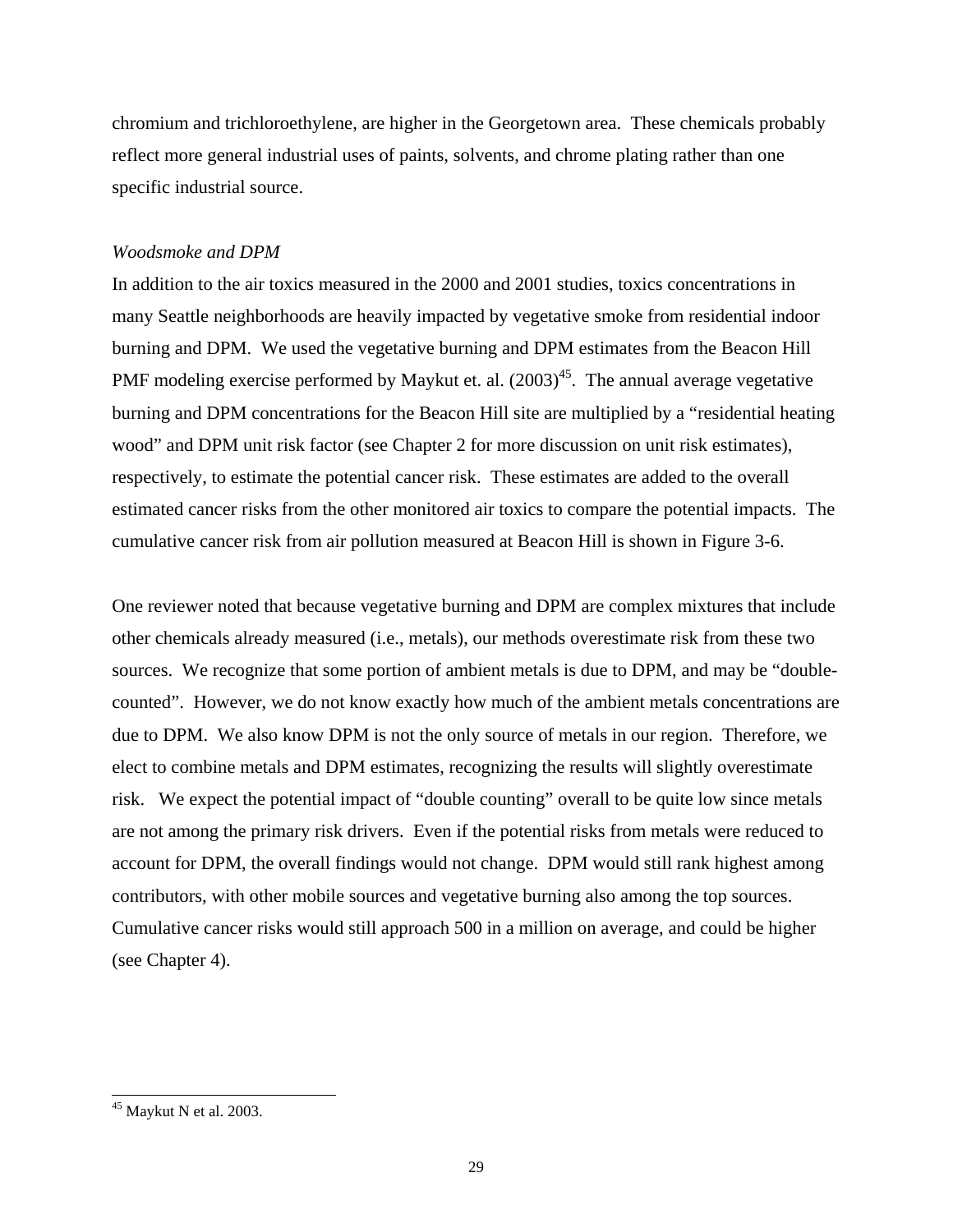

**Location**

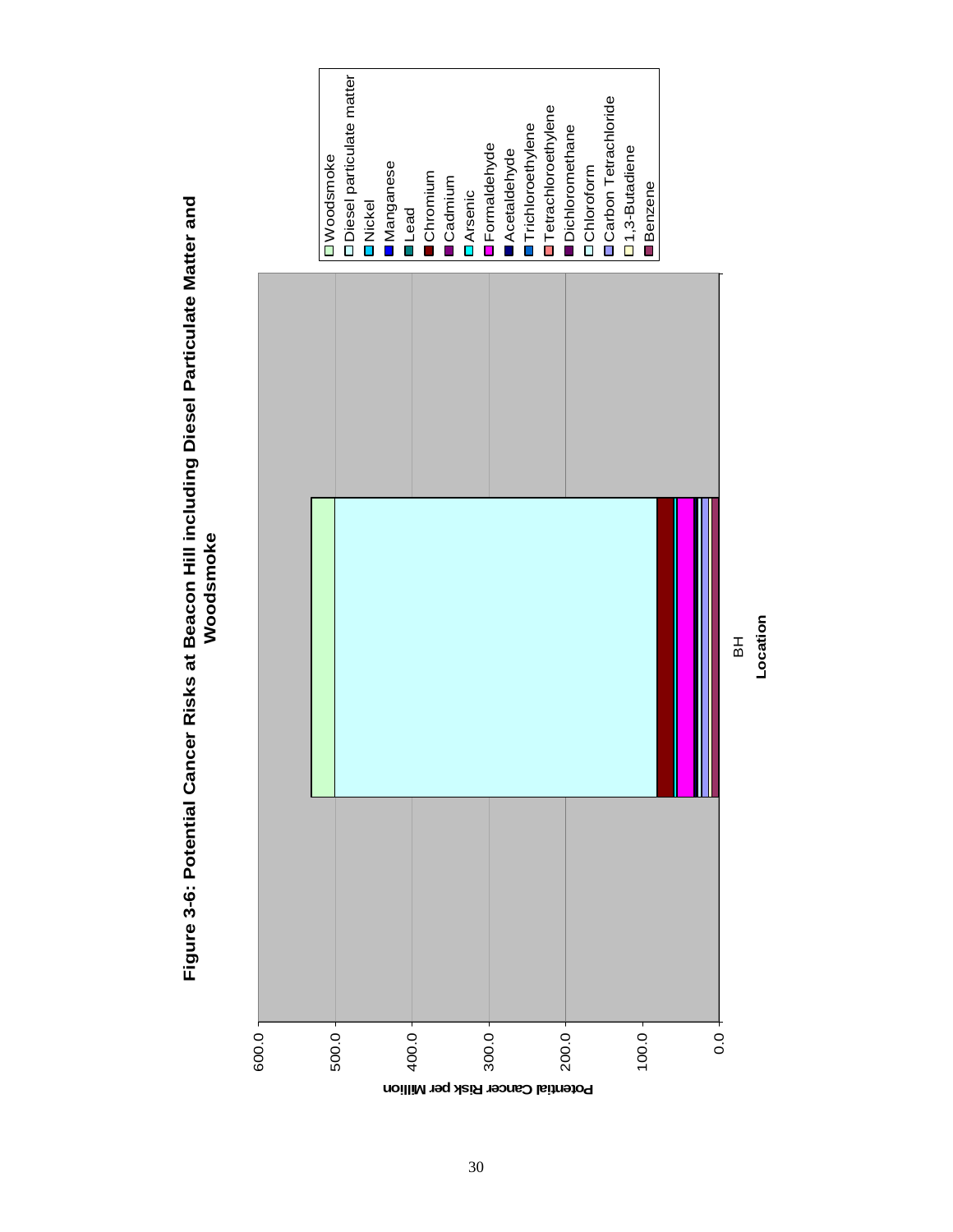Another reviewer noted that vegetative burning is not synonymous with woodsmoke. We recognize that the unit risk factor for woodsmoke (referred to as "residential heating wood" in the Lewtas study) is uncertain, and could over- or underestimate the toxicity of all vegetative burning included in the Maykut et al (2003) study. However, we believe the limited available data provides a general indication of where vegetative burning might rank in comparison with other air pollution sources in our region.

As indicated in Figure 3-6, DPM is the greatest contributor to potential cancer risk at Beacon Hill. Vegetative burning also contributes significantly to the overall estimated cancer risks from ambient pollution. Although Beacon Hill is considered to represent the area within 20 km,  $^{46}$  it may underestimate risks in "hot spots" or areas affected by local wood-burning. For example, there are a number of areas, such as Lake Forest Park, Puyallup, and Marysville, where the woodsmoke concentrations may be significantly higher than those measured at Beacon Hill.<sup>47,48</sup> Overall, potential cumulative cancer risks from monitored chemicals approach 500 in a million.

#### *3.4 Potential Non-cancer Effects from Six Monitoring Sites*

We evaluated monitored concentrations of toxics for potential non-cancer health effects such as upper respiratory irritation, blood and bone marrow effects, and central nervous system effects. For this exercise, the annual average values from the 6-site average and each individual site were compared to RfCs through ratios referred to as hazard indices (HI).

The HI is a very simple method that compares potential exposure concentrations with healthbased guidelines (see Chapter 2 for a discussion of the reference concentrations used in this analysis). HIs for the annual averages (the annual average of the Seattle/King County area) are shown in Table 3-5 and Figure 3-7 below. These results may not be reasonable maximum estimates because upper-bound percentiles were not available for the monitored results.

l

 $46$  Goswami et al., 2002.

<sup>&</sup>lt;sup>47</sup> Personal communication, N. Maykut with L. Keill at Puget Sound Clean Air Agency, June 30, 2003.

<sup>&</sup>lt;sup>48</sup> Yuen and Larson, 1993.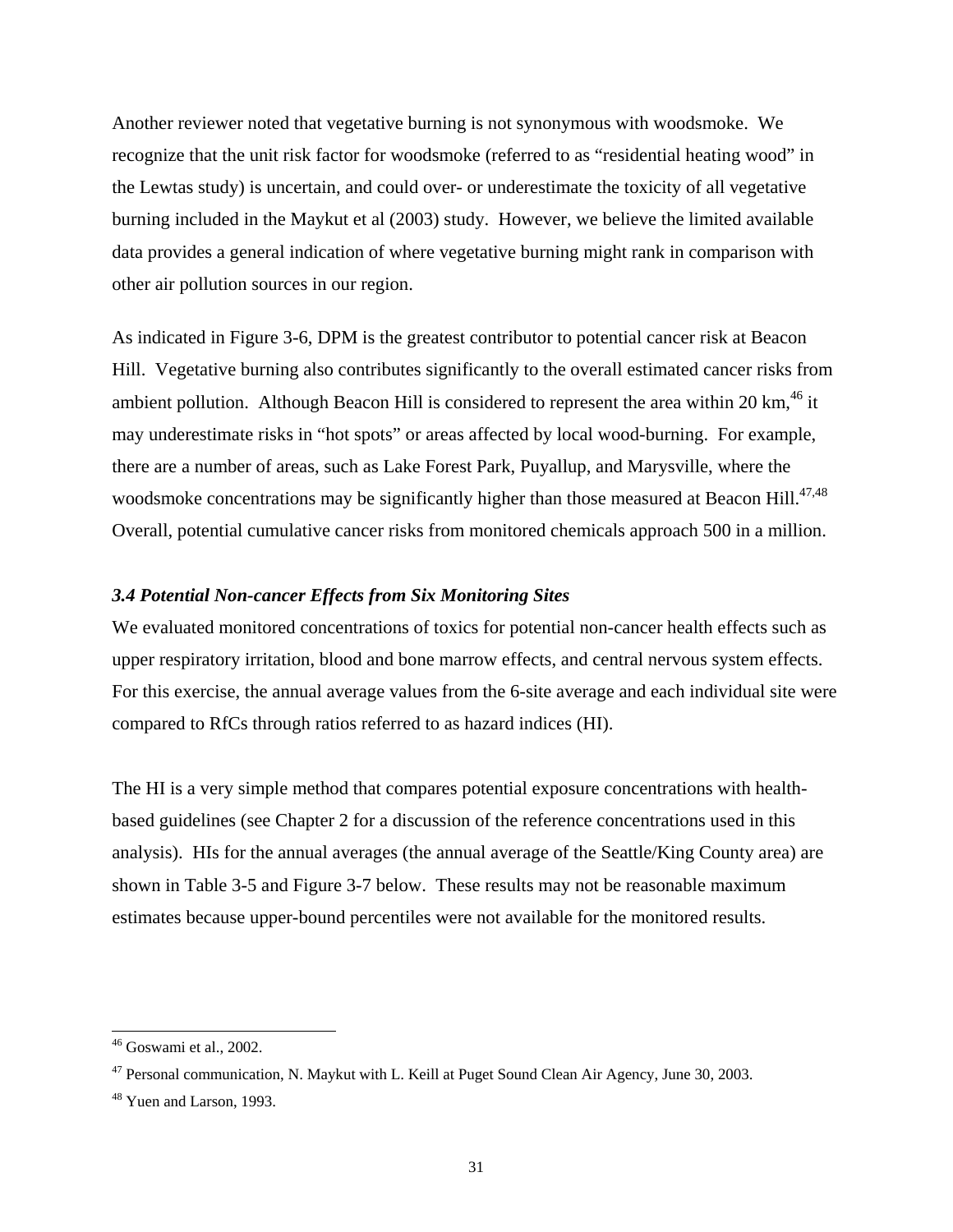|  |  | Table 3-5: Hazard Indices for Monitored Air Toxics in Seattle, 2001 |  |  |
|--|--|---------------------------------------------------------------------|--|--|
|  |  |                                                                     |  |  |

|                      |           |           |            |      |            |           | <b>Greater Seattle</b><br>(monitored 6-Site) |
|----------------------|-----------|-----------|------------|------|------------|-----------|----------------------------------------------|
|                      | <b>BH</b> | <b>GT</b> | <b>LFP</b> | LS   | <b>MLR</b> | <b>ST</b> | Average) 2001                                |
| Benzene              | 0.01      | 0.02      | 0.02       | 0.01 | 0.01       | 0.01      | 0.02                                         |
| 1,3-Butadiene        | 0.07      | 0.07      | 0.06       | 0.05 | 0.04       | 0.05      | 0.06                                         |
| Carbon tetrachloride | 0.02      | 0.02      | 0.02       | 0.02 | 0.02       | 0.02      | 0.02                                         |
| Chloroform           | 0.00      | 0.00      | 0.00       | 0.00 | 0.00       | 0.00      | 0.00                                         |
| Dichloromethane      | 0.00      | 0.00      | 0.00       | 0.00 | 0.00       | 0.00      | 0.00                                         |
| Tetrachloroethylene  | 0.00      | 0.00      | 0.00       | 0.00 | 0.00       | 0.00      | 0.00                                         |
| Trichloroethylene    | 0.00      | 0.00      | 0.00       | 0.00 | 0.00       | 0.00      | 0.00                                         |
| Acetaldehyde         | 0.14      | 0.14      | 0.14       | 0.14 | 0.12       | 0.14      | 0.14                                         |
| Formaldehyde         | 0.18      | 0.15      | 0.11       | 0.10 | 0.13       | 0.14      | 0.13                                         |
| Arsenic              | 0.03      | 0.05      | 0.05       | 0.03 | 0.03       | 0.03      | 0.04                                         |
| Cadmium              | 0.03      | 0.05      | 0.01       | 0.01 | 0.01       | 0.00      | 0.02                                         |
| Chromium             | 0.02      | 0.03      | 0.01       | 0.01 | 0.01       | 0.01      | 0.02                                         |
| Lead                 | 0.00      | 0.01      | 0.00       | 0.00 | 0.00       | 0.00      | 0.00                                         |
| Manganese            | 0.07      | 0.22      | 0.10       | 0.14 | 0.11       | 0.13      | 0.13                                         |
| Nickel               | 0.01      | 0.02      | 0.01       | 0.00 | 0.00       | 0.01      | 0.01                                         |
| <b>Sum</b>           | 0.58      | 0.76      | 0.54       | 0.52 | 0.48       | 0.55      | 0.57                                         |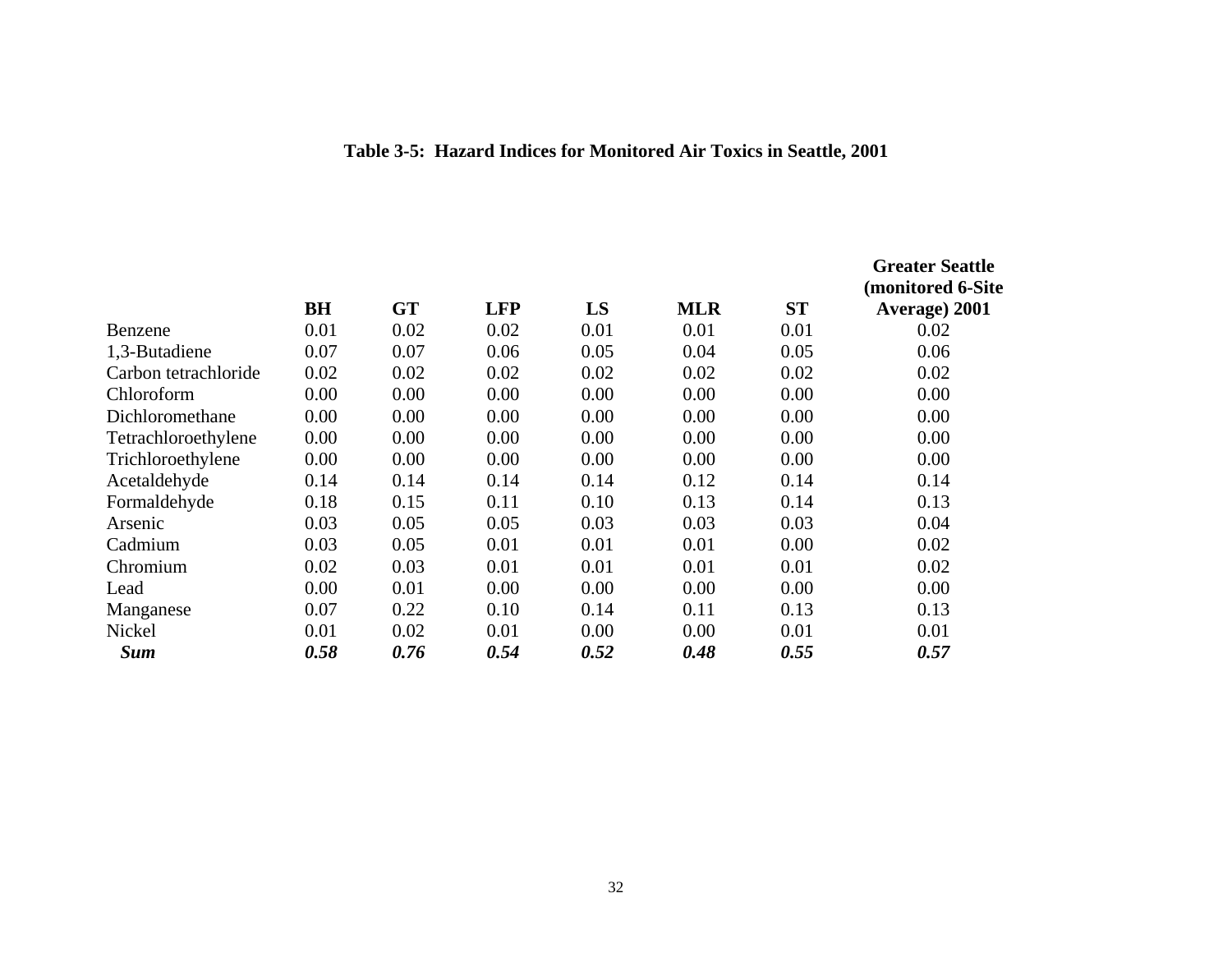

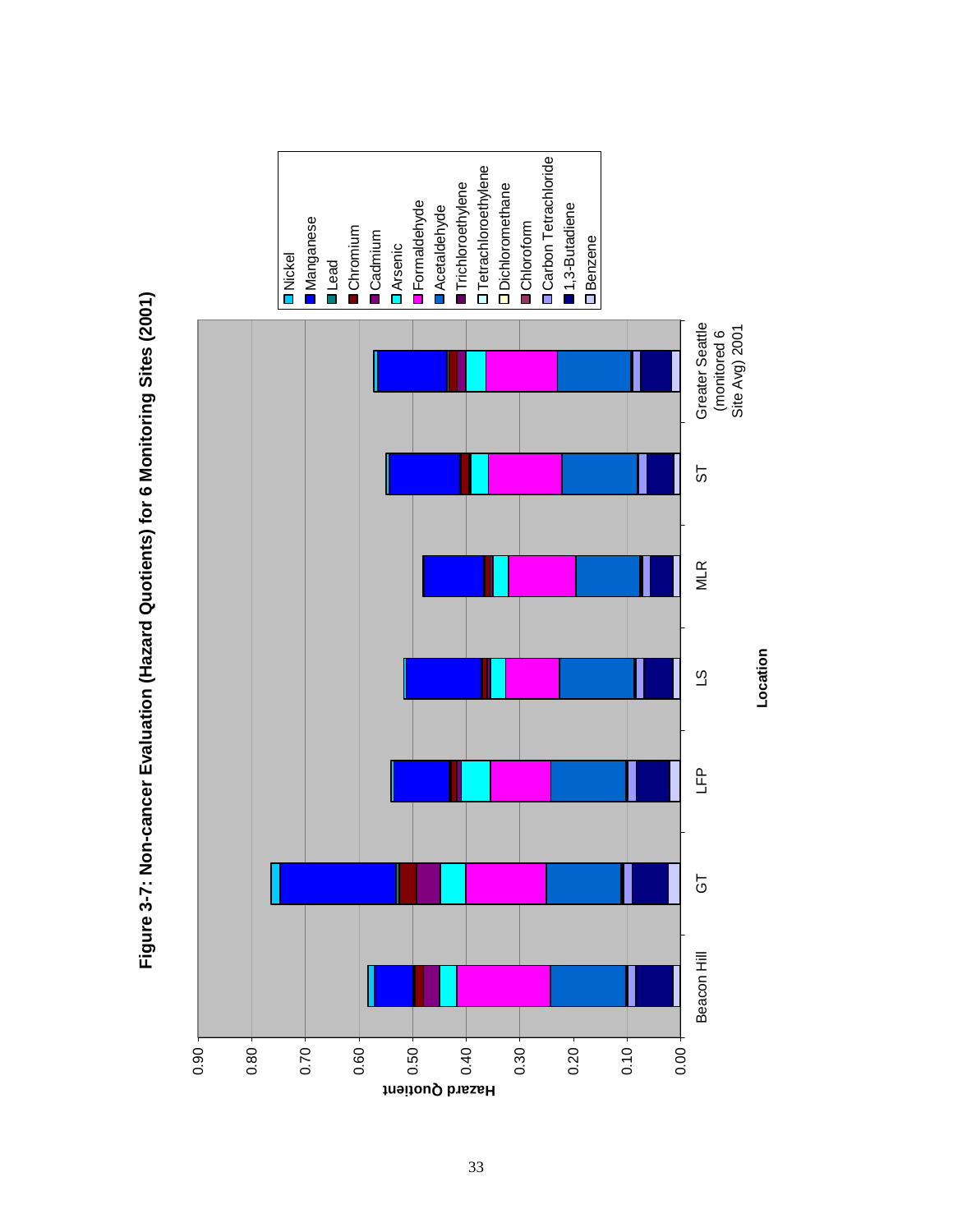As shown, none of the monitored concentrations exceed a hazard index or hazard quotient of one. Because some chemicals have the same or similar target organ, some hazard indices can be added together. However, even if all chemicals had the same target organ, the resulting hazard index, referred to as a hazard quotient, is approximately 0.76 at the highest location, Georgetown. These results suggest that potential non-cancer health effects associated with the monitored chemicals (with exception of DPM and vegetative burning) alone are not likely to result in significant non-cancer health impacts.

However, these results need to be viewed with caution. The particle-related combustion mixtures, woodsmoke and diesel particulate matter, add a significant amount of PM2.5 into the ambient air. The non-cancer health effects associated with fine particles include a wide range of respiratory health effects in humans, and are extensively evaluated elsewhere.<sup>49</sup> More information on non-cancer health impacts are presented in the following chapter on the USEPA NATA project.

<sup>49</sup> USEPA *Third External Review Draft of Air Quality Criteria for Particulate Matter*. EPA/600/P-99/002ac. Office of Research and Development. Research Triangle Park, NC. April 2002.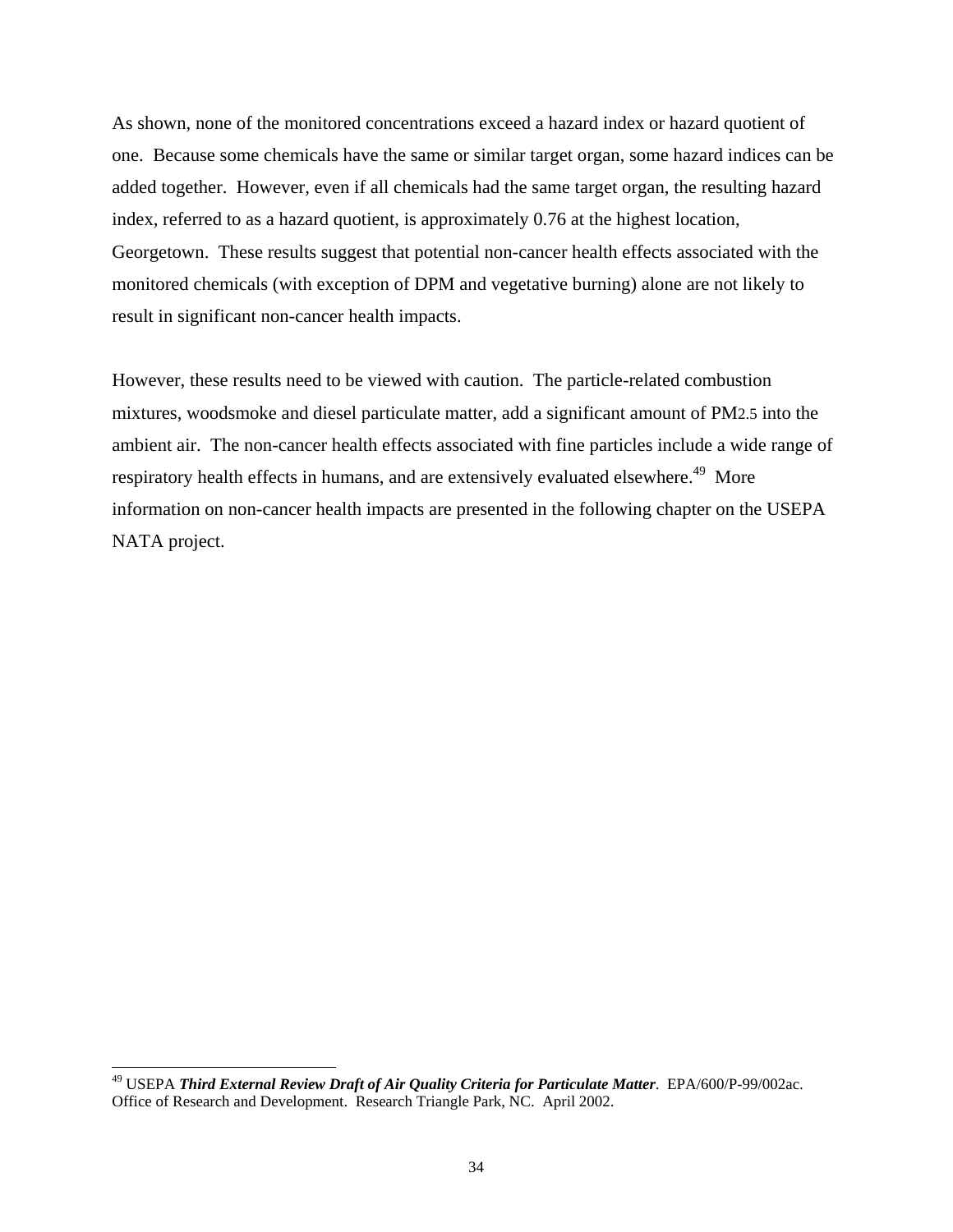#### **Chapter 4: Air Toxics Modeling: USEPA NATA Project**

#### *4.1 Overview*

Risks from airborne toxics can also be evaluated and ranked using emission estimates for the primary source categories and dispersion models. USEPA recently completed this type of assessment in their nationwide project entitled the National-scale Air Toxics Assessment (NATA). We use the results from this analysis for King County to evaluate and rank potential risks from airborne toxics. We compare these King County results to those based on the two monitoring studies (see Chapter 3). We also use the results from NATA to evaluate potential cancer risks from the other three counties in the Puget Sound region (Pierce, Kitsap, and Snohomish).

#### *USEPA NATA Project*

The NATA project consists of four phases. In Phase I, USEPA uses emission factors to calculate emissions for mobile, area, and point source categories for a total of 33 pollutants and DPM. In Phase II, USEPA predicts ambient air concentrations for these pollutants using an air dispersion model (ASPEN, which is explained in more detail later). In Phase III, USEPA predicts human exposure concentrations through the HAPEM4 model, based on the ambient concentrations calculated in Phase II. The HAPEM4 model accounts for individual movements through various micro-environments such as traveling in a vehicle on the highway, living nearer to significant point sources, and remaining indoors for a portion of each day. Finally, in Phase IV, these human exposure concentrations are used to calculate potential cancer risks and non-cancer risks. Details on the methods and results for each of these phases can be found in the USEPA technical support documents for the NATA project. The general approach used in each of the four phases is briefly described below.

#### *4.2 Phase I: Emission Inventories*

In Phase I, USEPA calculates emission estimates for each of the 33 pollutants from mobile, area, and point sources. The 33 pollutants are a subset of the 189 hazardous air pollutants (HAPs) listed in the federal Clean Air Act. This subset was determined by an emission inventory

35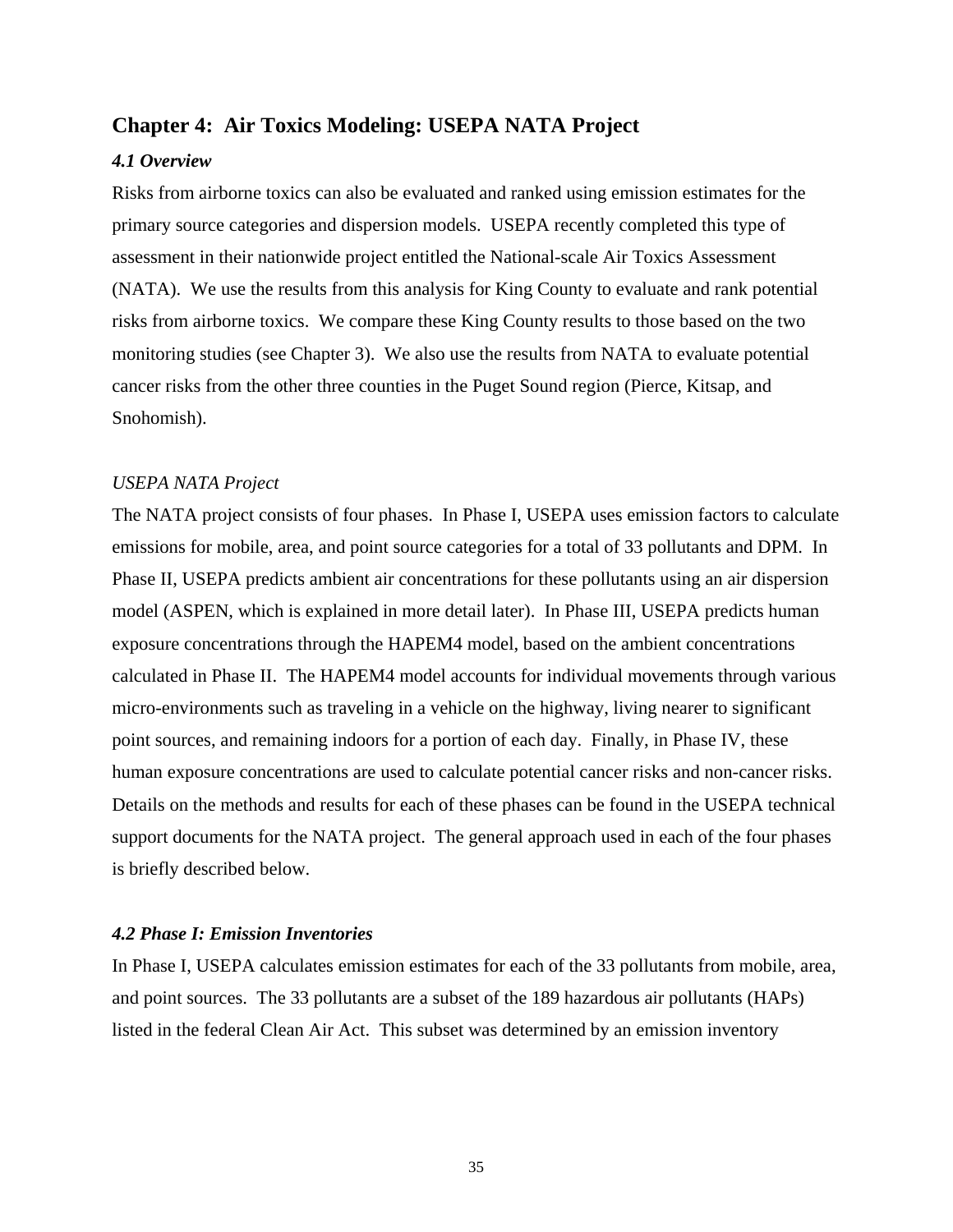ranking developed by USEPA.<sup>50</sup> This ranking identified 33 chemicals that were expected to contribute the highest risks from airborne toxics. USEPA also added diesel particulate matter to complete the list of 34. Dioxins were originally included in the 33 chemicals, but USEPA recently removed this suite of chemicals. Although coke oven emissions are included in the NATA project, King County does not have any source of this pollutant. Therefore, it is removed from the list. The final list of 32 chemicals used in this analysis is presented in Table 4-1 below:

| Pollutant                                      | <b>CAS Number</b> |
|------------------------------------------------|-------------------|
| 1) Acetaldehyde                                | 75070             |
| Acrolein<br>2)                                 | 107028            |
| 3) Acrylonitrile                               | 107131            |
| 4) Arsenic compounds                           | <b>NA</b>         |
| 5) Benzene                                     | 71432             |
| 6) Beryllium compounds                         | <b>NA</b>         |
| 7) 1,3-Butadiene                               | 106990            |
| 8) Cadmium compounds                           | <b>NA</b>         |
| 9) Carbon tetrachloride                        | 56235             |
| 10) Chloroform                                 | 67663             |
| 11) Chromium compounds                         | <b>NA</b>         |
| 12) 1,3-Dichloropropene                        | 542756            |
| 13) Diesel particulate matter (DPM)            | <b>NA</b>         |
| 14) Ethylene dibromide (1,2-dibromoethane)     | 106934            |
| 15) Ethylene dichloride (1,2-dichloroethane)   | 107062            |
| 16) Ethylene oxide                             | 75218             |
| 17) Formaldehyde                               | 50000             |
| 18) Hexachlorobenzene                          | 118741            |
| 19) Hydrazine, hydrazine sulfate               | 302012            |
| 20) Lead compounds                             | <b>NA</b>         |
| 21) Manganese                                  | <b>NA</b>         |
| 22) Mercury compounds                          | <b>NA</b>         |
| 23) Methylene chloride                         | 75092             |
| 24) Nickel compounds                           | <b>NA</b>         |
| 25) Polychlorinated biphenyls (PCBs)           | 1336363           |
| 26) Polycyclic organic matter (POM)            | <b>NA</b>         |
| 27) Propylene dichloride (1,2-dichloropropane) | 78875             |
| 28) Quinoline                                  | 91225             |
| 29) 1,1,2,2-Tetrachloroethane                  | 79345             |
| 30) Tetrachloroethylene (perchloroethylene)    | 127184            |
| 31) Trichloroethylene (TCE)                    | 79016             |
| 32) Vinyl chloride                             | 75014             |

**Table 4-1: Pollutants Included in the NATA Project**

 $\overline{a}$ <sup>50</sup> USEPA, July 1999.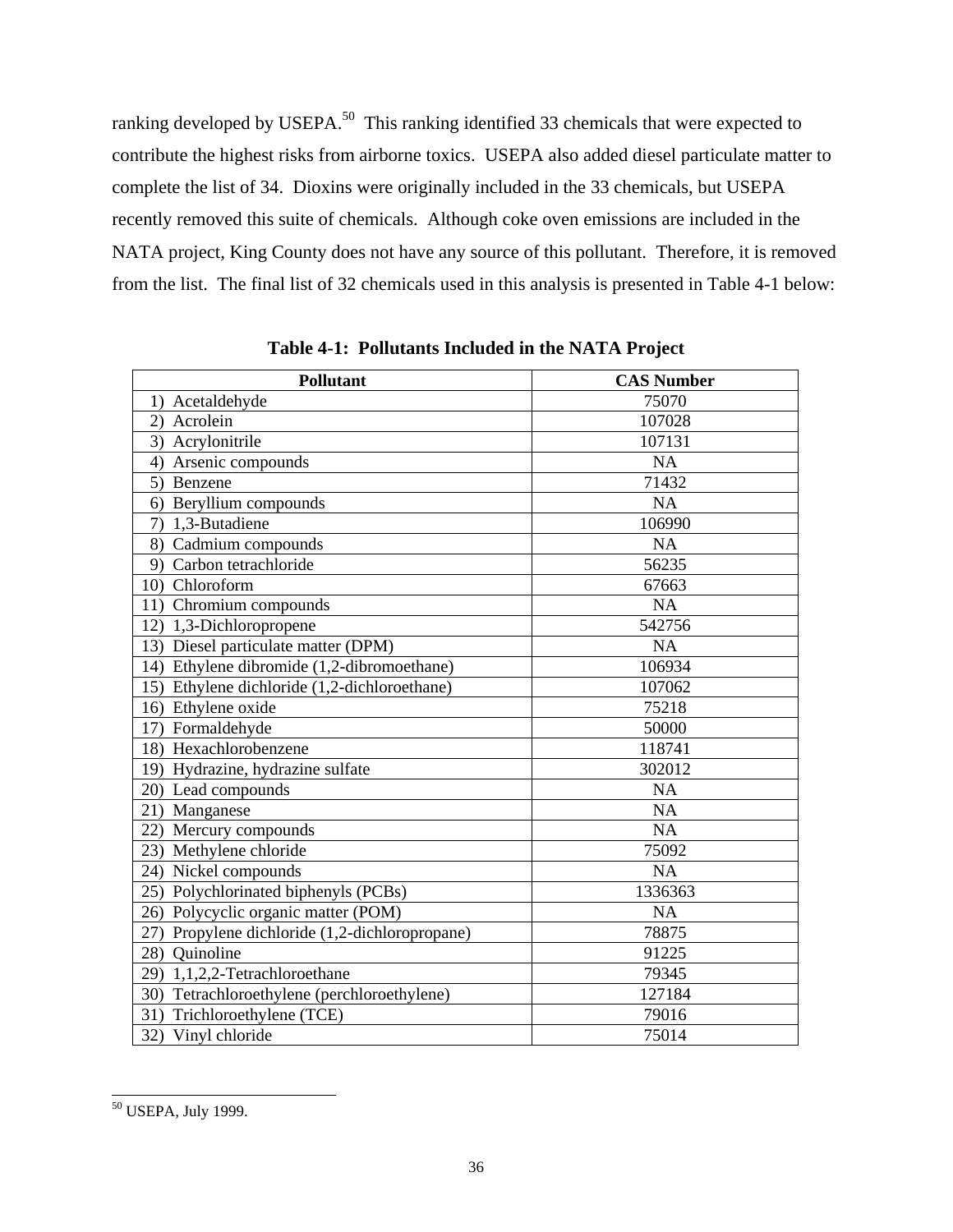In Phase I, USEPA used emission estimates from 1996 inventory reporting and estimates, as listed on the USEPA database referred to as the National Toxic Inventory (NTI). USEPA also used information from the National Emission Trends inventory to supplement information for chemicals that may be formed from pre-cursors in the atmosphere.

In addition, USEPA took several steps to perform quality assurance on the emission estimates. For example, USEPA filled in missing or erroneous information for sources that were missing or poorly reported in the NTI. Emission estimates in NTI are primarily obtained from state and local inventories, USEPA Maximum Achievable Control Technology information, the Toxics Release Inventory, and emissions from USEPA's Office of Transportation and Air Quality. USEPA also requested that individual state and local agencies review emission estimates calculated for the NATA project and submit changes to USEPA before the dispersion-modeling phase was conducted.

USEPA also grouped similar compounds together for more complete evaluation. For example, some chemicals such as various lead or chromium compounds are evaluated together as groups of compounds. In addition, these groups are subdivided according to particle size for more accurate dispersion modeling. Finally, pollutants are assigned to reactivity classes to account for atmospheric decay.

#### *Source Categories*

Total pollutant emissions are calculated from point sources, mobile sources, and area sources. Major point sources are large stationary sources that emit more than 10 tons per year of any HAP or a cumulative total of 25 tons per year of any combination of the 189 HAPs. Area sources are smaller stationary sources. Some smaller facilities do submit emission inventory reports but the majority of the calculations for area sources are estimated as a ratio to countywide population estimates. USEPA also included other types of area sources such as forest fires and prescribed burning. On-road mobile sources include cars, trucks, buses, etc., while off-road mobile sources include all remaining mobile sources such as trains, boats, lawnmowers, construction vehicles, and aircraft.

37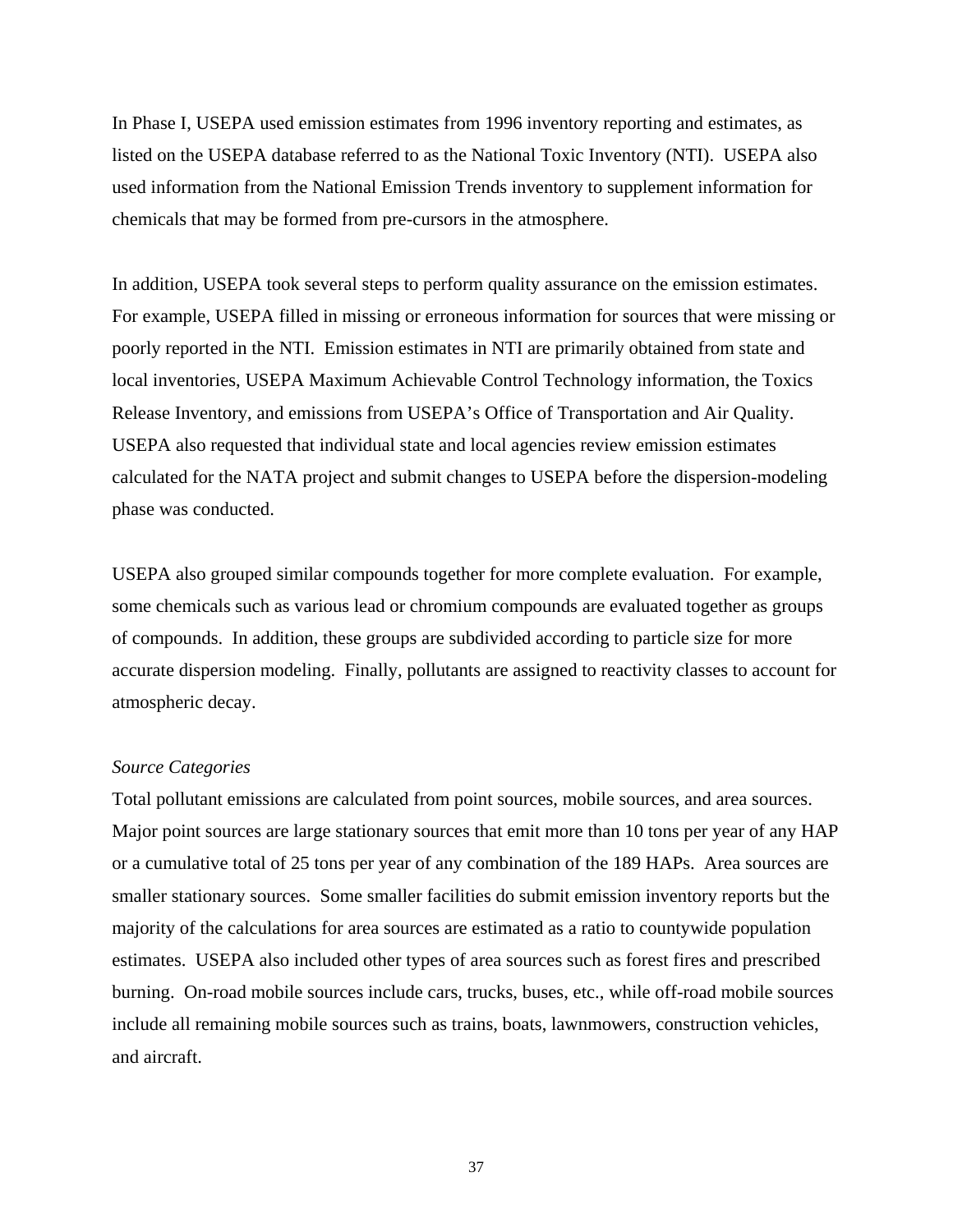### *4.3 Phase II: Predicting Ambient Air Concentrations ASPEN Model*

After the emission estimates are calculated, the information is entered into the USEPA model referred to as the Assessment System for Population Exposure Nationwide (ASPEN) air model. This model essentially combines a Gaussian dispersion model with climatological information for each census tract across the United States. ASPEN considers the rate of release of each chemical, the location of the release, the release height, wind speed, and direction from the nearest meteorological station, weather (e.g., wet and dry deposition), pollutant decay, atmospheric transformation, and general settling.

#### *Background Concentrations*

USEPA also added a "background concentration" for 13 of the 33 pollutants. These concentrations account for toxics that are due to natural sources (e.g., windblown soils, volcanic eruptions, etc.), sources not included in the emission estimates, and long-range transport. The values included in the analysis as background are typically monitored concentrations in areas that are not heavily impacted by other sources. USEPA refers to these remote areas as "clean air locations." If background concentrations were not available in the literature, the concentrations were assumed to be zero. DPM background concentrations were adopted from modeling exercises. This is described more fully in Appendix F of the NATA Science Advisory report.<sup>51</sup>

#### *4.4 Phase III: Predicting Human Exposures*

#### *HAPEM4 Model*

Predicted ambient concentrations are then entered into another model to account for personal exposures and variation among the population in terms of activities. The model used by USEPA is referred to as the Hazardous Air Pollutant Exposure Model, version 4 (HAPEM4). This model evaluates the long-term inhalation exposures by tracking individuals who are considered to be representative of various demographic groups as they move through different locations. These smaller locations are referred to as "micro-environments." USEPA defines a micro-environment as:

 $<sup>51</sup>$  USEPA, 2001. Appendix F.</sup>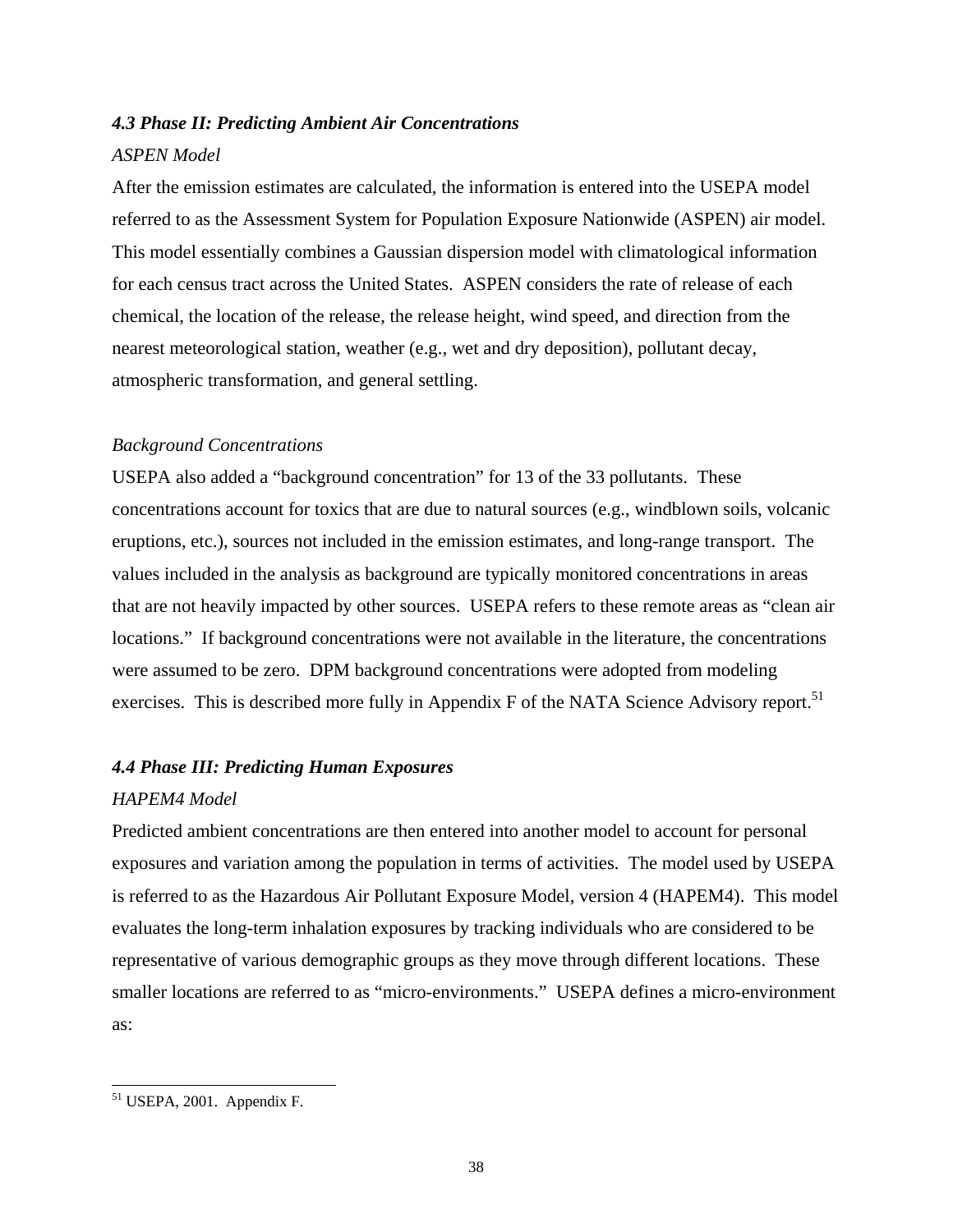*A small space in which human contact with a pollutant takes place, and which can be treated as a well-characterized, relatively homogenous location with respect to pollutant concentrations for a specified time period. MEs include indoors at home, school, work, inside an automobile or bus, outdoors, etc.* 

A complete list and more detailed descriptions of each micro-environment are included in the technical support documentation for this model. $52$ 

The model predicts concentrations in these micro-environments and calculates a time-weighted average depending on the amount of time spent in each micro-location. A total of 37 microenvironments were used in predicting the human exposure concentrations for the NATA project.

The HAPEM4 model includes both population activity pattern data and commuting pattern data. Activity patterns include the amount of time people spend at home, work, or in an automobile along with the activities during that time (e.g., sleeping, eating, etc.). HAPEM4 estimates exposures by activity pattern for various demographic groups as defined by age, gender, or race, etc. The commuting pattern data is based on a 1990 U.S. census tract database that reports the number of individuals who work within the census tract where they live. $53$ 

Pollutant concentrations within each micro-environment are estimated using ambient concentrations multiplied by a penetration factor, which is a ratio of the indoor to the outdoor concentration. A time-weighted average exposure concentration can be predicted using these factors and the ambient concentration data for a specified amount of time.

In calculating an annual average estimate for the NATA project, USEPA selected 40 demographic groups based on different combinations of characteristics (e.g., age, race, gender). For each of these groups, 365 activity patterns were randomly selected. The amount of time spent in each micro-environment (for eight separate time blocks for a 24-hour day) for each demographic group was then averaged for the entire set of 365. This process was repeated 100

52 USEPA. *Development of Microenvironmental Factors for the HAPEM4 in Support of the National-scale Air Toxics Assessment (NATA).* External Review Draft. Prepared for the Office of Air Quality Planning and Standards. Prepared by ICF Consulting and TRJ Environmental Inc., Research Triangle Park, NC, May 8, 2000.

<sup>53</sup> USEPA, January 2001.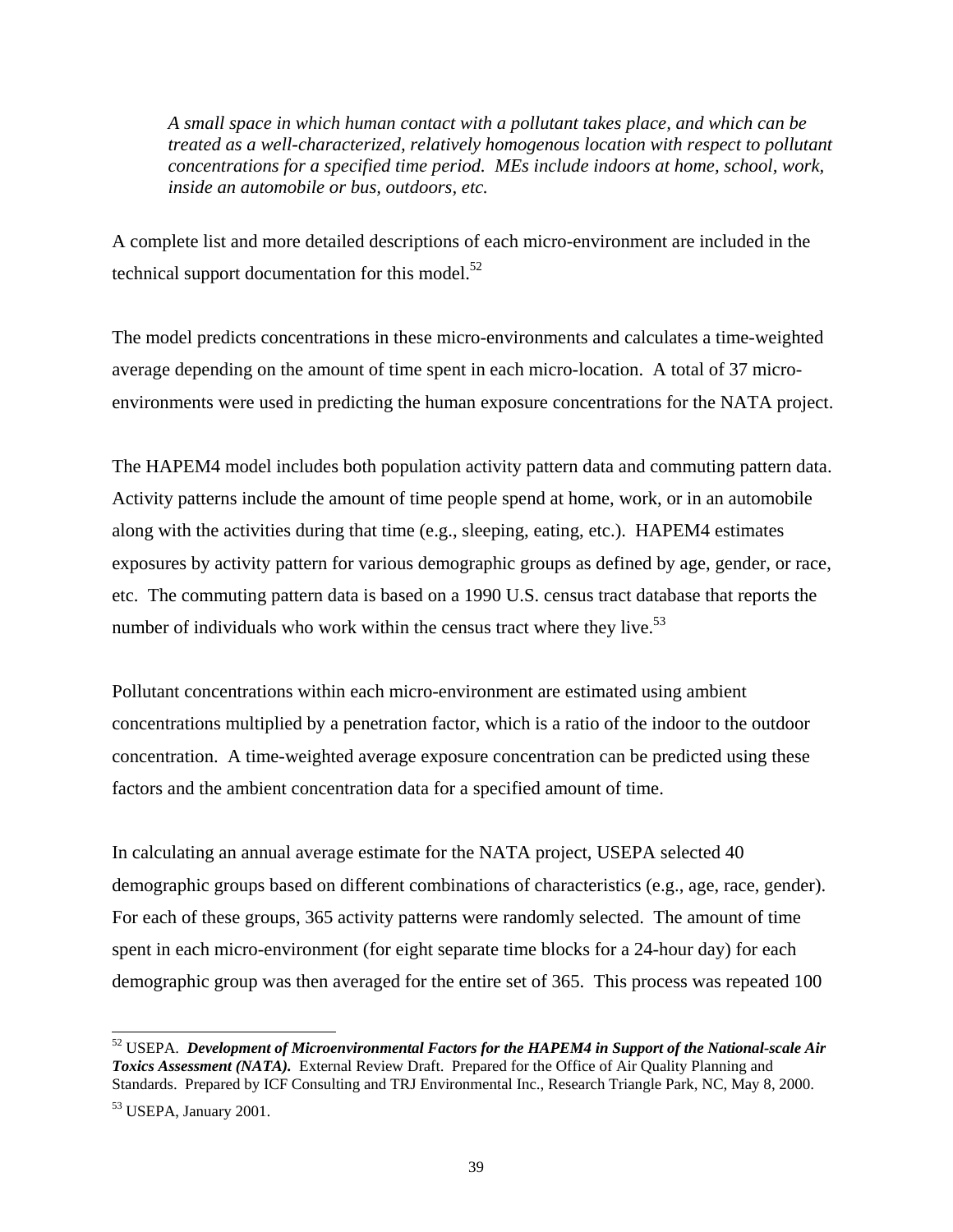times for each demographic group so that 100 annual activity patterns were available for each of the 40 groups. For each census tract, 30 of these 100 patterns were randomly selected to represent a typical annual time allocation in each micro-environment for demographic groups in that tract. USEPA notes that this process leads to an annual activity that estimates the average exposure in each group, as opposed to highly sensitive or highly exposed individuals.

#### *4.5 Potential Cancer Risks*

Potential cancer risk estimates are presented based on the ASPEN modeling results in Tables 4-2 and 4-3, and Figure 4-1 below. Tables 4-2 and 4-3 present potential cancer risks based on the average concentration and the upper  $95<sup>th</sup>$  concentration, respectively. We include Figure 4-1 to compare the results more easily. This figure shows the cumulative risks based on the median, average, and upper-bound risk in each county. As shown in Figure 4-1, the median and average risk estimates are very similar, while the upper-bound risk estimates appear greater than the medians and the means. In addition, Kitsap County has the lowest risks, while King County has the highest risks.

In Tables 4-4 and 4-5 we present the exposure concentrations from HAPEM4 and the resulting potential cancer risks, respectively. As noted earlier in this section, the HAPEM4 results only include medians, so we cannot present the range of risks for each chemical. In Figure 4-2, we compare the cumulative potential cancer risks for each county based on the HAPEM4 exposure concentrations. Similar to the results for the ASPEN-based estimates, the potential cancer risks are similar among the four counties, with Kitsap being the lowest and King being the highest.

Finally, in Table 4-6 and Figure 4-3, we compare risks based on the median estimates from ASPEN and HAPEM4 for King County. The cumulative risks for both ASPEN and HAPEM4 are 580 in a million and 419 in a million, respectively. As expected, the risks are reduced when movement among various micro-environments is taken into account, although not dramatically. The only chemicals that appear to present significantly different cancer risks for ASPEN versus HAPEM4 are tetrachloroethylene or perchloroethylene, and PCBs.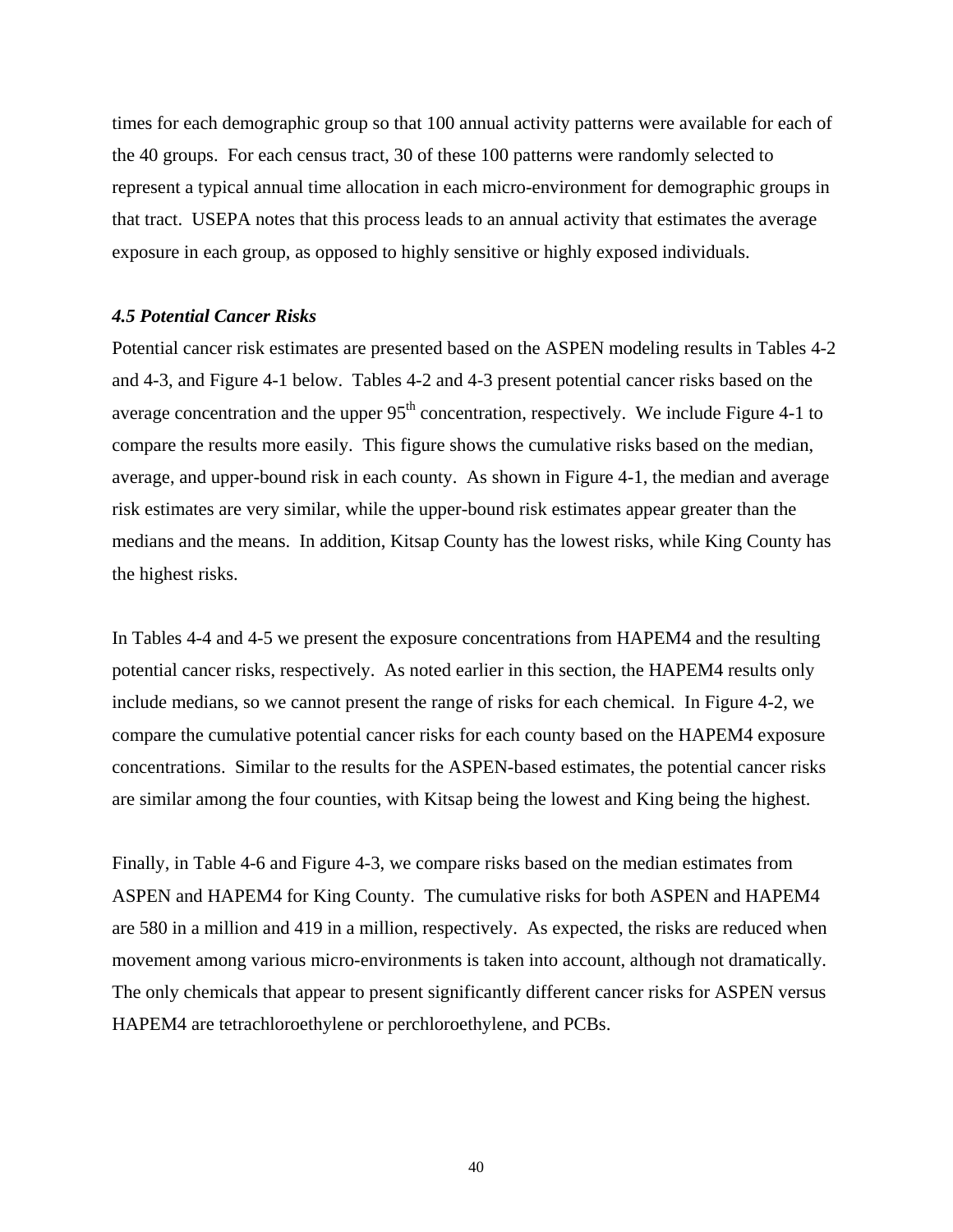|     | <b>Chemical</b>               | <b>King</b><br>County | <b>Kitsap</b><br><b>County</b> | <b>Pierce</b><br><b>County</b> | <b>Snohomish</b><br><b>County</b> |
|-----|-------------------------------|-----------------------|--------------------------------|--------------------------------|-----------------------------------|
|     | 1) 1,1,2,2-Tetrachloroethane  | 2.35E-09              | 1.26E-08                       | 7.13E-09                       | 1.21E-08                          |
|     | 2) 1,3-Butadiene              | 2.46E-06              | 9.84E-07                       | 1.63E-06                       | 1.31E-06                          |
|     | 3) 1,3-Dichloropropene        | 4.16E-07              | 2.37E-07                       | 3.46E-07                       | 2.81E-07                          |
|     | 4) 7-PAH                      | 1.09E-06              | 5.88E-07                       | 9.78E-07                       | 6.48E-07                          |
|     | 5) Acetaldehyde               | 1.96E-06              | 1.27E-06                       | 1.70E-06                       | 1.16E-06                          |
| 6)  | Acrylonitrile                 | 6.94E-09              | 3.20E-08                       | 1.86E-08                       | 2.75E-08                          |
| 7)  | <b>Arsenic Compounds</b>      | 4.56E-07              | 1.84E-07                       | 4.07E-07                       | 1.83E-07                          |
| 8)  | Benzene                       | 1.83E-05              | 1.15E-05                       | 1.58E-05                       | 1.34E-05                          |
|     | 9) Beryllium Compounds        | 3.05E-08              | 1.45E-08                       | 2.42E-08                       | 1.73E-08                          |
|     | 10) Cadmium Compounds         | 5.81E-08              | 4.14E-08                       | 6.59E-08                       | 3.78E-08                          |
|     | 11) Carbon Tetrachloride      | 1.32E-05              | 1.32E-05                       | 1.32E-05                       | 1.32E-05                          |
|     | 12) Chloroform                | 1.92E-06              | 1.95E-06                       | 1.94E-06                       | 1.93E-06                          |
|     | 13) Chromium Compounds        | 1.74E-05              | 3.92E-05                       | 7.04E-06                       | 1.10E-05                          |
|     | 14) DPM                       | 5.31E-04              | 3.54E-04                       | 4.62E-04                       | 3.84E-04                          |
|     | 15) Ethylene Dibromide        | 1.69E-06              | 1.69E-06                       | 1.69E-06                       | 1.69E-06                          |
|     | 16) Ethylene Dichloride       | 1.59E-06              | 1.59E-06                       | 1.59E-06                       | 1.59E-06                          |
| 17) | Ethylene Oxide                | 1.84E-07              | 7.36E-08                       | 2.07E-07                       | 7.14E-08                          |
|     | 18) Formaldehyde              | 1.57E-05              | 1.08E-05                       | 1.35E-05                       | 1.08E-05                          |
|     | 19) Hexachlorobenzene         | 4.28E-08              | 4.28E-08                       | 4.28E-08                       | 4.28E-08                          |
|     | 20) Hydrazine                 | 2.64E-10              | 2.61E-11                       | 1.82E-10                       | 6.91E-11                          |
|     | 21) Lead Compounds            | 1.99E-07              | 4.90E-08                       | 4.16E-08                       | 3.23E-08                          |
|     | 22) Methylene Chloride        | 2.53E-07              | 1.41E-07                       | 2.00E-07                       | 1.73E-07                          |
|     | 23) Nickel Compounds          | 1.93E-06              | 3.16E-06                       | 6.67E-07                       | 6.14E-07                          |
|     | 24) Perchloroethylene         | 1.80E-06              | 1.14E-06                       | 1.34E-06                       | 1.29E-06                          |
|     | 25) Polychlorinated Biphenyls | 3.88E-08              | 3.86E-08                       | 3.81E-08                       | 3.82E-08                          |
| 26) | Polycyclic Organic Matter     | 8.64E-06              | 4.15E-06                       | 7.15E-06                       | 2.97E-06                          |
| 27) | Propylene Dichloride          | 1.36E-10              | 5.09E-10                       | 3.10E-10                       | 4.62E-10                          |
| 28) | Quinoline                     | 7.99E-10              | 1.63E-10                       | 5.00E-10                       | 2.50E-10                          |
| 29) | Trichloroethylene             | 1.71E-06              | 4.34E-07                       | 7.16E-07                       | 1.33E-06                          |
|     | 30) Vinyl Chloride            | 1.58E-09              | 4.91E-09                       | 3.73E-09                       | 4.76E-09                          |
|     | Total                         | 6.22E-04              | 4.47E-04                       | 5.32E-04                       | 4.48E-04                          |

#### **Table 4-2: Average Potential Cancer Risks for Puget Sound Region based on ASPEN (ambient air concentration model) NATA (1996)**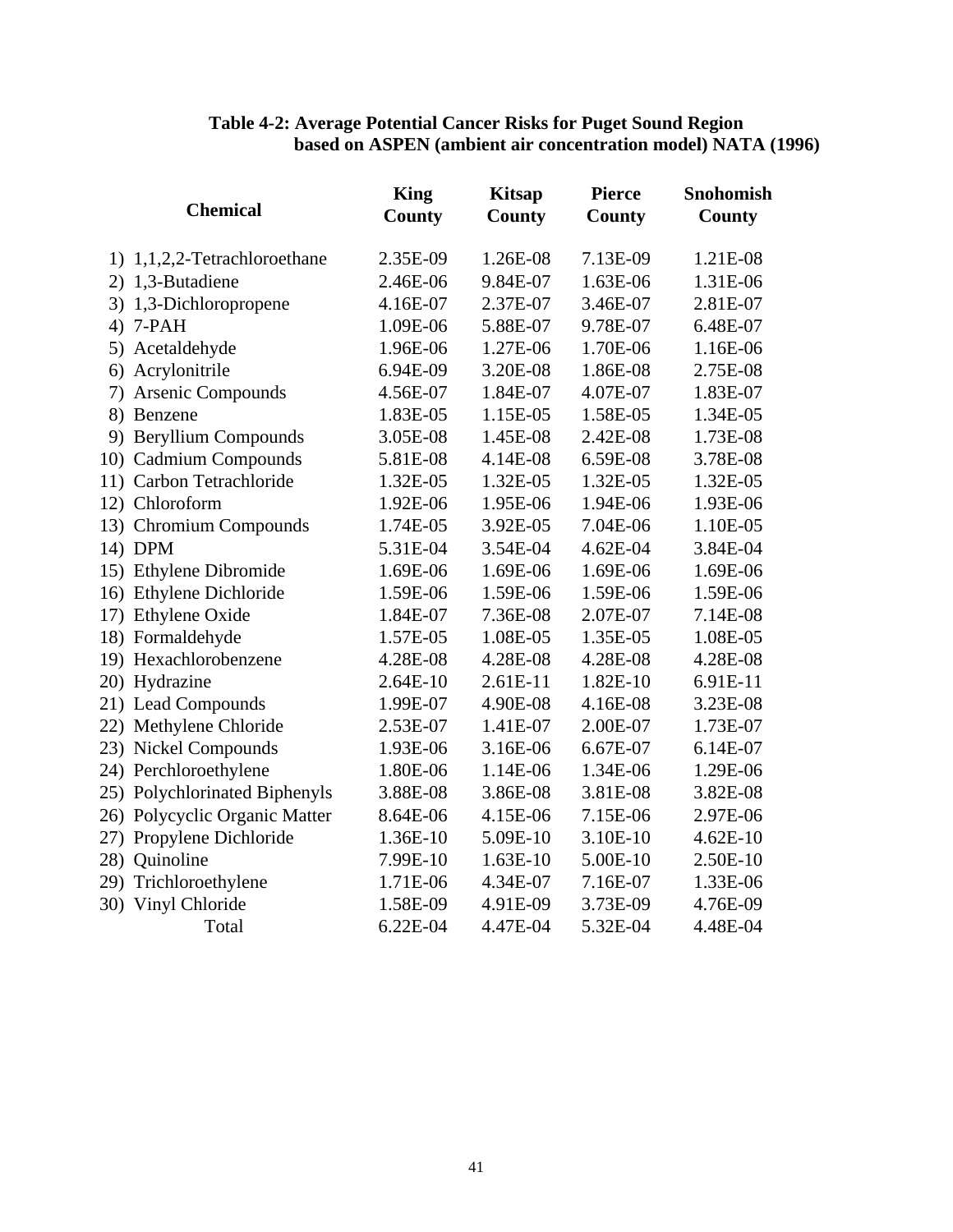#### **Table 4-3: 95th Percentile Upper-bound Potential Cancer Risk Estimates based on ASPEN NATA (1996)**

|     |                               | <b>King</b>  | <b>Kitsap</b> | <b>Pierce</b> | Snohomish     |
|-----|-------------------------------|--------------|---------------|---------------|---------------|
|     | <b>Chemical</b>               | County       | <b>County</b> | <b>County</b> | <b>County</b> |
|     | 1) 1,1,2,2-Tetrachloroethane  | 3.74E-09     | 1.94E-08      | 1.47E-08      | 2.49E-08      |
|     | 2) 1,3-Butadiene              | 4.74E-06     | 1.69E-06      | 2.66E-06      | 2.04E-06      |
|     | 3) 1,3-Dichloropropene        | 7.80E-07     | 4.72E-07      | 6.12E-07      | 4.92E-07      |
|     | 4) 7-PAH                      | 1.85E-06     | 1.01E-06      | 1.55E-06      | 1.00E-06      |
|     | 5) Acetaldehyde               | 2.93E-06     | 1.56E-06      | 2.31E-06      | 1.50E-06      |
|     | 6) Acrolein                   | $0.00E + 00$ | $0.00E + 00$  | $0.00E + 00$  | $0.00E + 00$  |
|     | 7) Acrylonitrile              | 1.02E-08     | 4.92E-08      | 3.73E-08      | 5.66E-08      |
|     | 8) Arsenic Compounds          | 8.86E-07     | 2.71E-07      | 1.06E-06      | 3.71E-07      |
|     | 9) Benzene                    | 2.64E-05     | 1.58E-05      | 2.25E-05      | 1.83E-05      |
|     | 10) Beryllium Compounds       | 5.50E-08     | 2.81E-08      | 4.80E-08      | 2.93E-08      |
|     | 11) Cadmium Compounds         | 1.08E-07     | 6.62E-08      | 1.42E-07      | 7.04E-08      |
|     | 12) Carbon Tetrachloride      | 1.32E-05     | 1.32E-05      | 1.32E-05      | 1.32E-05      |
|     | 13) Chloroform                | 1.93E-06     | 1.97E-06      | 1.96E-06      | 1.94E-06      |
|     | 14) Chromium Compounds        | 3.62E-05     | 1.26E-04      | 1.36E-05      | 3.64E-05      |
|     | 15) Coke Oven Emissions       | $0.00E + 00$ | $0.00E + 00$  | $0.00E + 00$  | $0.00E + 00$  |
|     | 16) DPM                       | 8.40E-04     | 4.20E-04      | 8.37E-04      | 6.84E-04      |
|     | 17) Ethylene Dibromide        | 1.69E-06     | 1.69E-06      | 1.69E-06      | 1.69E-06      |
|     | 18) Ethylene Dichloride       | 1.59E-06     | 1.59E-06      | 1.59E-06      | 1.59E-06      |
|     | 19) Ethylene Oxide            | 3.90E-07     | 1.64E-07      | 5.22E-07      | 1.28E-07      |
|     | 20) Formaldehyde              | 2.39E-05     | 1.24E-05      | 1.72E-05      | 1.24E-05      |
|     | 21) Hexachlorobenzene         | 4.28E-08     | 4.28E-08      | 4.28E-08      | 4.28E-08      |
|     | 22) Hydrazine                 | 8.04E-10     | 3.90E-11      | 8.58E-10      | 3.18E-10      |
|     | 23) Lead Compounds            | 6.19E-07     | 7.45E-08      | 7.21E-08      | 7.85E-08      |
|     | 24) Manganese Compounds       | $0.00E + 00$ | $0.00E + 00$  | $0.00E + 00$  | $0.00E + 00$  |
|     | 25) Mercury Compounds         | $0.00E + 00$ | $0.00E + 00$  | $0.00E + 00$  | $0.00E + 00$  |
|     | 26) Methylene Chloride        | 4.07E-07     | 1.96E-07      | 4.31E-07      | 2.51E-07      |
|     | 27) Nickel Compounds          | 4.18E-06     | 9.89E-06      | 1.57E-06      | 1.32E-06      |
|     | 28) Perchloroethylene         | 2.59E-06     | 1.43E-06      | 2.00E-06      | 1.70E-06      |
|     | 29) Polychlorinated Biphenyls | 3.95E-08     | 3.92E-08      | 3.82E-08      | 3.84E-08      |
|     | 30) Polycyclic Organic Matter | 1.50E-05     | 6.77E-06      | 1.40E-05      | 5.02E-06      |
|     | 31) Propylene Dichloride      | 2.20E-10     | 7.77E-10      | 5.91E-10      | 9.69E-10      |
| 32) | Quinoline                     | 1.84E-09     | 2.47E-10      | 1.92E-09      | 6.66E-10      |
| 33) | Trichloroethylene             | 3.70E-06     | 5.36E-07      | 2.04E-06      | 4.70E-06      |
|     | 34) Vinyl Chloride            | 2.70E-09     | 7.46E-09      | 8.98E-09      | 1.00E-08      |
|     | Total                         | 9.83E-04     | 6.17E-04      | 9.38E-04      | 7.88E-04      |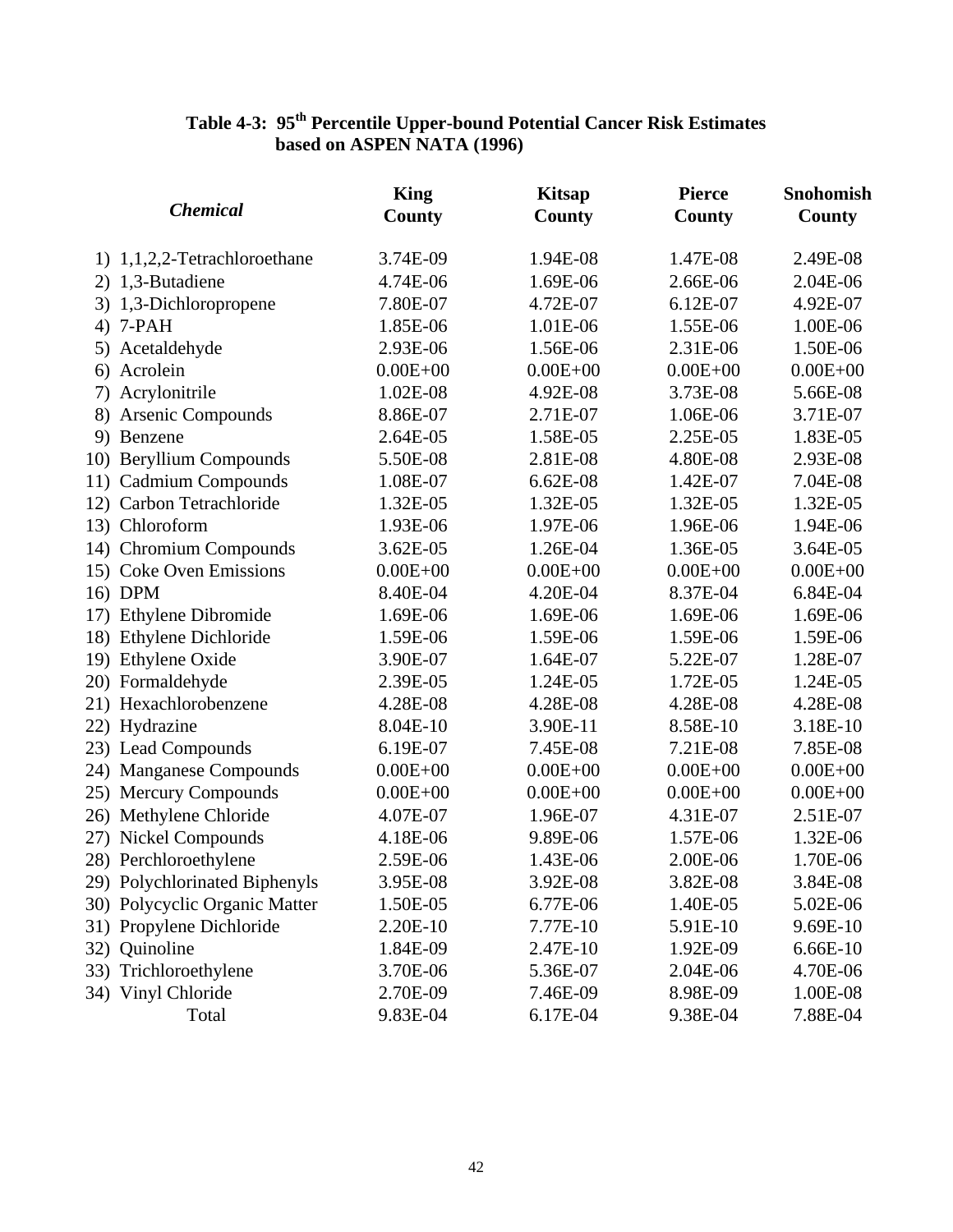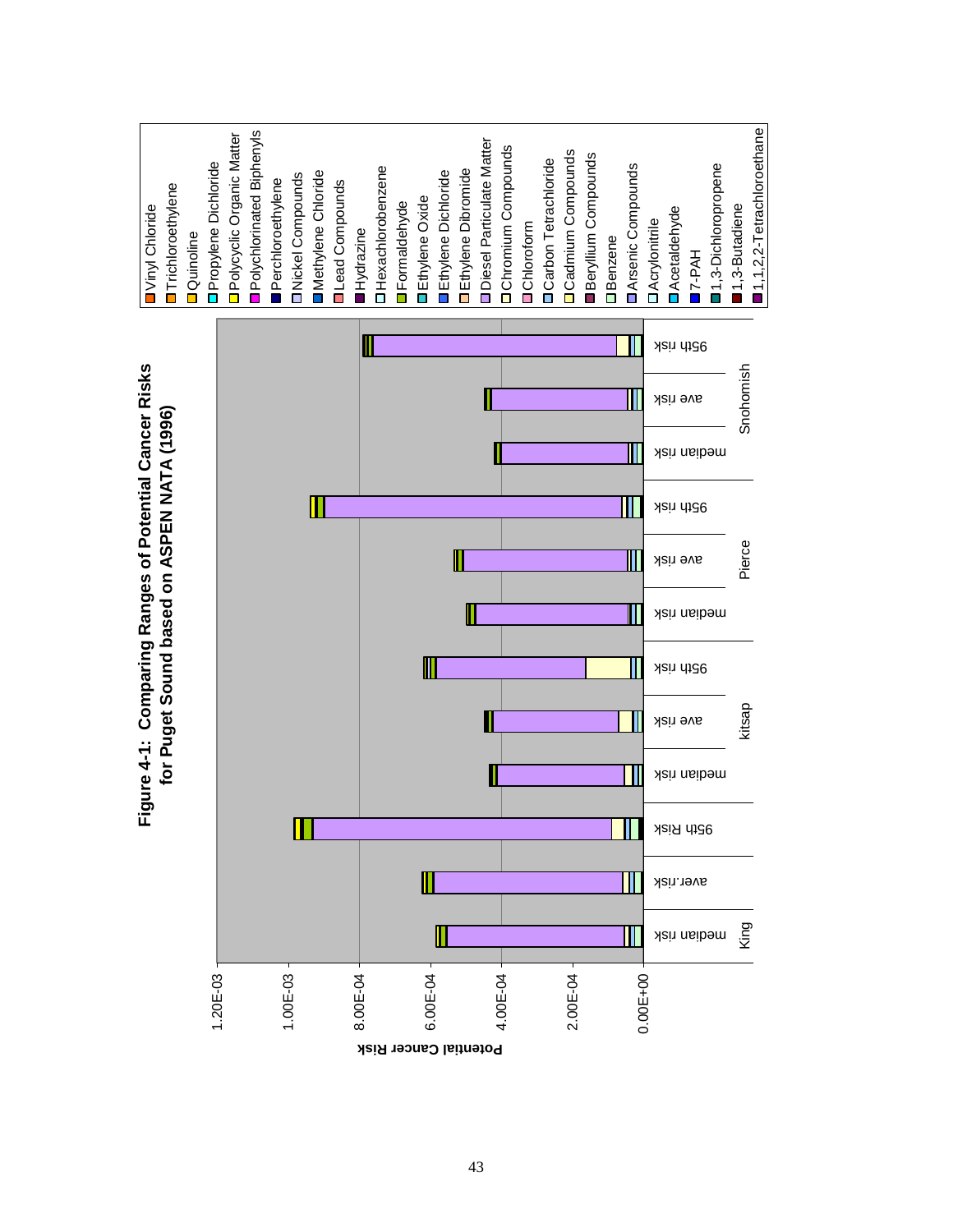| <b>Chemical</b>                  | <b>King</b> | <b>Kitsap</b> | <b>Pierce</b> | <b>Snohomish</b> |
|----------------------------------|-------------|---------------|---------------|------------------|
|                                  | County      | <b>County</b> | County        | County           |
|                                  |             |               |               |                  |
| 1,1,2,2-Tetrachloroethane<br>1)  | 3.0E-05     | 1.8E-04       | 4.6E-05       | 1.4E-04          |
| 1,3-Butadiene<br>2)              | 6.4E-02     | 2.8E-02       | 4.7E-02       | 4.1E-02          |
| 3)<br>1,3-Dichloropropene        | 8.0E-02     | 4.6E-02       | 6.9E-02       | $6.1E-02$        |
| Acetaldehyde<br>4)               | 7.6E-01     | 5.2E-01       | 6.9E-01       | 4.9E-01          |
| Acrolein<br>5)                   | 9.4E-02     | 5.8E-02       | 9.2E-02       | 6.9E-02          |
| Acrylonitrile<br>6)              | 7.3E-05     | 3.7E-04       | 9.6E-05       | 2.5E-04          |
| Arsenic<br>7)                    | 7.7E-05     | 3.5E-05       | 5.8E-05       | 3.4E-05          |
| Benzene<br>8)                    | $2.3E + 00$ | $1.4E + 00$   | $2.0E + 00$   | $1.8E + 00$      |
| Beryllium<br>9)                  | 9.4E-06     | 4.3E-06       | 7.3E-06       | 5.9E-06          |
| 10) Cadmium                      | 2.3E-05     | 1.9E-05       | 2.7E-05       | 1.7E-05          |
| Carbon Tetrachloride<br>11)      | 6.4E-01     | 6.4E-01       | 6.4E-01       | 6.4E-01          |
| Chloroform<br>12)                | 6.8E-02     | 6.9E-02       | 6.9E-02       | 6.8E-02          |
| Chromium<br>13)                  | 8.4E-04     | 1.4E-03       | 3.7E-04       | 5.3E-04          |
| Diesel PM<br>14)                 | $1.2E + 00$ | 8.4E-01       | $1.0E + 00$   | 8.7E-01          |
| <b>Ethylene Dibromide</b><br>15) | 6.1E-03     | 6.1E-03       | 6.1E-03       | 6.1E-03          |
| Ethylene Dichloride<br>16)       | 5.3E-02     | 5.2E-02       | 5.3E-02       | 5.2E-02          |
| Ethylene Oxide<br>17)            | 1.4E-03     | 5.6E-04       | 1.5E-03       | 6.4E-04          |
| Formaldehyde<br>18)              | 8.9E-01     | 6.7E-01       | 8.2E-01       | 6.7E-01          |
| 19) Hexachlorobenzene            | 7.5E-05     | 7.5E-05       | 7.5E-05       | 7.5E-05          |
| 20) Hydrazine                    | 3.0E-08     | 3.5E-09       | 1.7E-08       | 8.4E-09          |
| 21) Lead                         | 8.5E-03     | 3.4E-03       | 3.0E-03       | 1.3E-03          |
| 22)<br>Manganese                 | 9.6E-04     | 4.4E-04       | 7.4E-04       | 7.6E-04          |
| 23) Mercury                      | 1.3E-03     | 1.4E-03       | 1.3E-03       | 1.3E-03          |
| Methylene Chloride<br>24)        | 4.0E-01     | 2.3E-01       | 3.0E-01       | 3.0E-01          |
| 25) Nickel                       | 2.7E-03     | 3.4E-03       | 9.3E-04       | 1.0E-03          |
| 26) PCBS                         | 3.1E-04     | 3.0E-04       | 3.0E-04       | 3.0E-04          |
| Perchloroethylene<br>27)         | 2.3E-01     | 1.5E-01       | 1.8E-01       | 1.8E-01          |
| POM (total)<br>28)               | 1.0E-01     | 6.2E-02       | 7.4E-02       | 4.3E-02          |
| Propylene Dichloride<br>29)      | 5.2E-06     | 2.2E-05       | 6.7E-06       | 1.6E-05          |
| Quinoline<br>30)                 | 1.5E-07     | 3.2E-08       | 7.8E-08       | 5.0E-08          |
| Trichloroethylene<br>31)         | 5.9E-01     | 1.8E-01       | 2.5E-01       | 4.6E-01          |
| Vinyl Chloride<br>32)            | 1.2E-04     | 4.4E-04       | 1.9E-04       | 3.4E-04          |

**Table 4-4: Human Median Exposure Concentrations (**µ**g/m<sup>3</sup> ) from HAPEM4**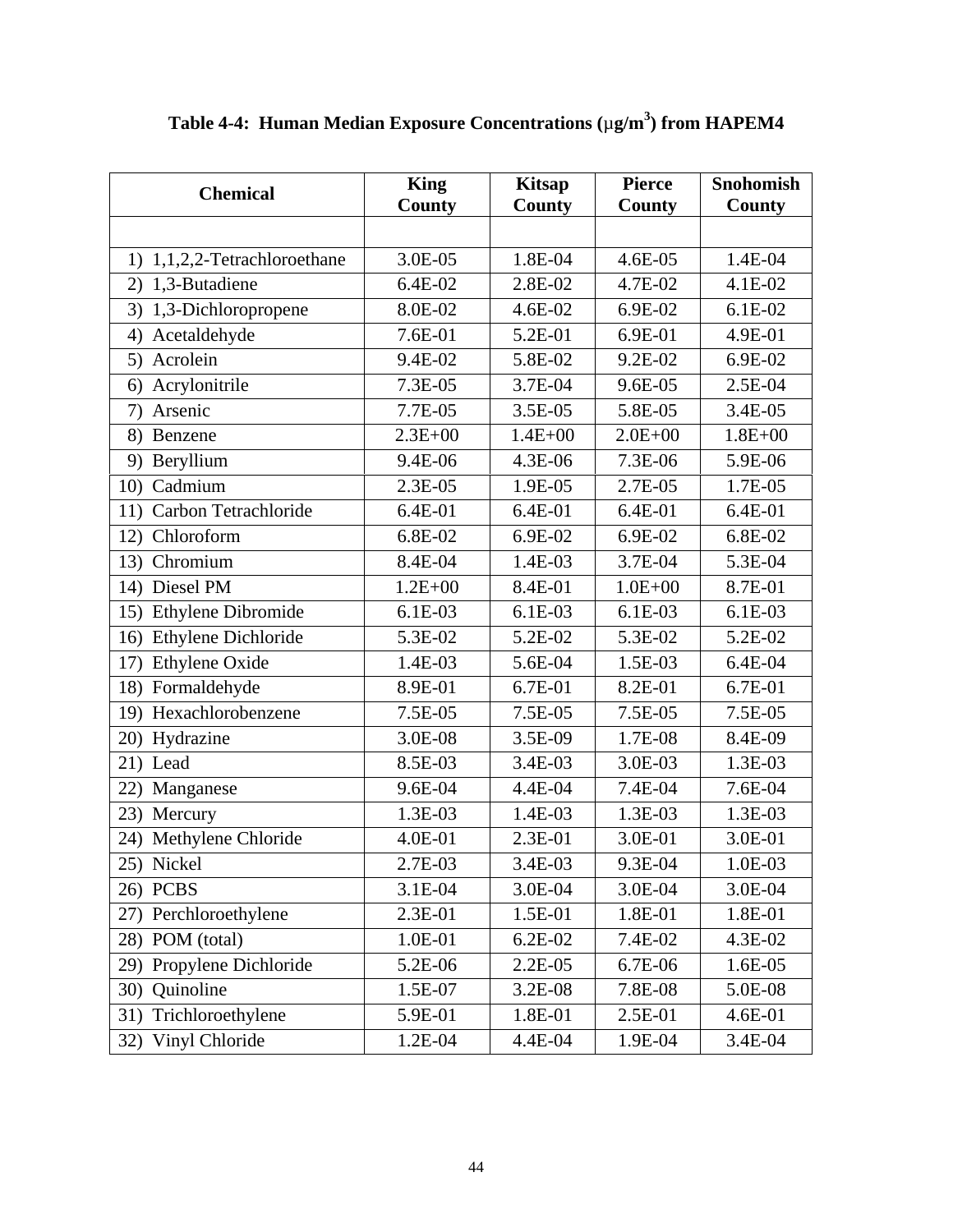| <b>Chemical</b>              | <b>King</b>   | <b>Kitsap</b> | <b>Pierce</b> | <b>Snohomish</b> |
|------------------------------|---------------|---------------|---------------|------------------|
|                              | <b>County</b> | <b>County</b> | <b>County</b> | <b>County</b>    |
|                              |               |               |               |                  |
| 1) 1,1,2,2-Tetrachloroethane | 1.7E-09       | 1.0E-08       | 2.7E-09       | 8.0E-09          |
| 1,3-Butadiene<br>2)          | 1.9E-06       | 8.3E-07       | 1.4E-06       | 1.2E-06          |
| 1,3-Dichloropropene<br>3)    | 3.2E-07       | 1.8E-07       | 2.8E-07       | 2.4E-07          |
| Acetaldehyde<br>4)           | 1.7E-06       | 1.2E-06       | 1.5E-06       | 1.1E-06          |
| Acrylonitrile<br>5)          | 5.0E-09       | 2.5E-08       | 6.6E-09       | 1.7E-08          |
| Arsenic<br>6)                | 3.3E-07       | 1.5E-07       | 2.5E-07       | 1.5E-07          |
| 7)<br>Benzene                | 1.8E-05       | 1.1E-05       | 1.6E-05       | 1.4E-05          |
| Beryllium<br>8)              | 2.2E-08       | 1.0E-08       | 1.8E-08       | 1.4E-08          |
| 9) Cadmium                   | 4.2E-08       | 3.3E-08       | 4.8E-08       | 3.1E-08          |
| 10) Carbon Tetrachloride     | 9.6E-06       | 9.6E-06       | 9.6E-06       | 9.6E-06          |
| 11) Chloroform               | 1.6E-06       | 1.6E-06       | 1.6E-06       | 1.6E-06          |
| Chromium<br>12)              | 1.0E-05       | 1.7E-05       | 4.5E-06       | 6.3E-06          |
| 13) Diesel PM                | 3.6E-04       | 2.5E-04       | 3.1E-04       | 2.6E-04          |
| 14) Ethylene Dibromide       | 1.3E-06       | 1.3E-06       | 1.3E-06       | 1.3E-06          |
| Ethylene Dichloride<br>15)   | 1.4E-06       | 1.4E-06       | 1.4E-06       | 1.4E-06          |
| 16) Ethylene Oxide           | 1.2E-07       | 5.0E-08       | 1.3E-07       | 5.6E-08          |
| 17) Formaldehyde             | 1.2E-05       | 8.6E-06       | 1.1E-05       | 8.7E-06          |
| 18) Hexachlorobenzene        | 3.4E-08       | 3.4E-08       | 3.5E-08       | 3.4E-08          |
| 19) Hydrazine                | 1.4E-10       | $1.7E-11$     | 8.4E-11       | 4.1E-11          |
| 20) Lead                     | 1.0E-07       | 4.1E-08       | 3.6E-08       | 1.6E-08          |
| Methylene Chloride<br>21)    | 1.9E-07       | 1.1E-07       | 1.4E-07       | 1.4E-07          |
| Nickel<br>22)                | 1.3E-06       | 1.6E-06       | 4.4E-07       | 4.9E-07          |
| 23) PCBS                     | 3.1E-08       | 3.0E-08       | 3.0E-08       | 3.0E-08          |
| 24) Perchloroethylene        | 1.4E-06       | 8.9E-07       | 1.1E-06       | 1.1E-06          |
| 25) POM (total)              | 5.7E-06       | 3.4E-06       | 4.1E-06       | 2.3E-06          |
| 26) Propylene Dichloride     | 9.8E-11       | $4.2E-10$     | $1.3E-10$     | $3.0E-10$        |
| 27) Quinoline                | 5.0E-10       | $1.1E-10$     | 2.7E-10       | 1.7E-10          |
| Trichloroethylene<br>28)     | 1.2E-06       | 3.6E-07       | 4.9E-07       | 9.2E-07          |
| 29) Vinyl Chloride           | 1.1E-09       | 3.9E-09       | 1.7E-09       | 3.0E-09          |
| <b>Total</b>                 | $4.3E - 04$   | $3.1E-04$     | $3.6E - 04$   | $3.1E-04$        |

#### **Table 4-5: Potential Cancer Risks for Puget Sound Clean Air Counties based on HAPEM4 Exposure Estimates (based on median concentrations)**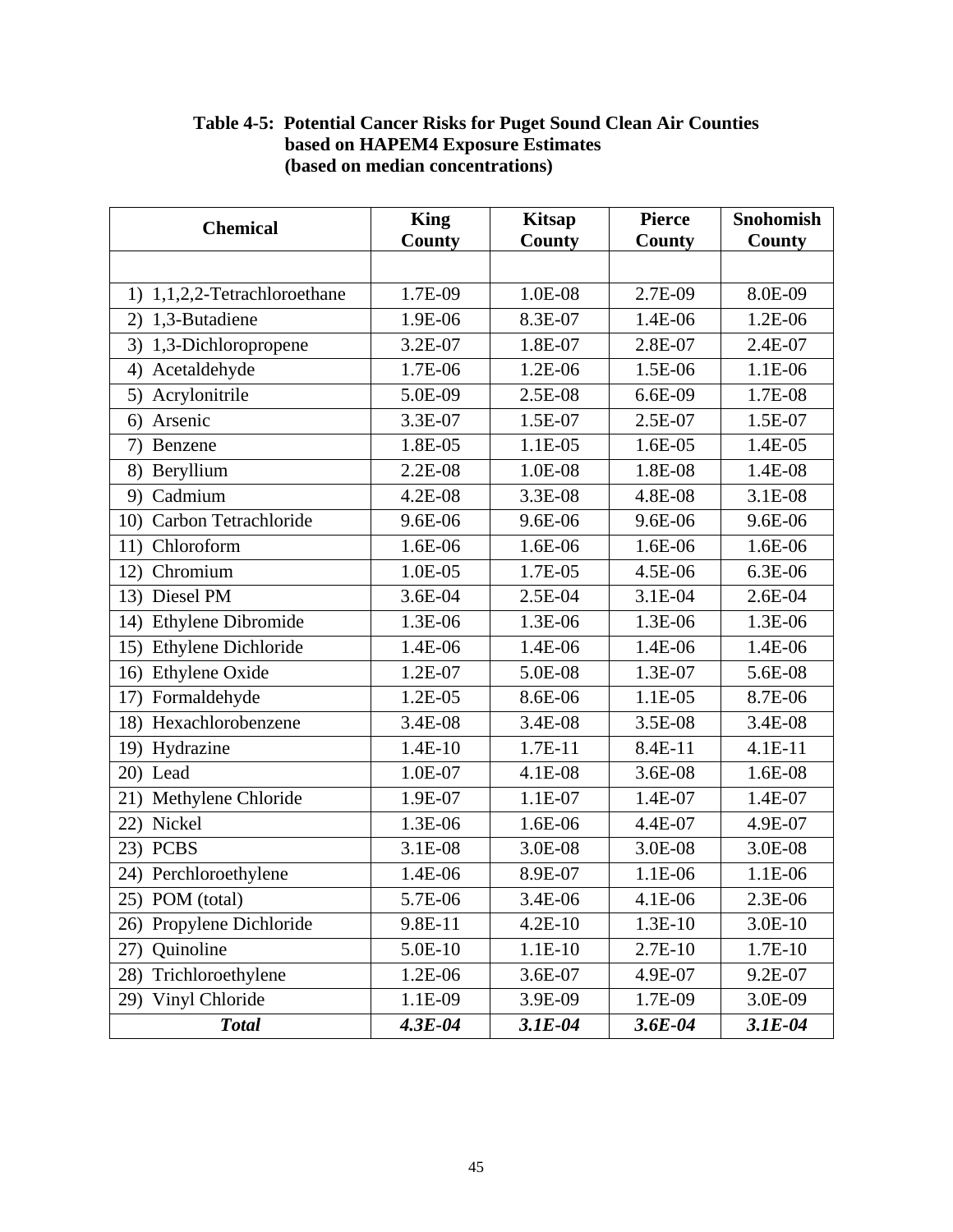

# **Figure 4-2: Potential Cancer Risks in the Puget Sound Region**  Figure 4-2: Potential Cancer Risks in the Puget Sound Region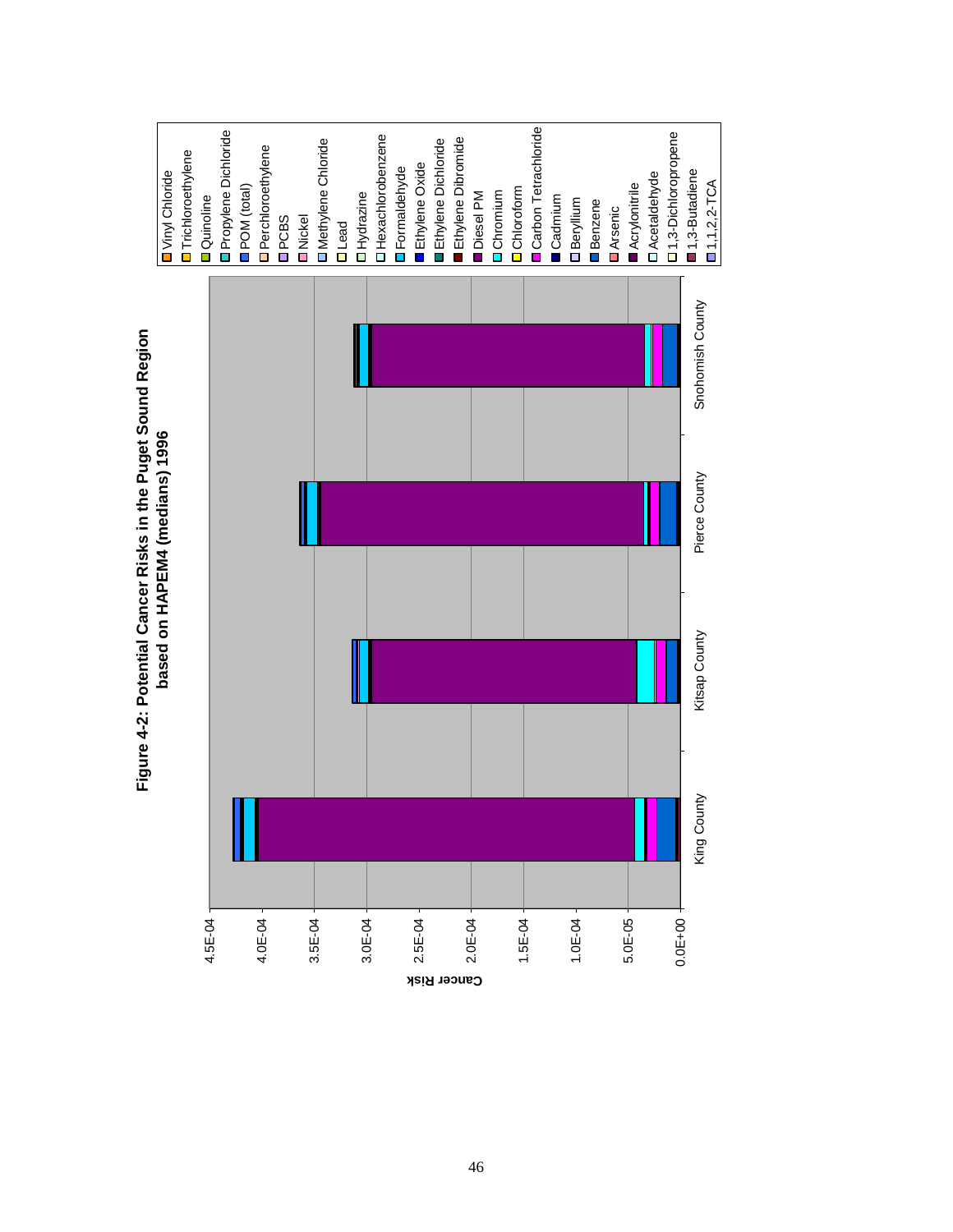| <b>Chemical</b>               | <b>ASPEN</b><br><b>Median</b> | HAPEM4<br><b>Median</b> |  |
|-------------------------------|-------------------------------|-------------------------|--|
|                               |                               |                         |  |
| 1) 1,1,2,2-Tetrachloroethane  | 2.24E-09                      | 1.74E-09                |  |
| 2) 1,3-Butadiene              | 2.15E-06                      | 6.42E-07                |  |
| 3) 1,3-Dichloropropene        | 3.94E-07                      | 3.2E-07                 |  |
| 4) Acetaldehyde               | 1.91E-06                      | 1.67E-06                |  |
| 5) Acrylonitrile              | 6.69E-09                      | 4.97E-09                |  |
| 6) Arsenic Compounds          | 4.20E-07                      | 3.31E-07                |  |
| Benzene<br>7)                 | 1.79E-05                      | 1.82E-05                |  |
| 8) Beryllium Compounds        | 2.83E-08                      | 2.24E-08                |  |
| 9) Cadmium Compounds          | 5.38E-08                      | 4.22E-08                |  |
| 10) Carbon Tetrachloride      | 1.32E-05                      | 9.6E-06                 |  |
| 11) Chloroform                | 1.92E-06                      | 1.57E-06                |  |
| 12) Chromium Compounds        | 1.49E-05                      | 3.43E-06                |  |
| 13) DPM                       | 4.98E-04                      | 0.00036                 |  |
| 14) Ethylene Dibromide        | 1.69E-06                      | 1.34E-06                |  |
| 15) Ethylene Dichloride       | 1.59E-06                      | 1.37E-06                |  |
| 16) Ethylene Oxide            | 1.53E-07                      | 1.22E-07                |  |
| 17) Formaldehyde              | 1.46E-05                      | 1.15E-05                |  |
| 18) Hexachlorobenzene         | 4.28E-08                      | 3.45E-08                |  |
| 19) Hydrazine                 | 1.70E-10                      | 1.45E-10                |  |
| 20) Lead Compounds            | 1.20E-07                      | 1.02E-07                |  |
| 21) Methylene Chloride        | 2.32E-07                      | 1.9E-07                 |  |
| 22) Nickel Compounds          | 1.65E-06                      | 3.22E-07                |  |
| 23) Perchloroethylene         | 1.72E-06                      | 3.06E-08                |  |
| 24) Polychlorinated Biphenyls | 3.87E-08                      | 1.37E-06                |  |
| 25) Polycyclic Organic Matter | 8.42E-06                      | 5.7E-06                 |  |
| 26) Propylene Dichloride      | 1.26E-10                      | 9.81E-11                |  |
| 27) Quinoline                 | 6.66E-10                      | 4.99E-10                |  |
| 28) Trichloroethylene         | 1.39E-06                      | 1.18E-06                |  |
| Vinyl Chloride<br>29)         | 1.43E-09                      | 1.07E-09                |  |
| Total                         | 5.82E-04                      | 4.19E-04                |  |

#### **Table 4-6: Comparing Risks between ASPEN (ambient air) and HAPEM4 (micro-environments) for King County**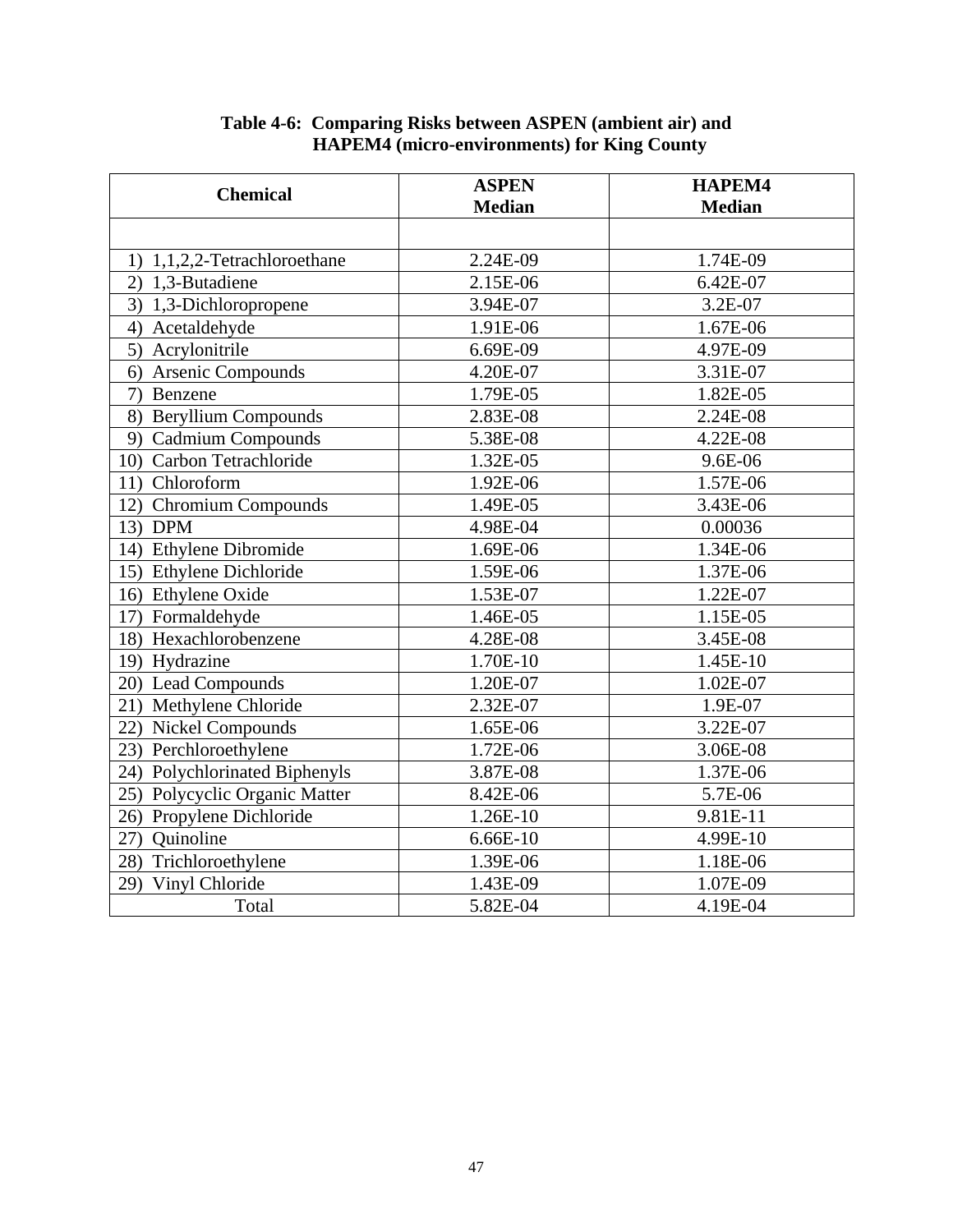

**Figure 4-3: Comparing ASPEN Median Risks with HAPEM4**  Figure 4-3: Comparing ASPEN Median Risks with HAPEM4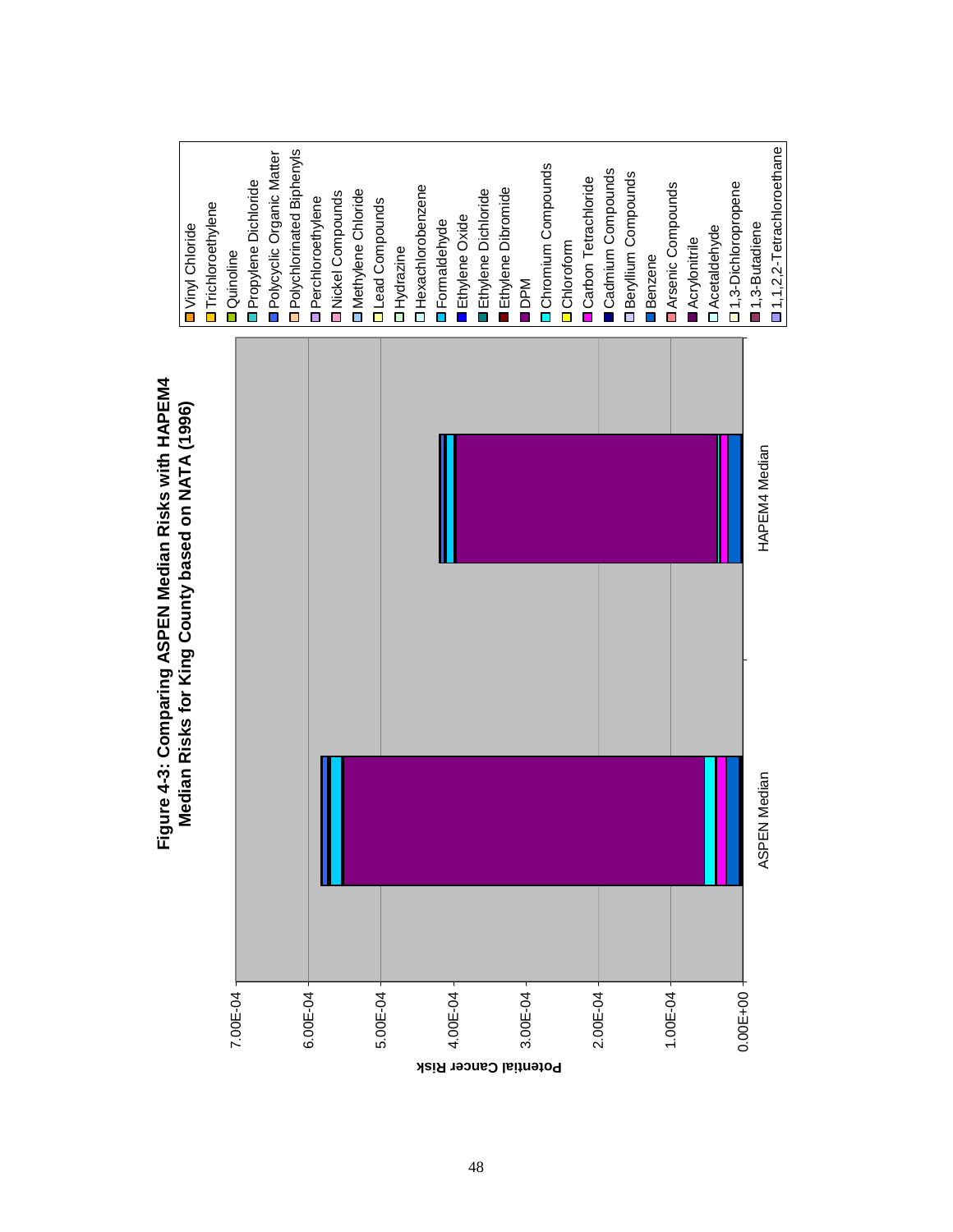#### *4.6 Potential Non-cancer Risks*

Table 4-7 presents hazard indices for the range of ambient concentrations predicted by ASPEN. These values are presented not only for the average ambient concentration but for the  $75<sup>th</sup>$ ,  $90<sup>th</sup>$ , and 95<sup>th</sup> percentile concentrations as well. The HI associated with the upper percentile concentrations are presented to show the range of potential non-cancer risks. Since we do not have 24-hour average concentrations that are typically compared to the RfC, a conservative or health protective estimate can be derived using the upper-bound concentration. These concentration ranges are not available for the monitored concentrations or the HAPEM4 (human exposure model) results, so they are not presented in those corresponding sections.

As shown in this table, the hazard indices for most of the 32 chemicals are less than 1.0 for the range of concentrations predicted across King County using the ASPEN model. The only chemical that appears to present a potential non-cancer health risk is acrolein, which has an average hazard index of 6 but could be as high as 12 or higher. Ambient concentrations of acrolein could not be verified through monitoring results, so these estimates are considered uncertain. The RfC for this chemical is based on irritation effects in the nasal epithelium, although exposure is also associated with irritation of the larynx, trachea, and lungs.<sup>54</sup>

Although this type of analysis indicates that acrolein is the only chemical of those modeled that should be of concern from a non-cancer perspective, it is important to note that the non-cancer health effects associated with particulate matter (e.g., woodsmoke and diesel particulate matter) have not been adequately evaluated using this method. The association between human health effects, such as increased respiratory effects and increased mortality, and ambient exposures to particulate matter are well documented in the literature.<sup>55</sup> As a result, the hazard index for diesel particulate matter should be viewed as only part of the more complex particulate matter noncancer risk.

l

<sup>&</sup>lt;sup>54</sup> USEPA IRIS file for acrolein. Downloaded February 2002.

<sup>55</sup> USEPA *Air Quality Criteria for Particulate Matter (Second External Review Draft)* EPA 600/P-99/002aB, bB, March 2001.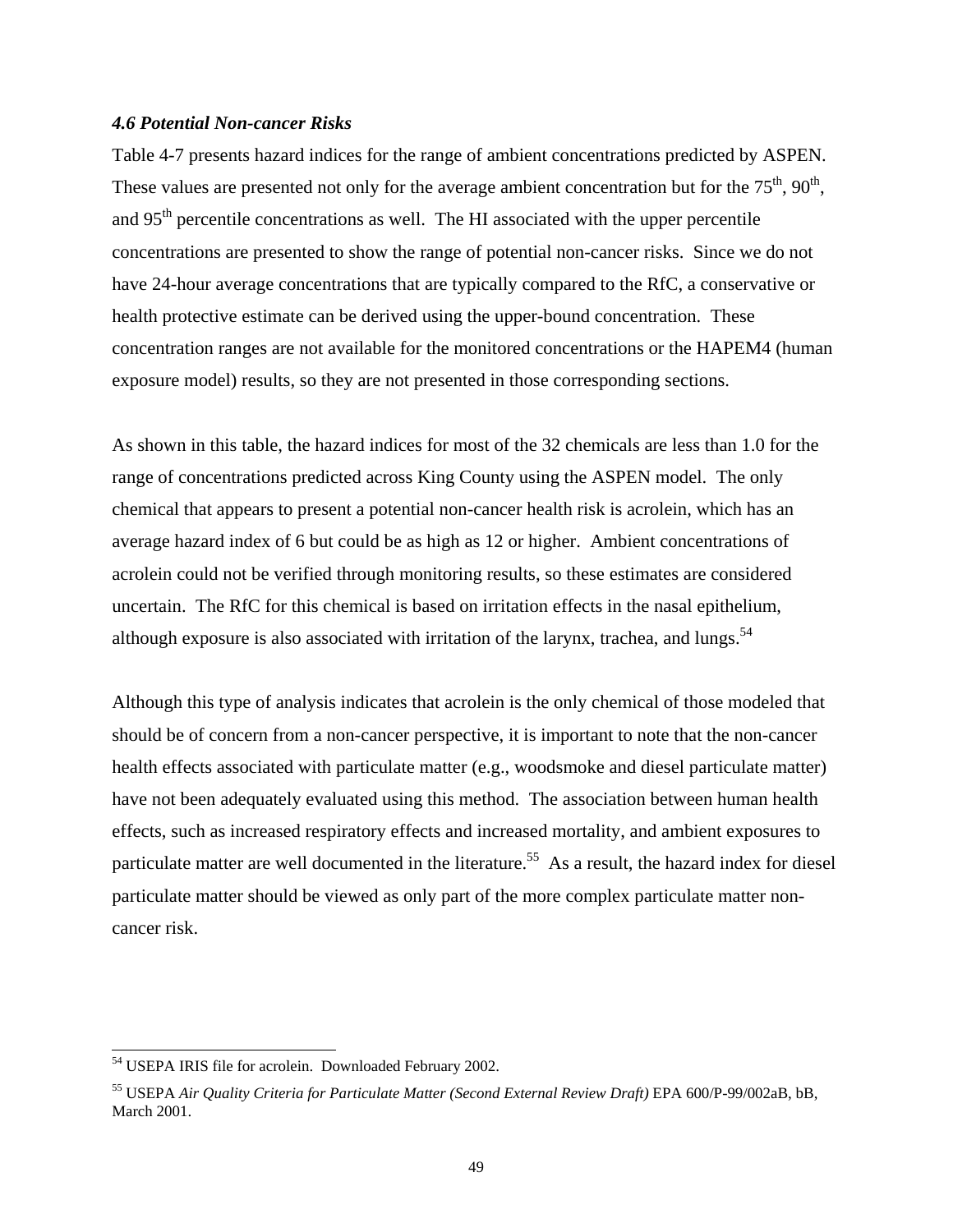Hazard indices based on the range of exposure concentrations predicted using the HAPEM4 model could not be calculated at this time. USEPA has indicated that they will provide the range of exposure concentrations from the HAPEM4 model results at a later date. We expect to evaluate these concentrations by calculating hazard indices when this information becomes available.

| <b>Pollutant</b>              | HI<br>for average | HI<br>for 75th | HI<br>for 90th | H I<br>for 95th |
|-------------------------------|-------------------|----------------|----------------|-----------------|
| 1) Acetaldehyde               | 0.1               | 0.1            | 0.1            | 0.1             |
| Acrolein<br>2)                | 6.0               | 6.5            | 8.2            | 11.7            |
| 3)<br>Acrylonitrile           | 0.0               | 0.0            | 0.0            | 0.0             |
| Arsenic Compounds<br>4)       | 0.0               | 0.0            | 0.0            | 0.0             |
| 5)<br>Benzene                 | 0.0               | 0.0            | 0.1            | 0.1             |
| 6) Beryllium Compounds        | 0.0               | 0.0            | 0.0            | 0.0             |
| 1,3-Butadiene<br>7)           | 0.0               | 0.0            | 0.0            | 0.0             |
| 8) Cadmium Compounds          | 0.0               | 0.0            | 0.0            | 0.0             |
| 9) Carbon Tetrachloride       | 0.0               | 0.0            | 0.0            | 0.0             |
| 10) Chloroform                | 0.0               | 0.0            | 0.0            | 0.0             |
| 11) Chromium Compounds        | 0.0               | 0.0            | 0.0            | 0.0             |
| 12) 1,3-Dichloropropene       | 0.0               | 0.0            | 0.0            | 0.0             |
| 13) Ethylene Dibromide        | 0.0               | 0.0            | 0.0            | 0.0             |
| 14) Ethylene Dichloride       | 0.0               | 0.0            | 0.0            | 0.0             |
| 15) Ethylene Oxide            | 0.0               | 0.0            | 0.0            | 0.0             |
| 16) Formaldehyde              | 0.1               | 0.1            | 0.2            | 0.2             |
| 17) Hexachlorobenzene         | 0.0               | 0.0            | 0.0            | 0.0             |
| 18) Hydrazine                 | 0.0               | 0.0            | 0.0            | 0.0             |
| 19) Lead Compounds            | 0.0               | 0.0            | 0.0            | 0.0             |
| 20) Manganese Compounds       | 0.0               | 0.1            | 0.1            | 0.1             |
| 21) Mercury Compounds         | 0.0               | 0.0            | 0.0            | 0.0             |
| 22) Methylene Chloride        | 0.0               | 0.0            | 0.0            | 0.0             |
| 23) Nickel Compounds          | 0.0               | 0.0            | 0.0            | 0.0             |
| 24) Perchloroethylene         | 0.0               | 0.0            | 0.0            | 0.0             |
| 25) Polychlorinated Biphenyls | 0.0               | 0.0            | 0.0            | 0.0             |
| 26) Polycyclic Organic Matter | 0.0               | 0.0            | 0.0            | 0.0             |
| 7-PAH<br>(27)                 | 0.0               | 0.0            | 0.0            | 0.0             |
| 28) Propylene Dichloride      | 0.0               | 0.0            | 0.0            | 0.0             |
| 29) Quinoline                 | 0.0               | 0.0            | 0.0            | 0.0             |
| 30) 1,1,2,2-Tetrachloroethane | 0.0               | 0.0            | 0.0            | 0.0             |
| 31) Trichloroethylene         | 0.0               | 0.0            | 0.0            | 0.0             |
| Vinyl Chloride<br>32)         | 0.0               | 0.0            | 0.0            | 0.0             |
| <b>Total Hazard Quotient</b>  | 6.2               | 6.8            | 8.7            | 12.2            |

**Table 4-7: Hazard Indices for ASPEN ambient estimates in King County**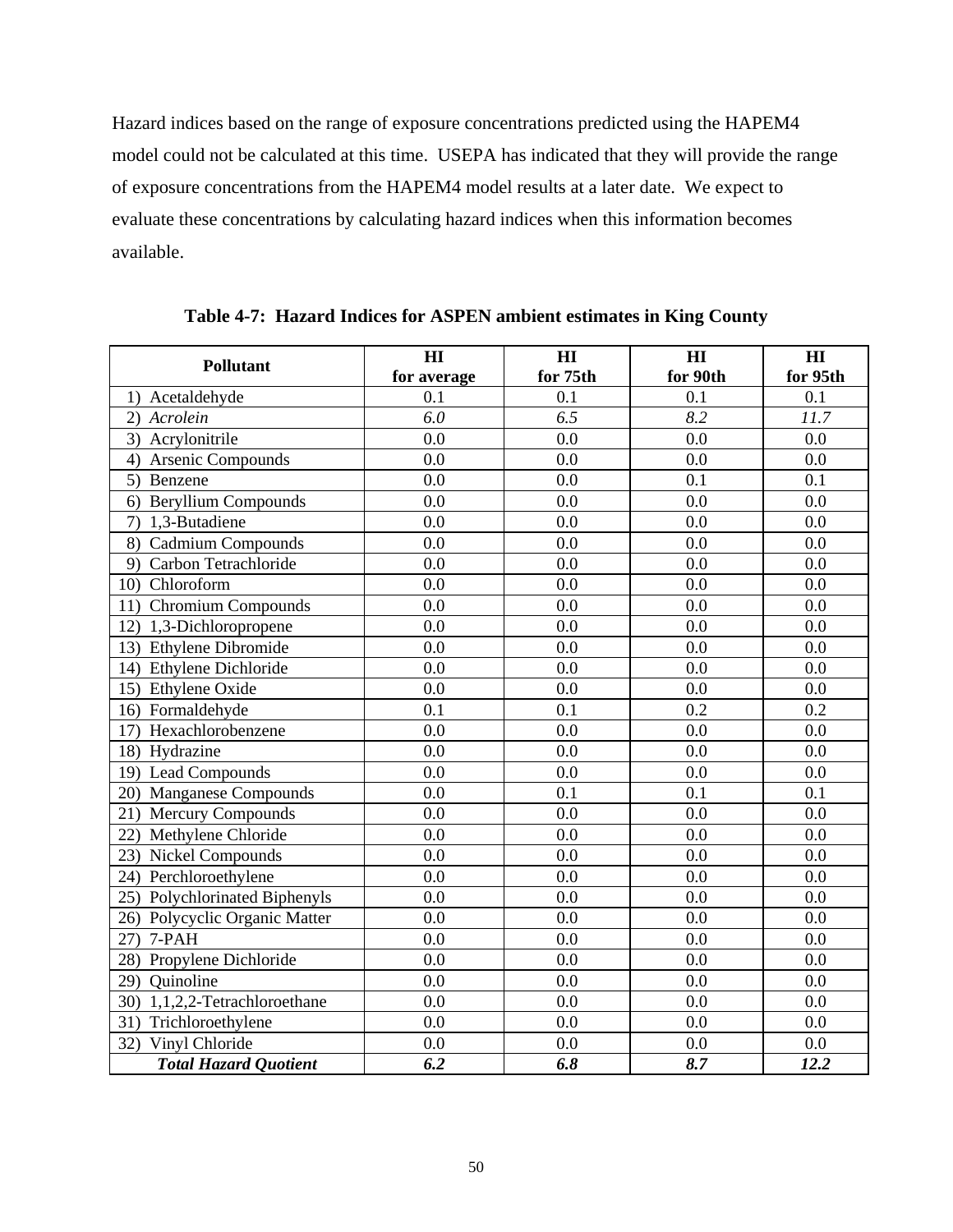#### **Chapter 5: Summary and Conclusions**

We evaluated cancer and non-cancer risks using three different methods of estimating potential exposures.

*Greater Seattle Monitored Ambient Concentrations, and Modeled DPM and Woodsmoke*  Although this method includes the fewest number of compounds, it shows some of the highest potential cancer risks. The average risks range from a low of 57 in a million in Lake Sammamish to a high of 620 in a million at Beacon Hill. The high values at Beacon Hill reflect the fact that we include DPM and woodsmoke in these risk estimates. Excluding DPM and woodsmoke, Lake Sammamish shows the lowest potential cancer risk at 59 in a million and Georgetown the highest at 104 in a million for the greater Seattle area. Although Georgetown is almost twice as high as Lake Sammamish, these differences become less compelling when compared with potential cancer risks that include DPM and woodsmoke, which approach 500 in a million (at Beacon Hill).

Average cancer risks from all monitored sites combined (approximately 73 in a million are comparable to those at Beacon Hill (approximately 80 in a million). Similarly, Beacon Hill average cancer risks including DPM (approximately 500 in a million), are less but within an order of magnitude of cancer risks (approximately 600 in a million) based on NATA ASPEN results for King County. This suggests that the modeled values are reasonable estimates of risk, and could be used when monitored values are not available.

In addition, none of the hazard indices for any of the chemicals monitored in the Seattle Monitoring Study exceed one. However, these results should be viewed with caution because they do not evaluate non-cancer health effects associated with DPM or woodsmoke.

#### *Modeled ambient concentrations from USEPA NATA*

USEPA presented a range of modeled ambient concentrations from NATA. Similarly, our assessment presents a range of potential cancer risks from air toxics in all four counties in the Puget Sound region. For all toxics combined, average cumulative cancer risks based on ambient concentrations range from approximately 400 in a million for Kitsap and Snohomish Counties to

51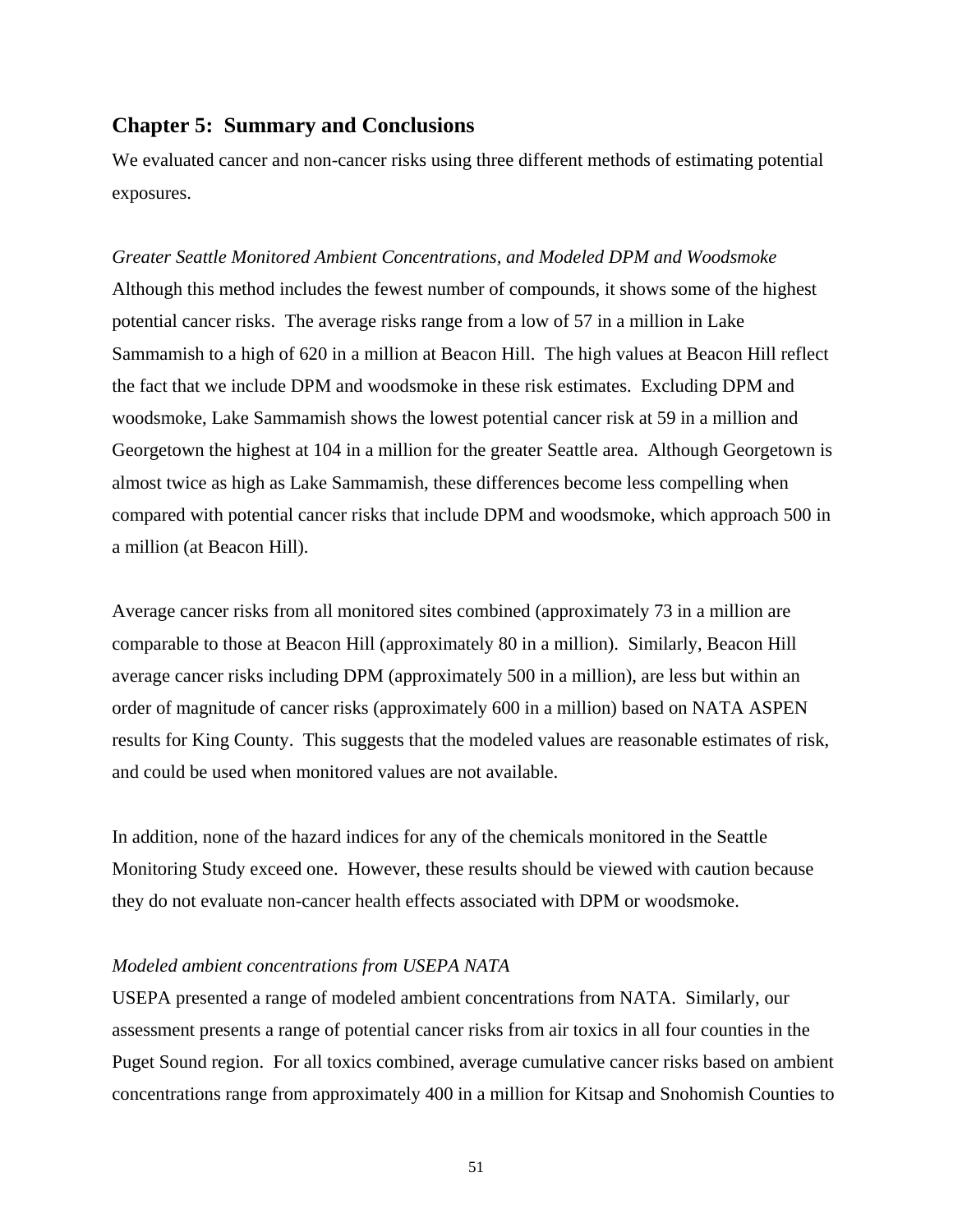approximately 600 in a million for King County. Pierce County is approximately 500 in a million. These values include DPM as a whole mixture but only include a small subset of chemicals in the woodsmoke mixture. Although more populated counties such as King and Pierce have somewhat higher potential cancer risks, all four counties are well above the one in a million risk goal for Superfund, and the one-in-a-million to one-in-ten-thousand risk range commonly used by USEPA.<sup>56</sup>

#### *Modeled human exposure concentrations from USEPA NATA*

The results from the HAPEM4 modeling exercise in NATA show cumulative risks of approximately 400 in a million. Because the NATA project only provides median exposure concentrations from HAPEM4, we can only calculate risks associated with the median values. However, the median values for the ASPEN modeling are approximately 580 in a million. The greatest difference in individual chemical risk estimates between the two appears to be due to DPM. This may be due to the fact that DPM is a particle rather than a gas, and may not penetrate as easily from ambient air to micro-environments.

For all methods, the cumulative cancer risks that include DPM range from a low of 400 in a million (NATA HAPEM4) to a high of 600 in a million for King County (NATA ASPEN). All risk estimates reflect a 70-year exposure period.

#### *5.1 Priority Chemicals*

 $\overline{\phantom{a}}$ 

The air toxics that contribute most to the cancer risks are very consistent across the different methods of analysis. The top toxics for all three methods include DPM, benzene, formaldehyde, carbon tetrachloride, and chromium compounds. Woodsmoke also contributed to the cumulative risk estimates based on the monitored data.

In addition, the percent contribution of the top air toxics is also very similar across the different methods of analysis. For example, at Beacon Hill, diesel particulate matter accounts for 79% of the potential cancer risk. ASPEN and HAPEM4 results also show DPM as the top toxic

<sup>56</sup> USEPA. *Residual Risk Report to Congress.* Office of Air Quality Planning and Standards. Research Triangle Park, NC. EPA – 453/R-99-001. March 1999.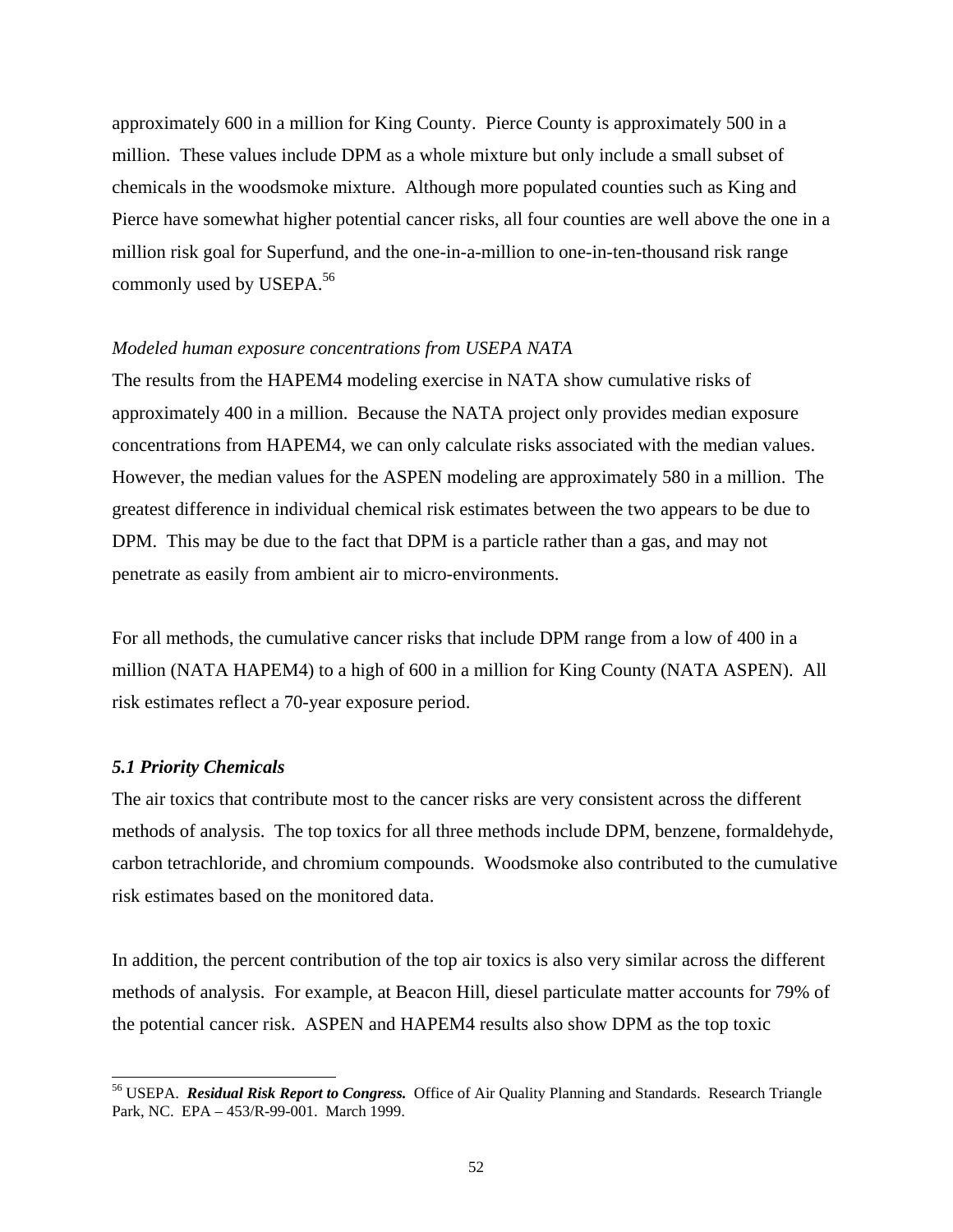comprising approximately 85% of the total risk. The remaining air toxics are primarily formaldehyde, benzene, acetaldehyde, and 1,3-butadiene in all three methods, which are all related to mobile sources. Chromium and carbon tetrachloride also contribute, but appear to be due to area and major sources.<sup>57</sup> Woodsmoke contributes approximately 6% of the risk from Beacon Hill, although it is difficult to say how much it contributes to the NATA estimates because it is not specifically noted. If woodsmoke is included in the POM estimate, NATA results could indicate this category contributes approximately 1% of the total.

#### *Persistent Bioaccumulative Toxics*

 $\overline{\phantom{a}}$ 

We examined a limited number of PBTs through the inhalation pathway, and only arsenic and cadmium appear to be possible priority chemicals. However, both DPM and woodsmoke contain numerous PAHs, and should be considered potential sources of PBTs in our region. In addition, the Agency may wish to consider further study into possible air emission sources for PBTs and resulting potential risks through the ingestion pathway.





<sup>&</sup>lt;sup>57</sup> USEPA NATA printout for King County, Snohomish County, Pierce County and Kitsap County. See NATA website. http://www.epa.gov/ttn/atw/nata/.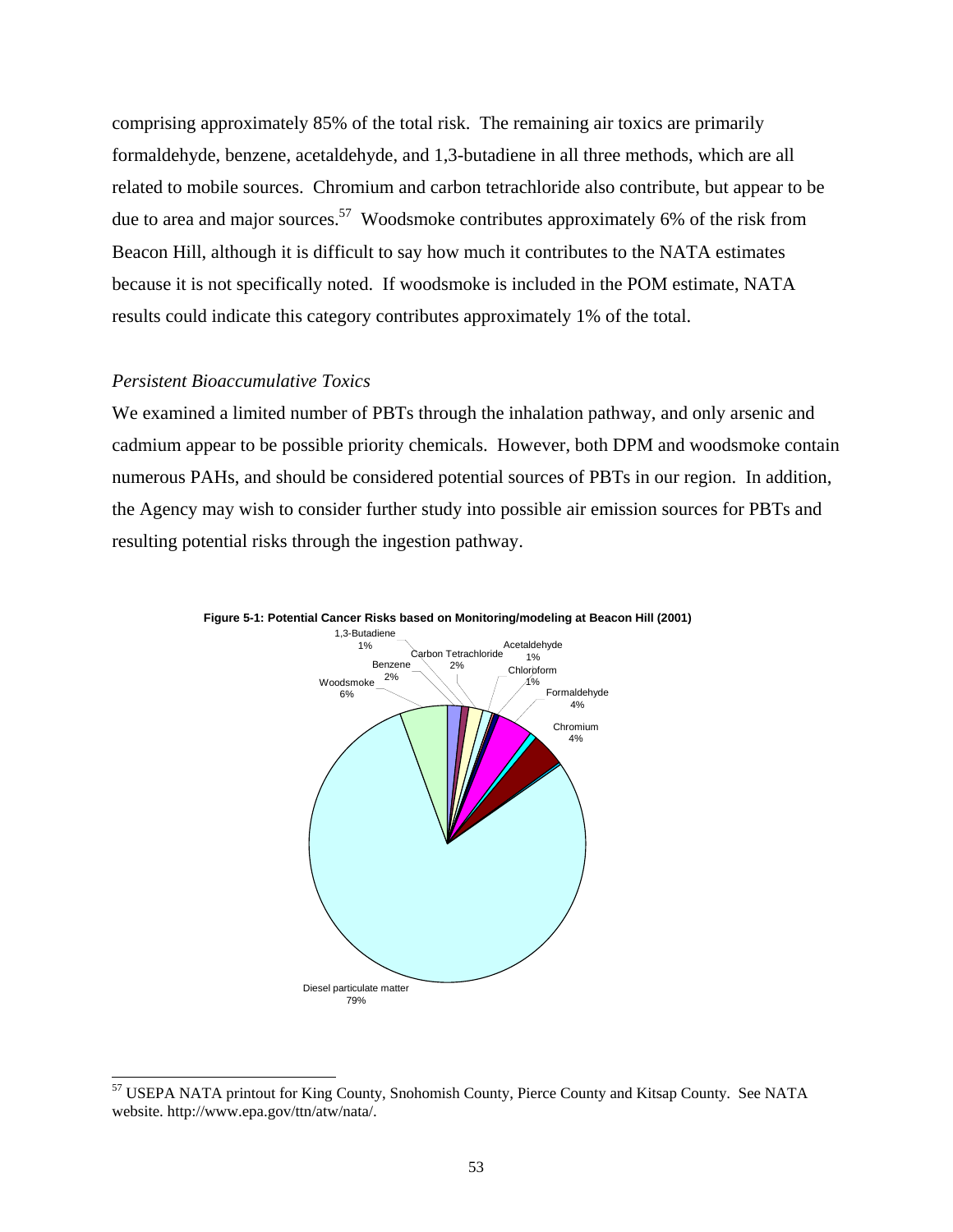

**Figure 5-2: Potential Cancer Risks based on NATA ASPEN results for King County (1996)**



**Figure 5-3: Potential Cancer Risks based on NATA HAPEM4 for Kitsap County (1996)**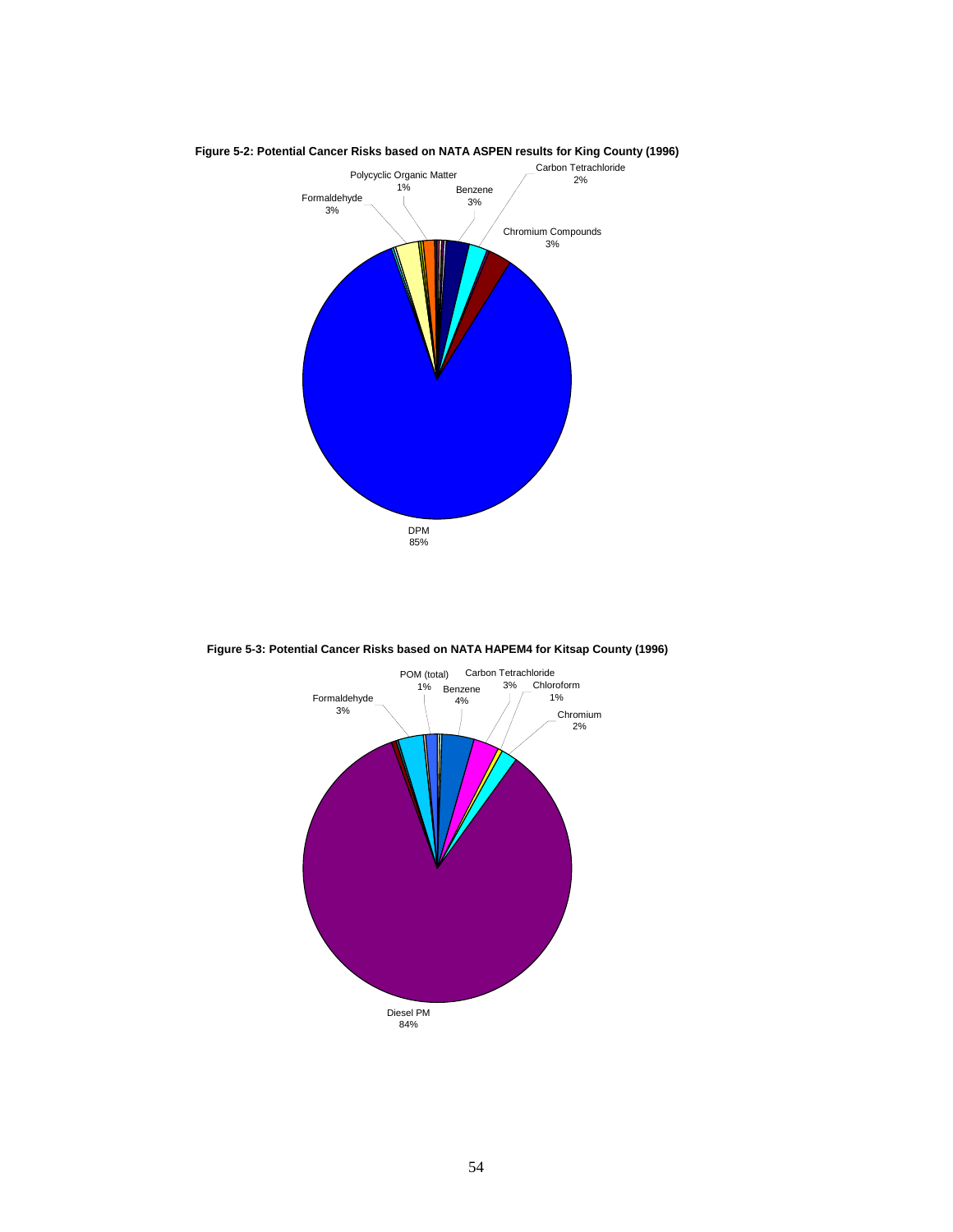#### *5.2 Uncertainties*

Although the modeled concentrations provide the highest cancer risk estimates, these values are likely to underestimate the risks from air toxics. The ASPEN model appears to underestimate ambient concentrations in the King County area because the modeling reflects ambient concentrations across the entire county, which includes less impacted areas. In addition, the emissions inventory does not include all sources and may underestimate emissions for those sources that are represented. Finally, the model may not adequately consider production of HAPs from atmospheric transformation reactions. However, the NATA ambient concentrations (ASPEN) result in larger cancer risk estimates than the monitored estimates because they include a larger number of air toxics than the monitoring studies. This suggests that if the list of air toxics were more comprehensive, the overall estimated cancer risks could increase, although it is difficult to say by how much.

Because all the risk values in this assessment are based on annual average or median exposure concentrations, which are combined with conservative toxicity estimates, they are expected to be reasonable high-end risk estimates but not maximum risk estimates. For some chemicals, the values may underestimate potential cancer risks for some individuals. The concentrations used in the risk calculations are county-wide averages that may not reflect local hotspots. For example, individuals who spend more of their time near large point sources may experience higher risks due to those emissions.

Alternatively, much of the air monitoring and human behavioral information suggests that potential cancer risks may not vary dramatically across the county. For example, the monitoring results suggest that average ambient concentrations for a variety of toxics do not appear to vary significantly among different areas of the county.

Finally, the cancer risk estimates for diesel particulate matter also have some uncertainties associated with them. Although USEPA has not recommended a final unit risk factor for evaluating potential cancer risks associated with environmental exposures to diesel particulate matter, they state strongly that diesel particulate matter is a probable human carcinogen. In addition, USEPA encourages states to consider further the possible range of potential cancer

55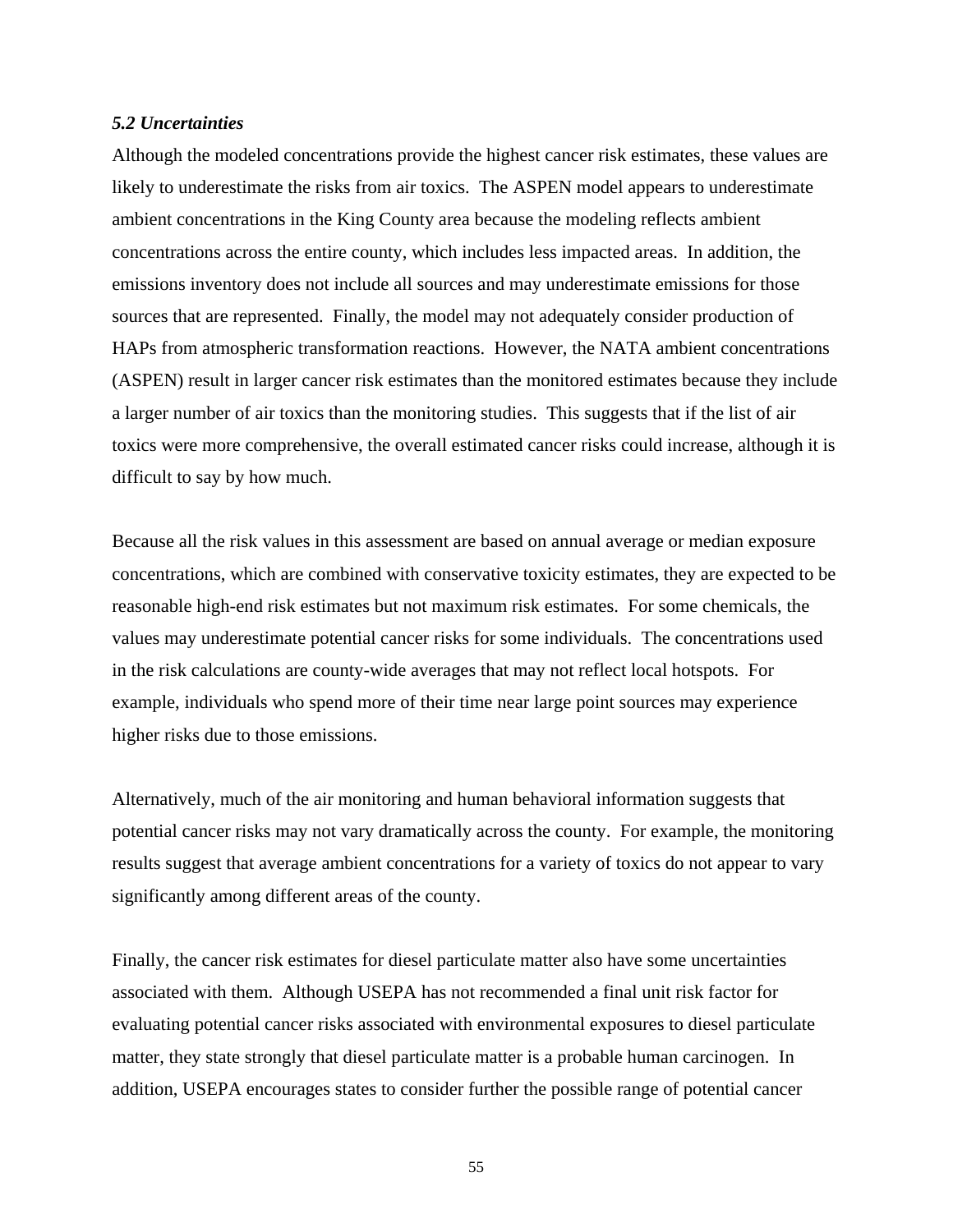risks associated with those levels predicted using the NATA results. In the NATA document, USEPA states $58$ 

*Even the lower end of the risk range (presented in the risk perspectives section of the Diesel Exhaust HAD) is above the level that has historically warranted regulatory concern at USEPA for air toxics. The Agency believes that areas of the U.S. that have relatively higher annual exposure levels for diesel exhaust, certainly those counties and States with annual exposure levels above 2 micrograms per cubic meter, should consider the scientific judgments that the Agency has made in the risk perspectives section of the HAD while considering the important limitations in their efforts to compare air toxics risks and set priorities for their programs. At the higher exposure levels found in a number of urban areas in NATA, there is an overlap between what the occupational levels were in the epidemiological studies that EPA considered and the environmentally equivalent exposures.* 

Overall, this information suggests that ambient air toxics could contribute significantly to cancer and non-cancer risks in the Puget Sound region. It is possible that these risks are underestimated because (1) not all air toxics are considered in this analysis, and (2) many chemicals have been shown to accumulate in indoor micro-environments, which could increase exposure. Alternatively, risk may be overestimated by assuming that the concentration at the monitor accurately reflects lifetime exposure to ambient pollutants. It is important to note that this analysis does not evaluate indoor sources of air pollution (i.e., from paints, home furnishings, cleaning products, building materials, and other indoor sources). Uncertainties in the toxicity information could also serve to over- or underestimate potential risk estimates.

#### *5.3 Conclusion*

The information presented in this report uses screening risk estimates to focus Agency attention on those compounds and mixtures that are likely to present the greatest risk of cancer and some non-cancer effects. DPM ranks high in potential contributions to cancer risk, higher than other air toxics measured in this study. In addition, volatile organics associated with mobile sources such as benzene, formaldehyde, and 1,3-butadiene contribute significantly to the potential cancer risks from air toxics. Woodsmoke could also contribute to the overall potential cancer risk from air toxics in the Puget Sound region.

 $\overline{a}$ 58 USEPA 2001 pg 102.